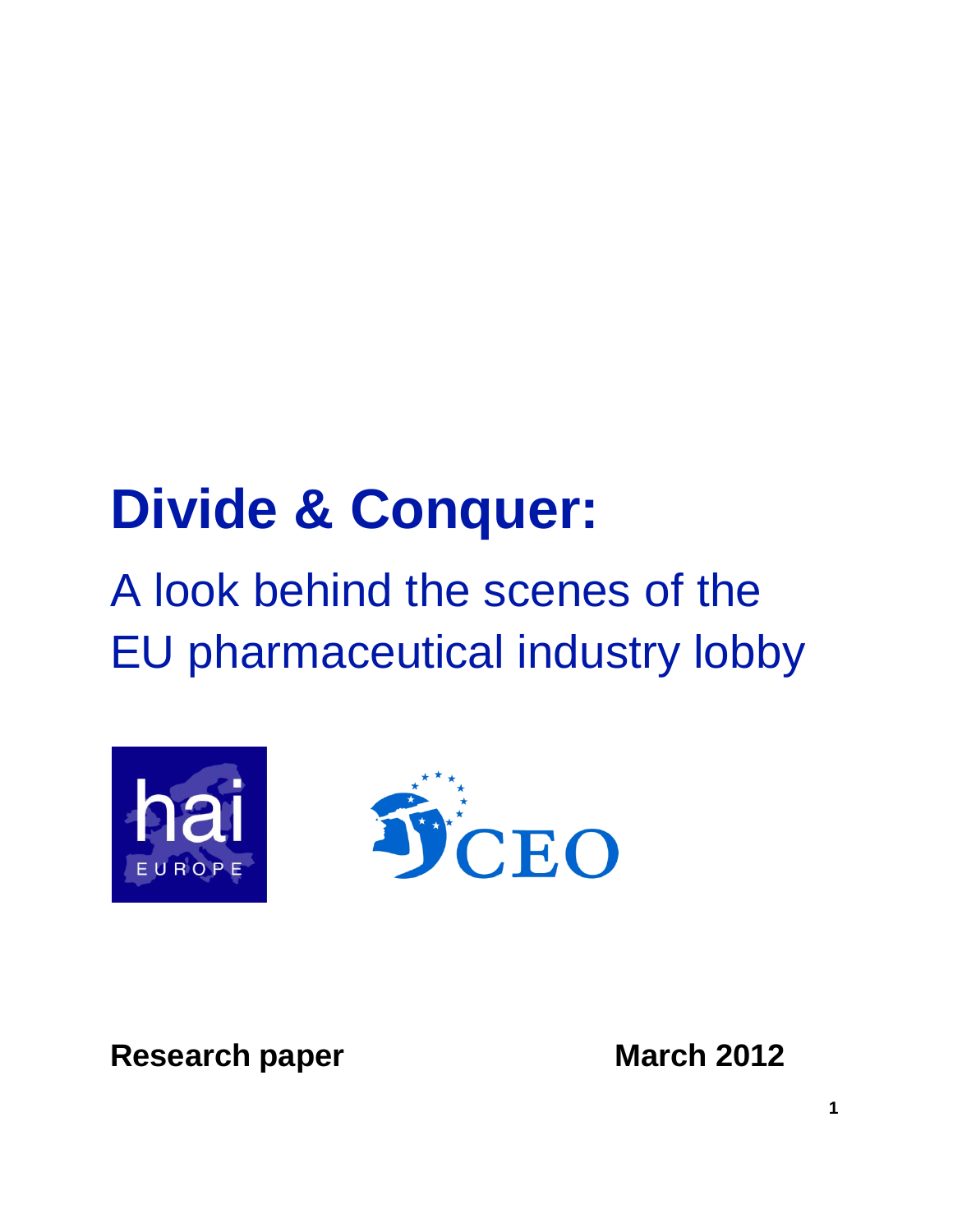## **Divide & Conquer:**

## **A look behind the scenes of the European Union (EU) pharmaceutical industry lobby**

Correspondence addresses: [katrina@haieurope.org](mailto:katrina@haieurope.org) & olivier@corporateeurope.org

Published by:

#### **Health Action International (HAI) Europe**

#### **Overtoom 60 II, 1054 HK Amsterdam. Netherlands. Tel: +31 20 683 3684 Fax: +31 20685 5002.**

Health Action International (HAI) is an independent, European network working to increase access to essential medicines and improve their rational use through research excellence and evidence-based advocacy.

[www.haieurope.org](http://www.haieurope.org/)

#### **Corporate Europe Observatory (CEO)**

#### **Rue d'Edimbourg 26, 1050 Brussels. Belgium. Tel: +32 (0)2 893 0930**

Corporate Europe Observatory (CEO) is a research and campaign group working to expose and challenge the privileged access and influence enjoyed by corporations and their lobby groups in EU policy making.

[http://www.corporateeurope.org](http://www.corporateeurope.org/)

The information presented here was retrieved from the EU Transparency Register between 15-31 January 2012, unless otherwise indicated.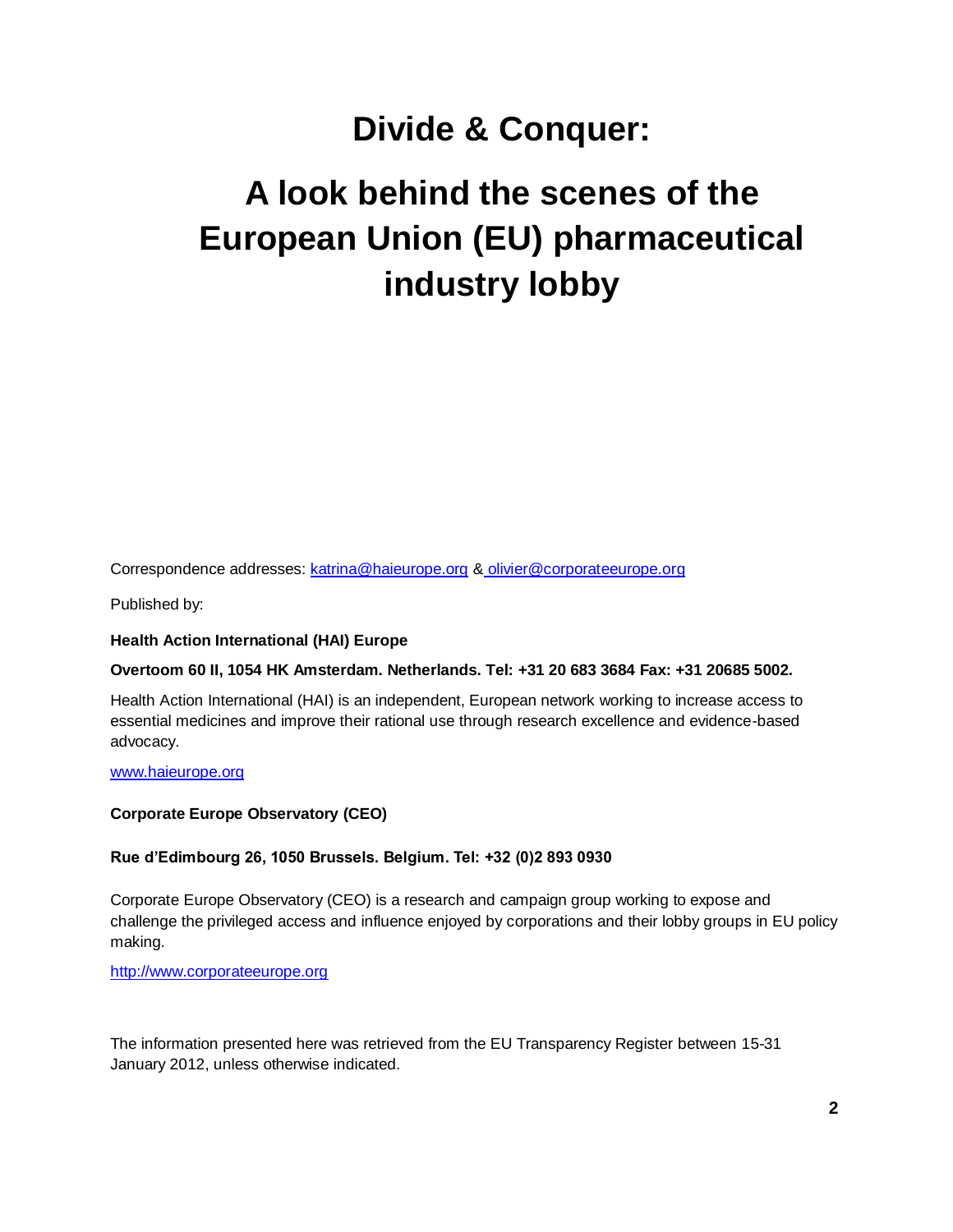## **Table of Contents**

| Acronyms                                                   | 4  |
|------------------------------------------------------------|----|
| <b>Executive Summary</b>                                   | 5  |
| Introduction                                               | 7  |
| Pharmaceutical companies                                   | 10 |
| Pharmaceutical industry trade<br>associations              | 14 |
| Consultancies hired by the<br>pharmaceutical industry      | 18 |
| Persistent flaws in the EU Transparency<br>Register        | 22 |
| Influence strategies: Behind the price tag                 | 23 |
| Just the tip of the iceberg?                               | 31 |
| Annex A: Inclusion criteria for corporate<br>lobbyists     | 33 |
| Annex B: Inclusion criteria for civil society<br>advocates | 34 |
| Annex C: Method used to calculate lobbying<br>expenditure  | 35 |
| Bibliography                                               | 39 |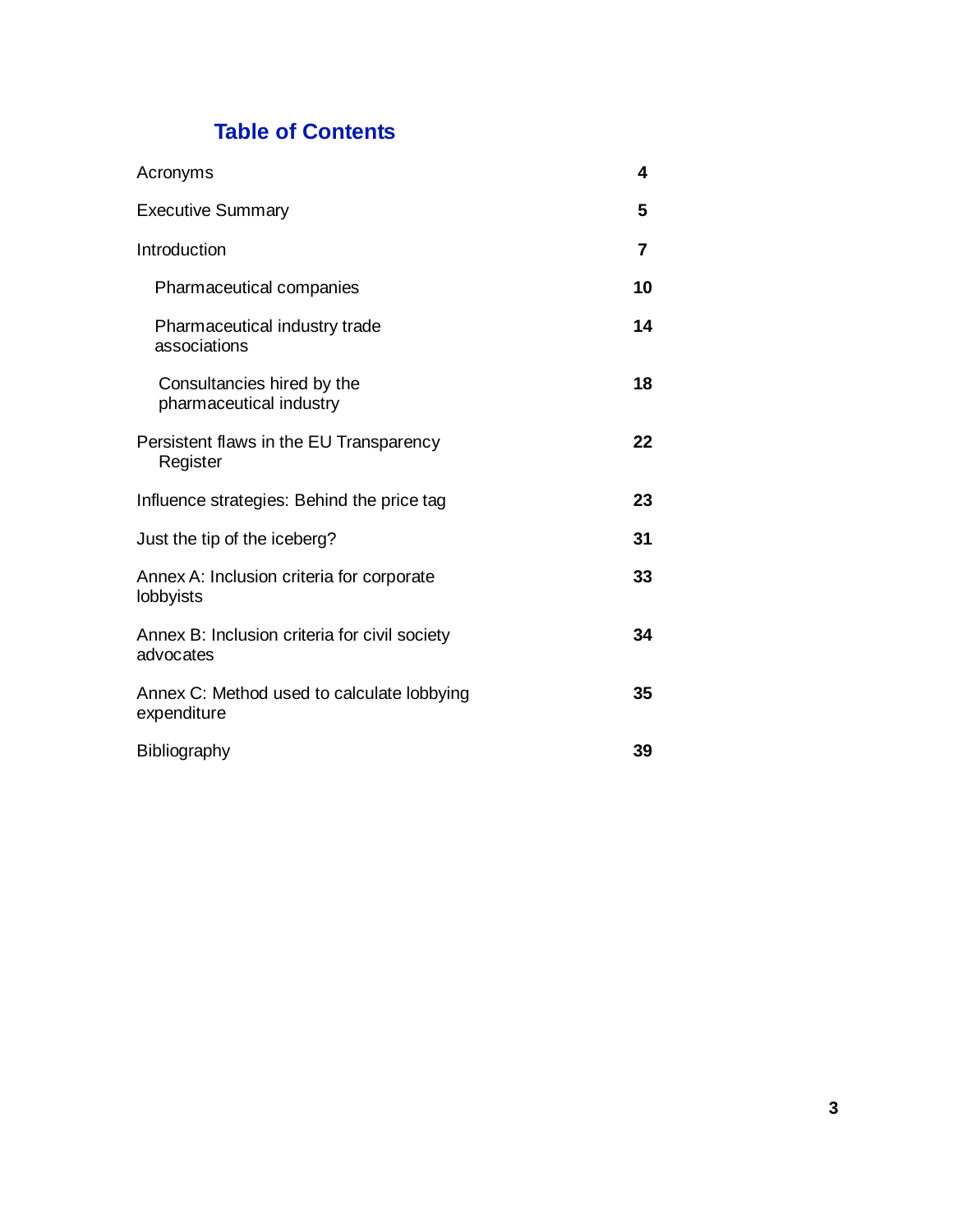## **Abbreviations**

| ALTER-EU          | Alliance for Lobbying Transparency and Ethics Regulation          |
|-------------------|-------------------------------------------------------------------|
| <b>ABPI</b>       | Association of British Pharmaceutical Industries                  |
| <b>CEO</b>        | <b>Corporate Europe Observatory</b>                               |
| <b>COPD</b>       | Chronic obstructive pulmonary disease                             |
| <b>DG SANCO</b>   | Directorate General for Health and Consumer Affairs               |
| <b>EABC</b>       | European-American Business Council                                |
| ECC               | <b>European COPD Coalition</b>                                    |
| <b>EUCOPE</b>     | European Confederation of Pharmaceutical Entrepreneurs            |
| <b>EFPIA</b>      | European Federation of Pharmaceutical Industries and Associations |
| <b>EPHA</b>       | European Public Health Alliance                                   |
| <b>GIG</b>        | <b>Genetic Interest Group</b>                                     |
| <b>GSK</b>        | GlaxoSmithKline                                                   |
| <b>HAI Europe</b> | Health Action International Europe                                |
| <b>IPRs</b>       | Intellectual property rights                                      |
| <b>MEP</b>        | Member of the European Parliament                                 |
| <b>MiEF</b>       | Medicines in Europe Forum                                         |
| <b>NHS</b>        | National Health System                                            |
| <b>PhRMA</b>      | <b>Pharmaceutical Research and Manufacturers of America</b>       |
| <b>PPTA</b>       | Plasma Protein Therapeutics Association                           |
| <b>TACD</b>       | <b>Trans-Atlantic Consumer Dialogue</b>                           |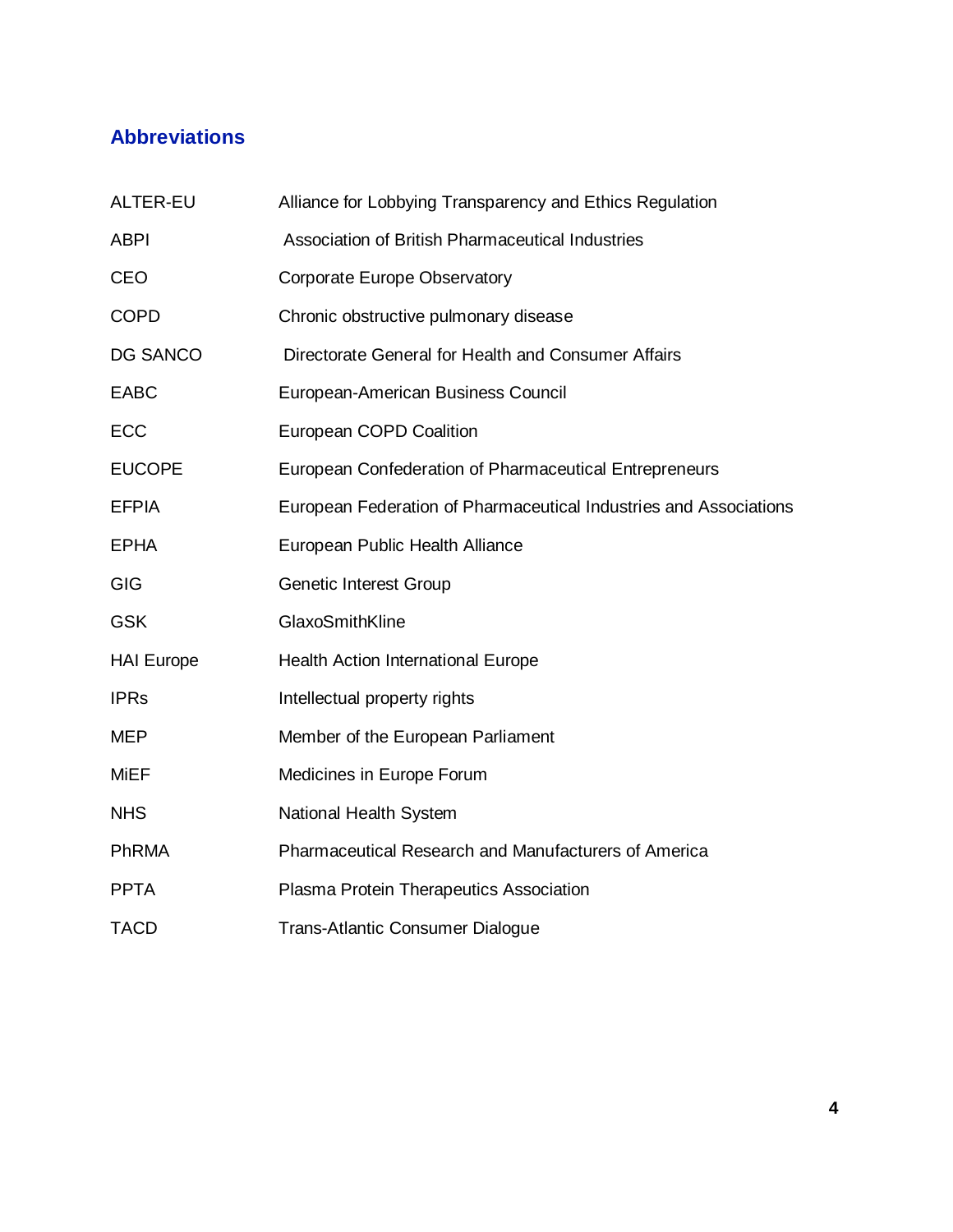## **Executive Summary**

This report surveyed the entries made by pharmaceutical companies and their representatives in the EU's lobby Transparency Register to find out how much the industry claimed to spend on lobbying. According to these findings, the pharmaceutical industry lobby is spending more than  $€40$  million annually to influence decision making in the European Union (EU) – of which nearly half is spent by drug manufacturers on in-house lobbyists.<sup>1</sup>

Results from this study show that many pharmaceutical companies lobbying the European Commission on legislation fail to declare their activities to the Register. As registration to the Transparency Register is voluntary, many pharmaceutical companies choose not to declare their expenditures. If recorded properly, expenditure on lobbying activities by the industry could be shown to be as high as  $€91$  million annually.<sup>2</sup>

Civil society organisations active on EU medicines issues, on the other hand, spend a combined €3.4 million per year. With the immense disparity between the affluence of public interest groups and the industrial lobby, it becomes even more difficult to level the policy playing field.

This estimate is more comparable to pharma's lobby footprint in the USA, where the pharmaceutical manufacturing sector has reportedly spent about €85.5 million (\$115 million USD) in lobbying the American government in 2011. The report estimates that 220 lobbyists are active in the EU on behalf of the pharmaceutical industry, which pales in comparison to nearly 1500 industry lobbyists documented in the US in 2011. Clear and enforced reporting rules in the US yield a more accurate picture of pharma's lobby contingent in America as compared to the EU.

This report also reveals a number of persistent shortcomings in the EU Transparency Register:

 **Organisations engaged in lobbying fail to sign-up to the register**. At least six pharmaceutical companies engaged with DG SANCO in 2011 but do not maintain an entry in the Transparency Register. Neither do an additional six companies who hired various lobby firms to represent their interests to the EU. These 12 companies represent half of those companies who have entries in the lobby register.

<sup>————————————————————&</sup>lt;br><sup>1</sup> This figure is valid on 31 January 2012. It does not reflect subsequent changes to the EU Transparency Register.

 $^2$  This figure is valid on 31 January 2012. It does not reflect subsequent changes as the EU Transparency Register.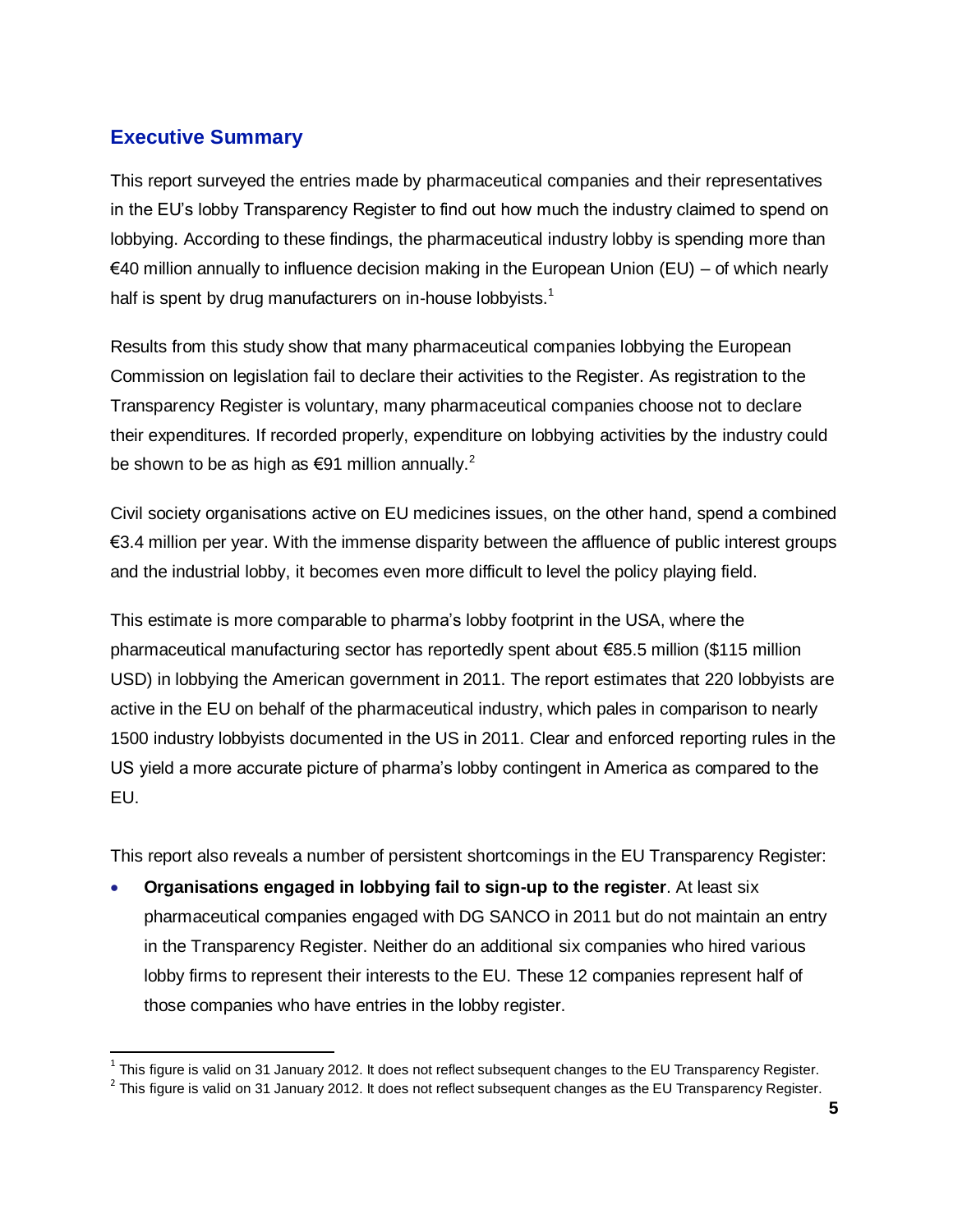- **Under-reporting still plagues entries in the register**. EFPIA, Europe's largest pharmaceutical industry association, reported an investment of 50,000 Euro in EU interest representation in 2010, despite claiming to employ ten staff members whose work falls under the scope of the Transparency Register. $3$  Declared lobby spending that is insufficient to support the reported number of staff could be a sign of underreporting.
- **The financial information in the lobby register is far from precise**. Consultancies, companies and trade or professional associations can choose to report their lobby spending in ranges of €50,000, € 100,000 or €250,000, depending on their total lobbying turnover. Moreover, consultancies need only report income from each client in similar ranges of different size depending on the size of the contract.
- **Recording the number of lobbyists continues to be optional**. Nearly 65 percent of trade associations representing the pharmaceutical industry failed to record the number of lobbyists they employ.
- **Legislative proposals and debates lobbied on are not disclosed**. While registrants are invited to list their lobby activities in the register, it is not possible to know which pieces of legislation lobbyists are working on unless it is voluntarily disclosed. More precise information, such as which meetings were held with which EU officials and for which clients in the pharmaceutical industry, is virtually impossible to determine from the lobby register.

The pharmaceutical industry lobby has been linked to the EU's move to enhance data protection which is resulting in delays to marketing cheaper generic medicines. The industry lobby has also been implicated in EU member states' response to the so-called H1N1 Influenza, specifically through alleged mass-spending on insufficiently tested vaccines, posing unknown safety risks to those vaccinated.

The need to re-centre EU decision making around broader societal interests is at the heart of the move for greater lobby transparency. Citizens should have the right and the opportunity to participate in decisions that will affect their health and well-being. Without a clear view of the lobby resources and manpower wielded in Brussels, it is impossible to understand the powers at play behind these and other EU decisions.

 $^3$  As reported by EFPIA for the year 2010 in the EU Transparency Register, accessed by report authors on 29 January 2012. URL[: http://haieurope.org/wp-content/uploads/2012/03/TR-2010-EFPIA.pdf](http://haieurope.org/wp-content/uploads/2012/03/TR-2010-EFPIA.pdf)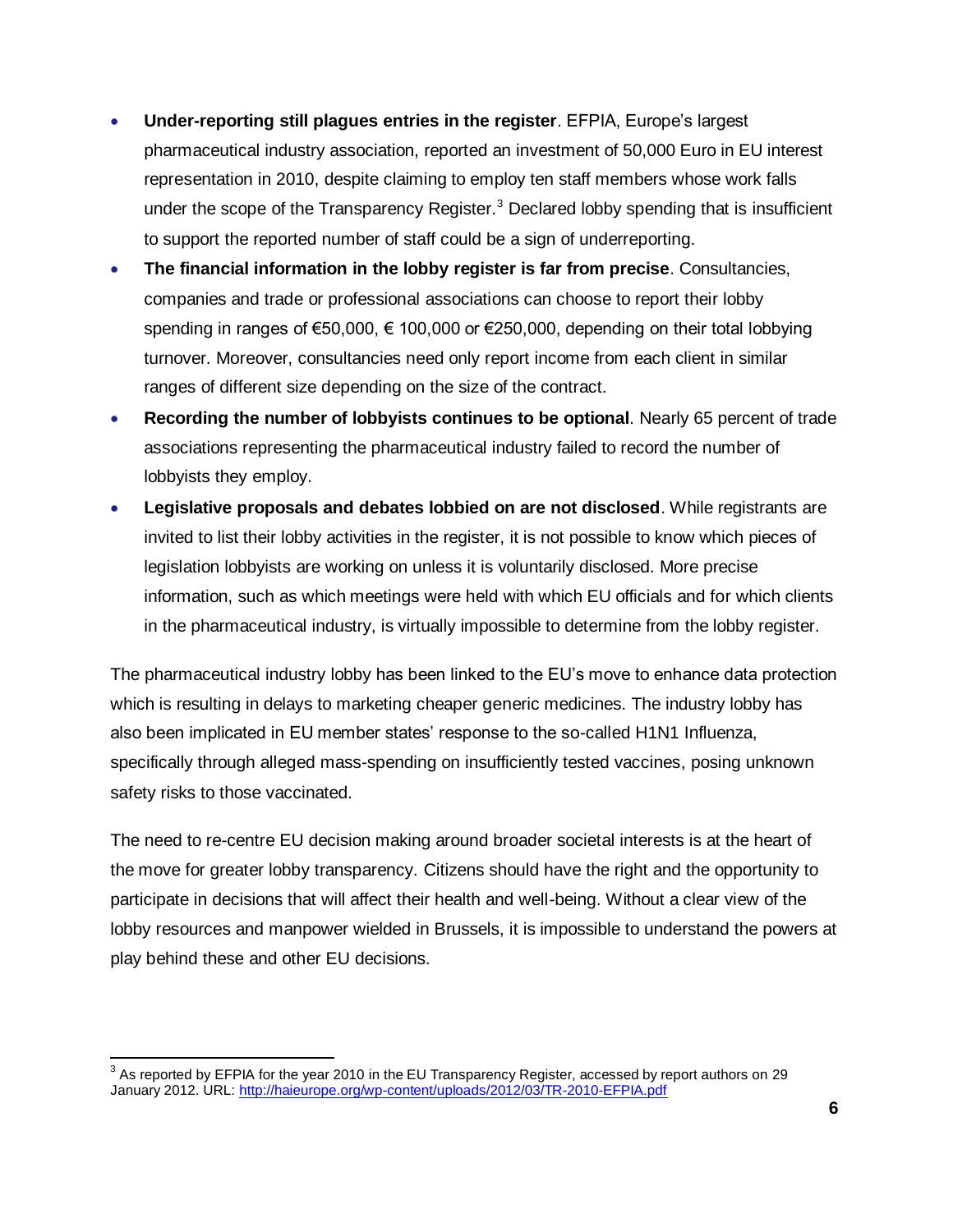## **Introduction**

l

The pharmaceutical sector is a top choice for any investor seeking a generous return on investment. Why? Many medicines are both lifesaving and lucrative. As inventions that prevent or treat disease, pharmaceuticals are an essential part of the healthcare system and not just another consumer product.

Medicines sales in Europe represent nearly a quarter of sales globally.<sup>4</sup> According to The Financial Times, Pfizer's Lipitor, a medicine to treat high cholesterol, is expected to earn the company 3.3 million euros each day that it remains on patent in the European Union (EU) (Jack,  $2011$ <sup>5</sup>. With sizable profits at stake, the pharmaceutical industry has a vested interest in influencing any policy or decision-making process in the EU that can affect its products, its business and ultimately its shareholders.

The EU pharmaceutical industry lobby has been linked to the move to strengthen data protection, which consequently delays the marketing of generic medicines and keeps certain medicine prices high in Europe (Adamini, Maarse, Versluis, and Light, 2009). In a more recent example, Dr. Wolfgang Wodarg, who delivered an expert testimony concerning the so-called H1N1 pandemic to the Parliamentary Assembly of the Council of Europe, asserts that pharmaceutical industry influence could have deeper repercussions. According to his website, Dr. Wodarg links drug company influence to wasted public health resources and to safety risks that "needlessly expose[d] millions of healthy people to the risk of an unknown amount of sideeffects of insufficiently tested vaccines" (Wodarg, 2009). Unchecked pharmaceutical industry influence on decision makers could not only impact the public and private purse, but it could also have disastrous effects on our health. Understanding the powers at play and having a reliable record of how affluent those interests are is a first step towards striking a balanced representation of stakeholders and reinforcing democracy in EU decision-making.

This report aims to expose the size and the approaches of the pharmaceutical sector to lobbying in the EU. This collection of examples of lobbying strategies takes a look behind the figures to show how the industry is putting its resources to work. Although the examples here are neither exhaustive nor representative of the whole sector, they do give insight into the

<sup>&</sup>lt;sup>4</sup> "According to data from IMA Health, 61% of sales of new medicines launched during the period 2005-2009 were on the US market, compared with 22% of the European market." (EFPIA, 2012).

 $^5$  This is calculated based on figures reported in the Financial Times concerning expected sales in the EU within a six month period as a result of Pfizer securing a SPC for Lipitor.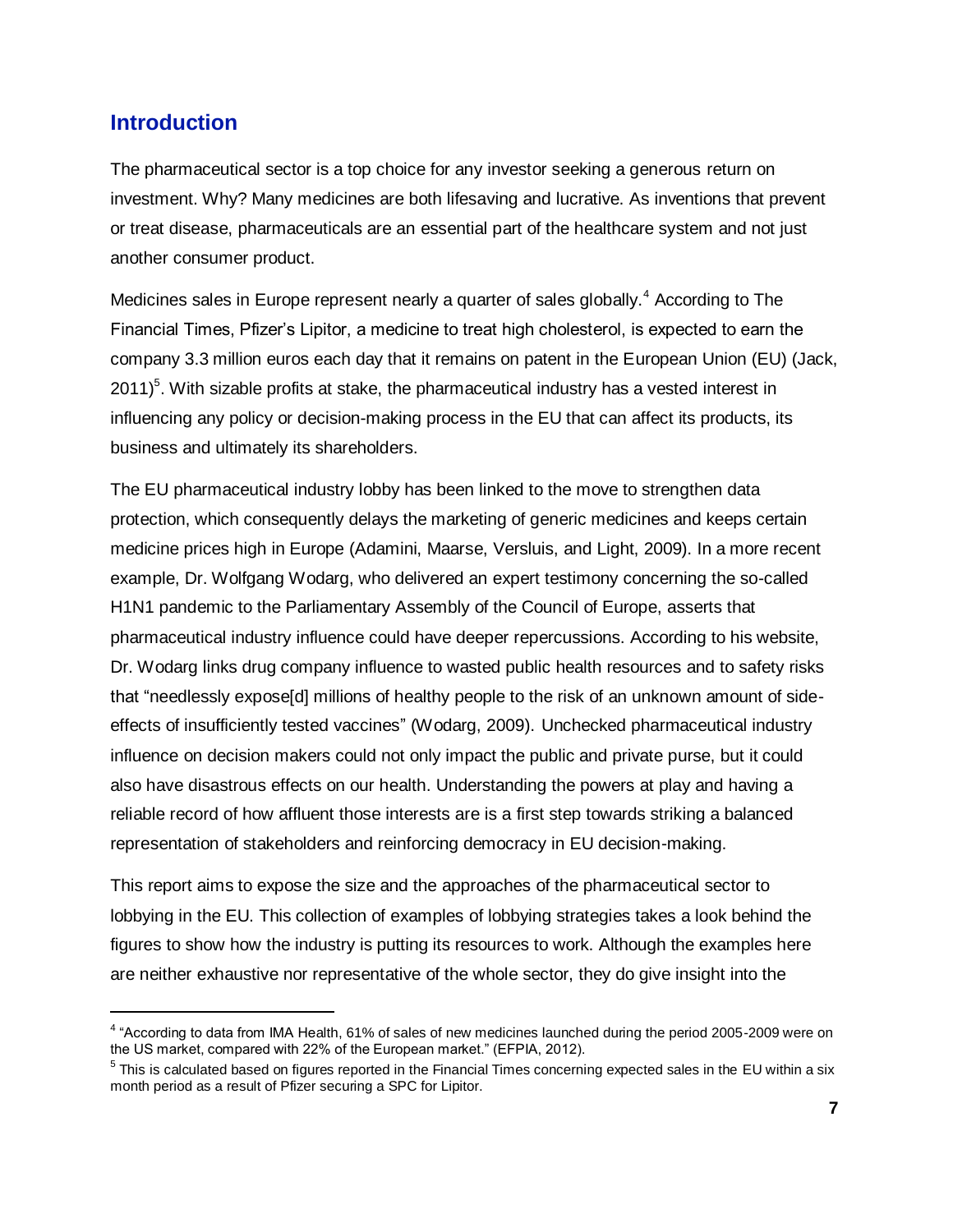pharmaceutical industry's resources and *modus operandi*. The details of the survey design can be found in the Annex.

## **Why reveal lobbying in the EU?**

The EU, and Brussels and Strasbourg in particular, are the heart of decisions that will affect medicines in 27 EU countries and many nations beyond Europe. The EU has the power to legislate on intellectual property (IP) policies and competition laws that can affect cheaper generic medicines, as well as the approval of medicines for sale in Europe that are safe, effective and of high quality.

While EU policy has a tremendous effect on national legislation in Europe, some decisions about medicines are still made only at the national level. For example, only national policy makers decide which medicines will be reimbursed by the country's healthcare system. Pharmaceutical companies likely diffuse some of their lobbying resources among European countries. However, the EU wields a concentration of power not found at the national level. For example, the EU can expand companies' market access to countries outside the EU through trade agreements, resulting in generous global profits for drug makers. It is reasonable to expect companies to allocate the largest budget to lobby the EU government.

## **Why compare to the United States?**

The pharmaceutical lobby is a wealthy player in US politics. At the height of the United States' healthcare debate in 2009, The Guardian newspaper reported that the pharmaceutical industry and interest groups spent 258 million euros  $(\$380m)^6$  in the course of several months to influence healthcare legislation through lobbying, advertising and in direct political contributions to members of Congress (McGreal, 2009). This information is available thanks to mandatory lobby disclosure rules and databases, such as OpenSecrets.org<sup>7</sup>, which harvest and crunch that data into easy-to-understand figures.

Europe's medicines sales rank second only to those in the United States.<sup>8</sup> So, how does the EU's pharmaceutical industry lobby size up to that of its American counterpart? This report will

l  $^6$  Exchange rate calculated using [www.oanda.org](http://www.oanda.org/) on 7 October 2009, 1 USD = 0.67981 Eur

 $7$  OpenSecrets.org was established by the Center for Responsive Politics in the United States.

 $^8$  "According to data from IMA Health, 61% of sales of new medicines launched during the period 2005-2009 were on the US market, compared with 22% of the European market." (EFPIA 2012)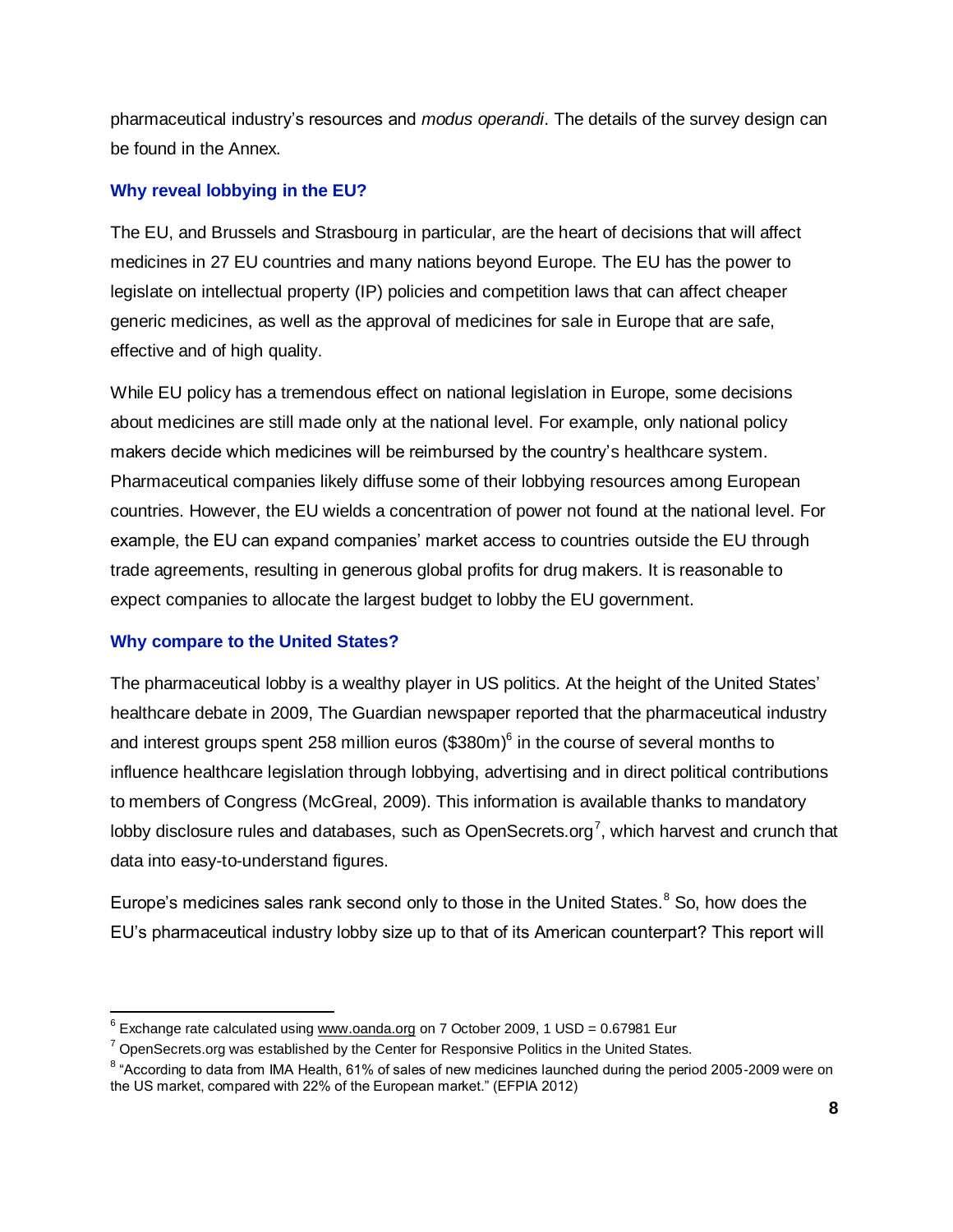compare what is known about the US Pharma lobby with new revelations on the EU's own medicines industry lobby.

### **Divide & Conquer**

 $\overline{\phantom{a}}$ 

The pharmaceutical industry's lobby resources are diffused across three main lobby groups: inhouse lobbyists employed within pharmaceutical companies, employees of trade associations which represent their members who are usually pharmaceutical companies or other trade associations, and third-party lobbyists-for-hire engaged by either companies or trade associations. This strategy could serve to dilute the perception of how much money is spent influencing the EU and how active the industry lobby is as a whole.

All active lobbyists are expected to voluntarily enter into the EU Transparency Register and disclose whose interests they are representing and what financing is behind those interests. The Transparency Register was set up and is operated by the European Parliament and the European Commission. It aims to offer "direct and single access to information about who is engaged in activities aiming at influencing the EU decision making process, which interests are being pursued and what level of resources are invested in these activities" (Transparency Register, 2012). The Register's shortcomings have been documented by the Alliance for Lobbying Transparency and Ethics Regulation (ALTER-EU)<sup>9</sup>. As this is the most transparent information available about lobby power in the EU, this report is based on declarations in the Transparency Register.

<sup>9</sup> See latest ALTER-EU analysis "The missing millions: how the new lobby register needs to tackle the 'underreporting' by industry lobby groups." Available at: [http://www.alter-eu.org/documents/2011/06/22/the-missing](http://www.alter-eu.org/documents/2011/06/22/the-missing-millions-of-the-lobby-register)[millions-of-the-lobby-register](http://www.alter-eu.org/documents/2011/06/22/the-missing-millions-of-the-lobby-register)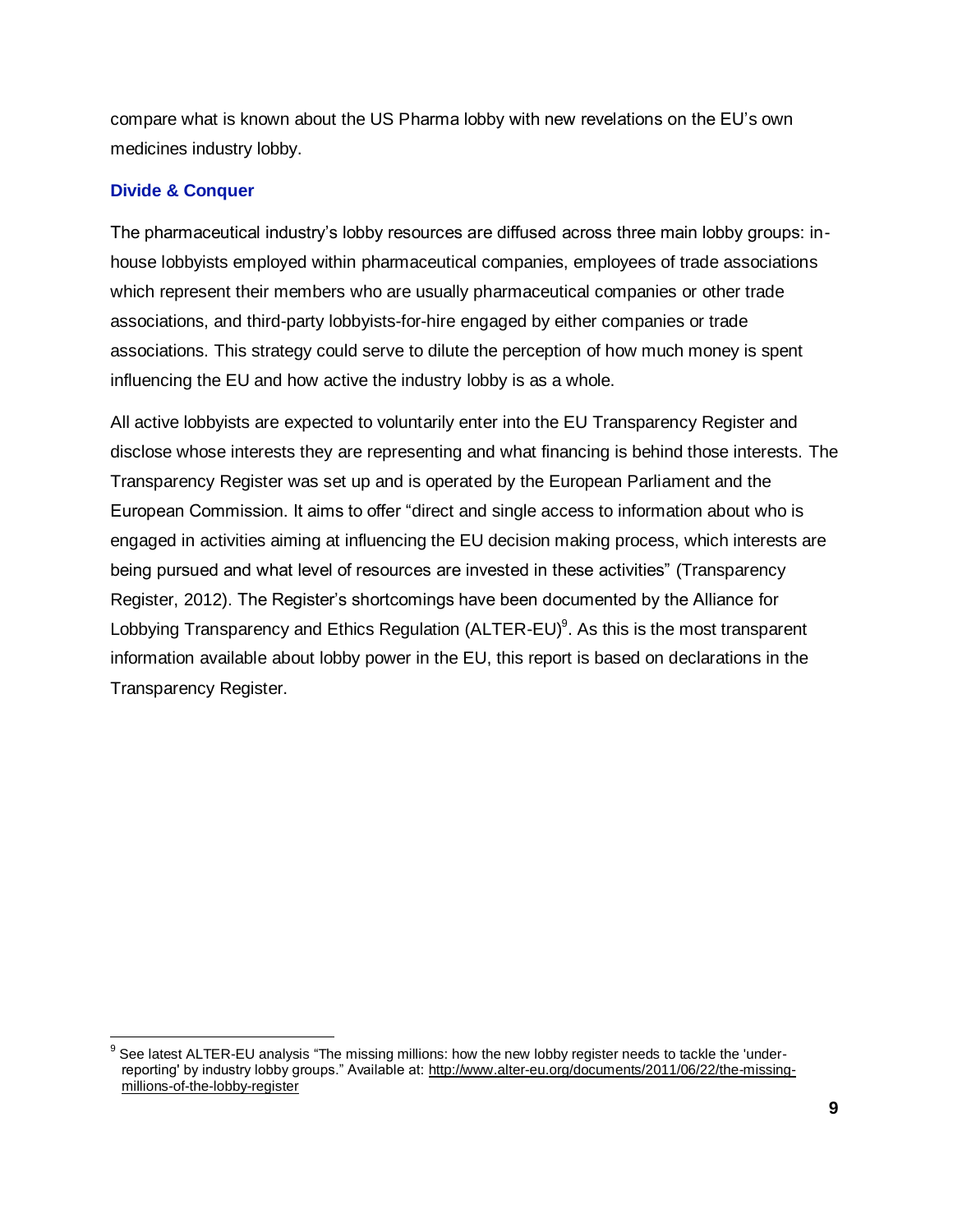## **Pharmaceutical companies**

 $\overline{a}$ 

**Number:** Twenty-three companies were registered in the EU Transparency Register. These companies represent just one quarter of the total 72 member companies of trade associations European Federation of Pharmaceutical Industries and Associations (EFPIA)<sup>10</sup>. Their membership of EFPIA suggests that all 72 member companies have an interest in influencing the EU's economic, regulatory and political environment where their products are sold and used.<sup>11</sup>

In the United States, the Open Secrets database houses records of lobbying spending of 92 pharmaceutical companies.<sup>12</sup> This disparity could, in part, be attributed to the fact that entering the EU register is voluntary for lobbyists, while lobby disclosure is mandatory in the United States (U.S. House of Representatives, 2012).<sup>13</sup>

**Value**: According to the EU Transparency Register, 23 pharmaceutical companies spend a combined total of 18.9 million euros on in-house interest representation annually.<sup>14</sup> Based on these claims, each company invests on average 820,000 euros to influence EU policy formation and decision making, although this could be a drastic underestimation of the true value.<sup>15</sup>

The top 10 company spenders in Europe are listed below (see Figure 1). According to OpenSecrets.org, the lobby spending of these companies in the United States is more than twice their reported financing in Europe, even though no US lobby data exists for two of those companies.

 $^{10}$  Based on information retrieved from the EU Transparency Register between 15-30 January 2012

 $11$  "EFPIA's mission is to promote pharmaceutical research and development in Europe as well as creating a favourable economic, regulatory and political environment, enabling the research-based pharmaceutical industry to meet the growing healthcare needs and expectations of patients." (EFPIA, 2012b)

<sup>&</sup>lt;sup>12</sup> Based on information retrieved from Center for Responsible Politics on 15 January 2012. Includes 108 entries of which 10 entries belong to a related industry association or council (not to a company).

 $13$  According to the US Lobbying Disclosure Act of 1995 "No later than 45 days after a lobbyist first makes a lobbying contact or is employed or retained to make a lobbying contact, whichever is earlier, such lobbyist (or, as provided under paragraph (2), the organization employing such lobbyist), shall register with the Secretary of the Senate and the Clerk of the House of Representatives"

 $14$  This figure was calculated based on information that was valid on 31 January 2012. It does not reflect subsequent changes as the EU Transparency Register can fluctuate daily. In most cases, companies specified that this excludes payments to membership associations and to third party representatives.

 $15$  This figure was calculated based on information that was valid on 31 January 2012. It does not reflect subsequent changes as the EU Transparency Register can fluctuate daily.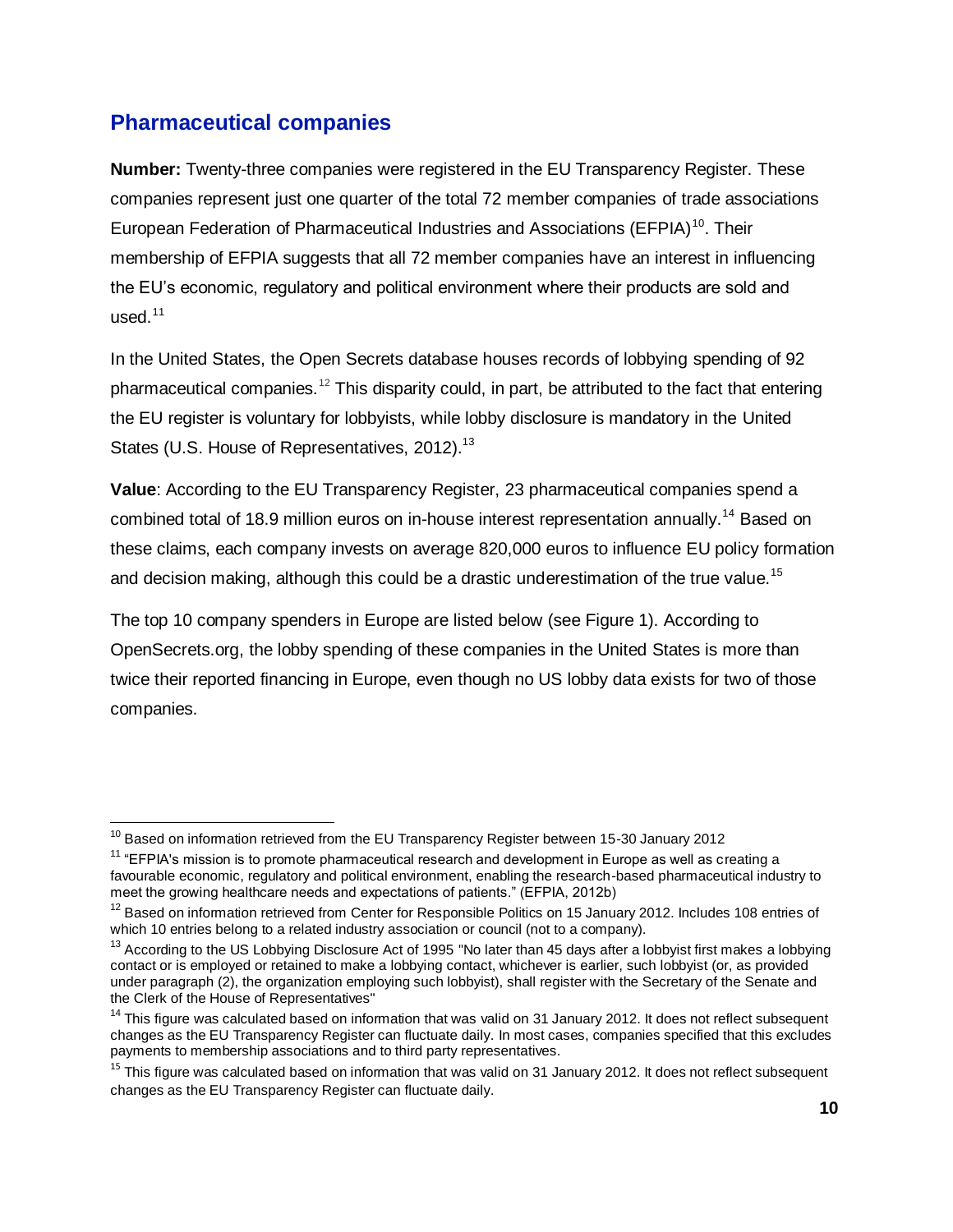|  |  | <b>Figure 1. Top 10 Company Spenders</b> |  |
|--|--|------------------------------------------|--|
|  |  |                                          |  |

| <b>Pharmaceutical company</b> | Amount reported in the EU<br>Transparency Register <sup>16</sup> | Amount reported on<br>OpenSecrets.org (USA) <sup>17</sup><br>for 2011 |  |
|-------------------------------|------------------------------------------------------------------|-----------------------------------------------------------------------|--|
| <b>Bayer AG</b>               | € 2,525,000                                                      | € 3,322,880 (5.7m USD)                                                |  |
| Merck Sharp & Dohme           | € 900,000                                                        | €6,170,530 (8.2m USD) <sup>18</sup>                                   |  |
| GlaxoSmithKline               | € 825,000 <sup>19</sup>                                          | € 3,304,170 (5.4m USD)                                                |  |
| Pfizer Inc.                   | € 700,000                                                        | € 8,007,840 (12.4m USD)                                               |  |
| Novartis International AG     | € 700,000                                                        | € 3,936,530 (5.8m USD) <sup>20</sup>                                  |  |
| <b>Genzyme Corporation</b>    | € 600,000                                                        | $-21$                                                                 |  |
| <b>SANOFI</b>                 | € 600,000                                                        | € 3,283,960 (5.2m USD) <sup>22</sup>                                  |  |
| Amgen Inc                     | € 550,000                                                        | € 5,470,780 (10m USD)                                                 |  |
| AstraZeneca                   | € 500,000                                                        | € 3,397,720 (4.5m USD) <sup>23</sup>                                  |  |
| <b>Baxter Healthcare SA</b>   | € 500,000                                                        | $-24$                                                                 |  |
| <b>TOTAL</b>                  | € 8,400,000                                                      | € 36,894,410                                                          |  |

*Highest figures reportedly spent in a 12-month period on interest representation by pharmaceutical company in the EU Transparency Register compared to data reported on OpenSecrets.org. Based on* 

l

<sup>&</sup>lt;sup>16</sup> Figures from 2011: Amgen Inc, GalaxoSmithKline, Novartis, Bayer; Figures from 2010-2011: Genzyme Corporation, SANOFI; Figures from 2010: AstraZeneca, Baxter Healthcare, Pfizer, MSD

<sup>&</sup>lt;sup>17</sup> Amounts companies spent on lobbying and political contributions in the USA in 2011, as reported on OpenSecrets.org in USD. Currency conversion calculated using the exchange rate on 1 Dec 2011 of 0.74840 EURO

<sup>= 1</sup> USD (www.oanda.org)

<sup>18</sup> Amount reported on OpenSecrets.org for Merck Co. in 2011.

<sup>&</sup>lt;sup>19</sup> GSK reported spending €8,000,000 on interest representation in 2011 (URL[: http://haieurope.org/wp](http://haieurope.org/wp-content/uploads/2012/03/TR-2011-GSK.pdf)[content/uploads/2012/03/TR-2011-GSK.pdf](http://haieurope.org/wp-content/uploads/2012/03/TR-2011-GSK.pdf) retrieved on 18 January 2012). That entry in the EU Transparency Register has subsequently been updated to report €825,000 (URL[: http://haieurope.org/wp](http://haieurope.org/wp-content/uploads/2012/03/TR-2011-GSK_february.pdf)[content/uploads/2012/03/TR-2011-GSK\\_february.pdf](http://haieurope.org/wp-content/uploads/2012/03/TR-2011-GSK_february.pdf) updated 13 February 2012, retrieved 28 March 2012). Figure 1 has been amended to reflect this change.

<sup>&</sup>lt;sup>20</sup> Sum of amount reported on OpenSecrets.org for Novartis Corp & Novartis Pharmaceuticals in 2011

 $21$  No entry for Genzyme on OpenSecrets.org in 2011

 $22$  Sum of amount reported on OpenSecrets.org for Sanofi Aventis & Sanofi-Pasteur in 2011

<sup>&</sup>lt;sup>23</sup> Sum of amount reported by AstraZeneca Pharmaceuticals & MedImmune in 2011 on OpenSecrets.org

 $24$  No entry for Genzyme on OpenSecrets.org in 2011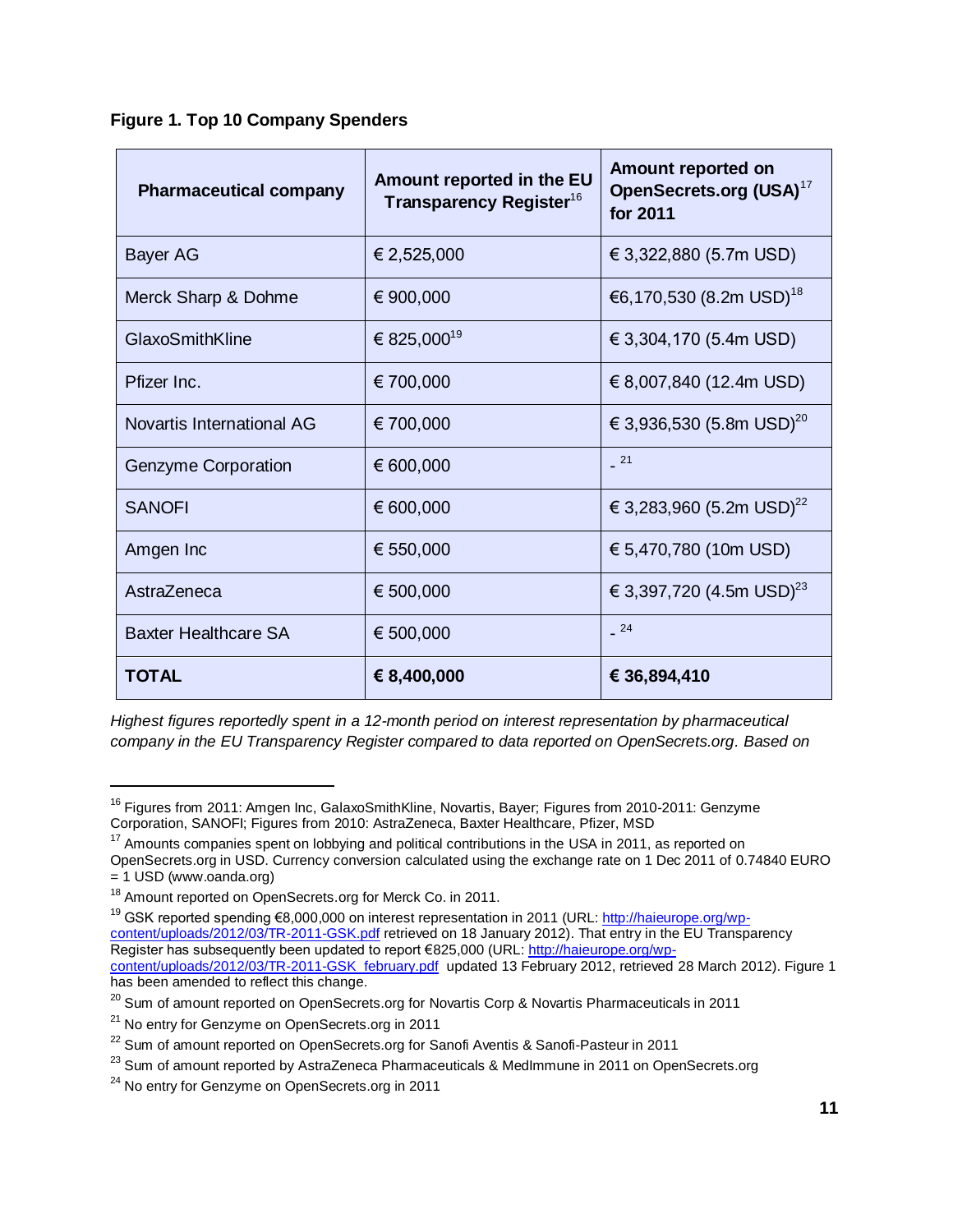#### *information retrieved from the EU Transparency Register between 15-31 January 2012 unless otherwise indicated.*

Europe's pharma giants would be expected to invest more in lobbying European governments on their home turf than foreign governments abroad. However, Danish drug giant Novo Nordisk reported spending over four times more to lobby the American government than to lobby the EU in 2011.<sup>25</sup> This sizable difference could be a sign of underreporting in the EU Transparency Register, stemming from the rigor of the reporting rules.

In an earlier version of this report, it was documented that British pharma heavyweight GlaxoSmithKline (GSK) reported an investment of 8 million euros in interest representation in  $2011<sup>26</sup>$  The figure for GSK's lobby expenditure in the EU Transparency Register was changed on 13 February 2012 to report a maximum of 825,000 euros, possibly to correct an entry error.<sup>27</sup> This highlights a very problematic aspect of the Transparency Register: registrants can change their data at any time and as there is insufficient oversight of these fluctuating figures, this means that the Transparency Register cannot be effectively used to gather general information on EU lobbying. Visitors of the register cannot be expected to verify each entry in the register with its author. The Alliance for Lobbying Transparency and Ethics Regulation in the EU (ALTER-EU) has been calling for the Commission and the Parliament to ensure that there is a robust monitoring system in place to verify lobby declarations.<sup>28</sup> There is also a need for clear guidance on disclosure requirements, including lobbying expenditure.

The United States has enforced mandatory registration of lobbyists and obligatory disclosure of their clients, other financial sources and lobbying expenditure.<sup>29</sup> Lobbyists and their clients must provide a good-faith estimate of their expenses rounded to the nearest 20,000 USD (OpenSecret.org, 2012). However, in the EU not all interest representatives appear in the EU Transparency Register because it is still voluntary. Moreover, information in the EU lobby

 $^{25}$  As reported by NovoNordisk for the year 2011 in the EU Transparecy Register, accessed on 30 January 2012; As reported on <http://www.opensecrets.org/lobby/induscode.php?id=H4300&year=2011> Accessed on 14 Jan 2012. Currency conversion calculated using the exchange rate on 1 Dec 2011 of 0.74840 EURO = 1 USD (www.oanda.org)  $^{26}$  As reported by GSK for the year 2011 in the EU Transparency Register, accessed by report authors on 18 January 2012. URL:<http://haieurope.org/wp-content/uploads/2012/03/TR-2011-GSK.pdf>

<sup>&</sup>lt;sup>27</sup> As reported by GSK for the year 2011 in the EU Transparency Register, updated on 13 February 2012, accessed by report authors on 28 March 2012. URL: [http://haieurope.org/wp-content/uploads/2012/03/TR-2011-](http://haieurope.org/wp-content/uploads/2012/03/TR-2011-GSK_february.pdf) [GSK\\_february.pdf](http://haieurope.org/wp-content/uploads/2012/03/TR-2011-GSK_february.pdf)

 $28$  For more information, see ALTER-EU report "The missing millions  $-$  how the new lobby register needs to tackle the 'under-reporting' by industry lobby groups" June 2011, URL: [http://www.alter-eu.org/documents/2011/06/22/the](http://www.alter-eu.org/documents/2011/06/22/the-missing-millions-of-the-lobby-register)[missing-millions-of-the-lobby-register](http://www.alter-eu.org/documents/2011/06/22/the-missing-millions-of-the-lobby-register)

<sup>&</sup>lt;sup>29</sup> For more information, see speech by Siim Kallas, Vice-President of the European Commission responsible for Administrative Affairs, Audit and Anti-Fraud: "Lobbying: What the EU can learn from the US" (September 2007)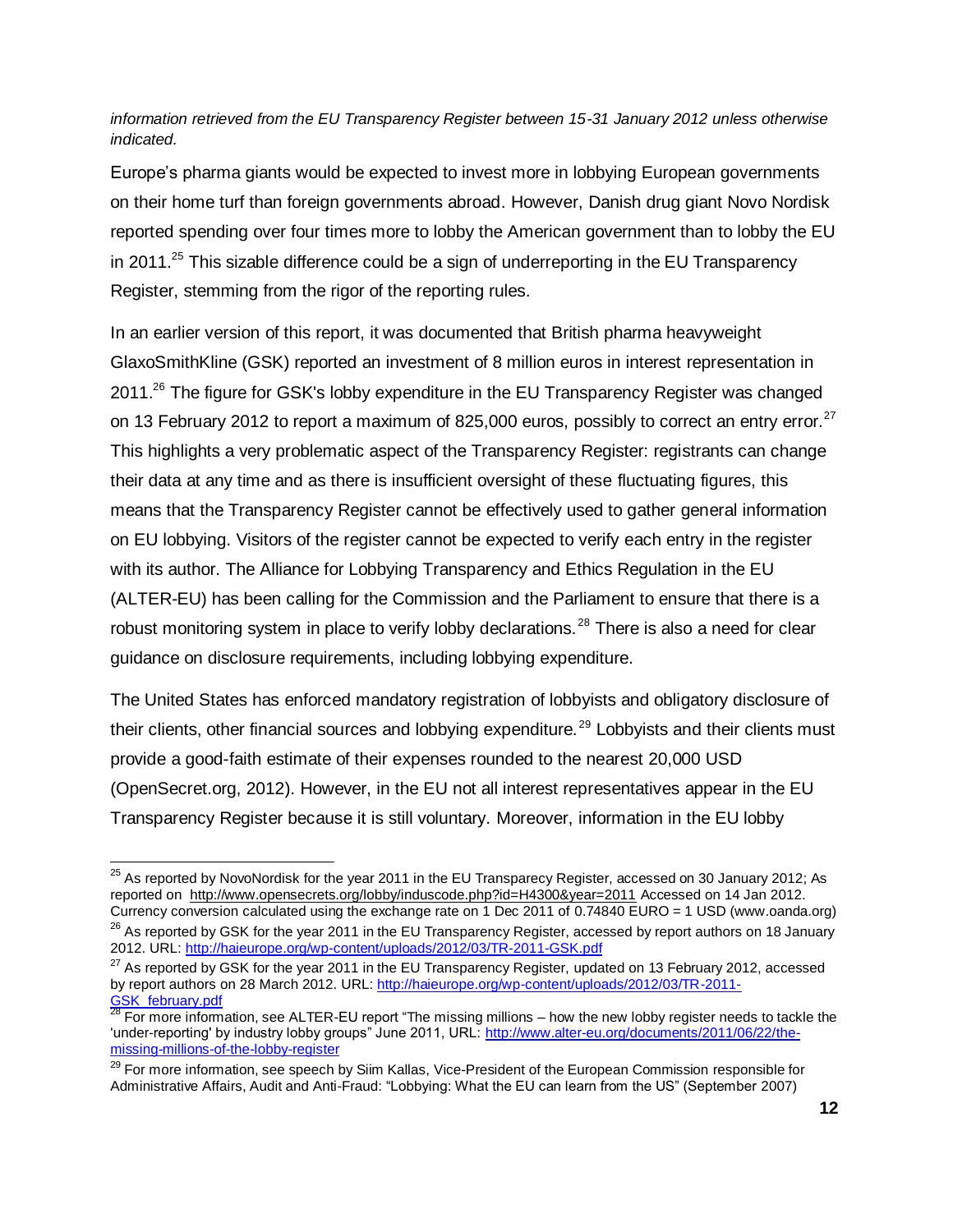register must be updated at minimum once a year and failure to do so will result in temporary suspension from the Transparency Register and possibly restrict lobbyists' access to the European Parliament (Transparency Register, 2011). Registrations in the EU register are therefore less reliable than those in the American register, which must be updated more frequently with more precise information and which have strict sanctions for failing to abide by these rules (U.S. House of Representatives, 2011).<sup>30</sup> If reports from the EU Transparency Register are extrapolated to all 72 member companies of EFPIA alone, then the amount spent on lobbying in the EU could be closer to 59 million euros per year. $31$ 

**Manpower**: Fifteen companies in the EU Transparency Register each reported employing between one to 26 in-house lobbyists annually, with an average of six people per company. The EU Transparency Register reveals that there are at least 95 people employed by these companies to represent their interests in EU affairs, but the actual figure could be closer to 154 or more in-house lobbyists.<sup>32</sup>

 $\overline{a}$  $^{30}$  The Frequently Asked Questions in the EU Transparency Register state that the Register secretariat does not check and validate entries upon registration. The minimum requirement is to update the information once a year. In contrast, the Guidance document for the US Lobbying Transparency Act states that each registrant must file a quarterly report on Form LD-2 no later than 20 days after the end of the quarterly period beginning on the first day of January, April, July and October of each year in which a registrant is registered. Sanctions for failing to do so within 60 days after notice include a civil fine up to \$200,000, among other penalties.

<sup>&</sup>lt;sup>31</sup> See calculation details in Annex C

<sup>&</sup>lt;sup>32</sup> See calculation details in Annex C.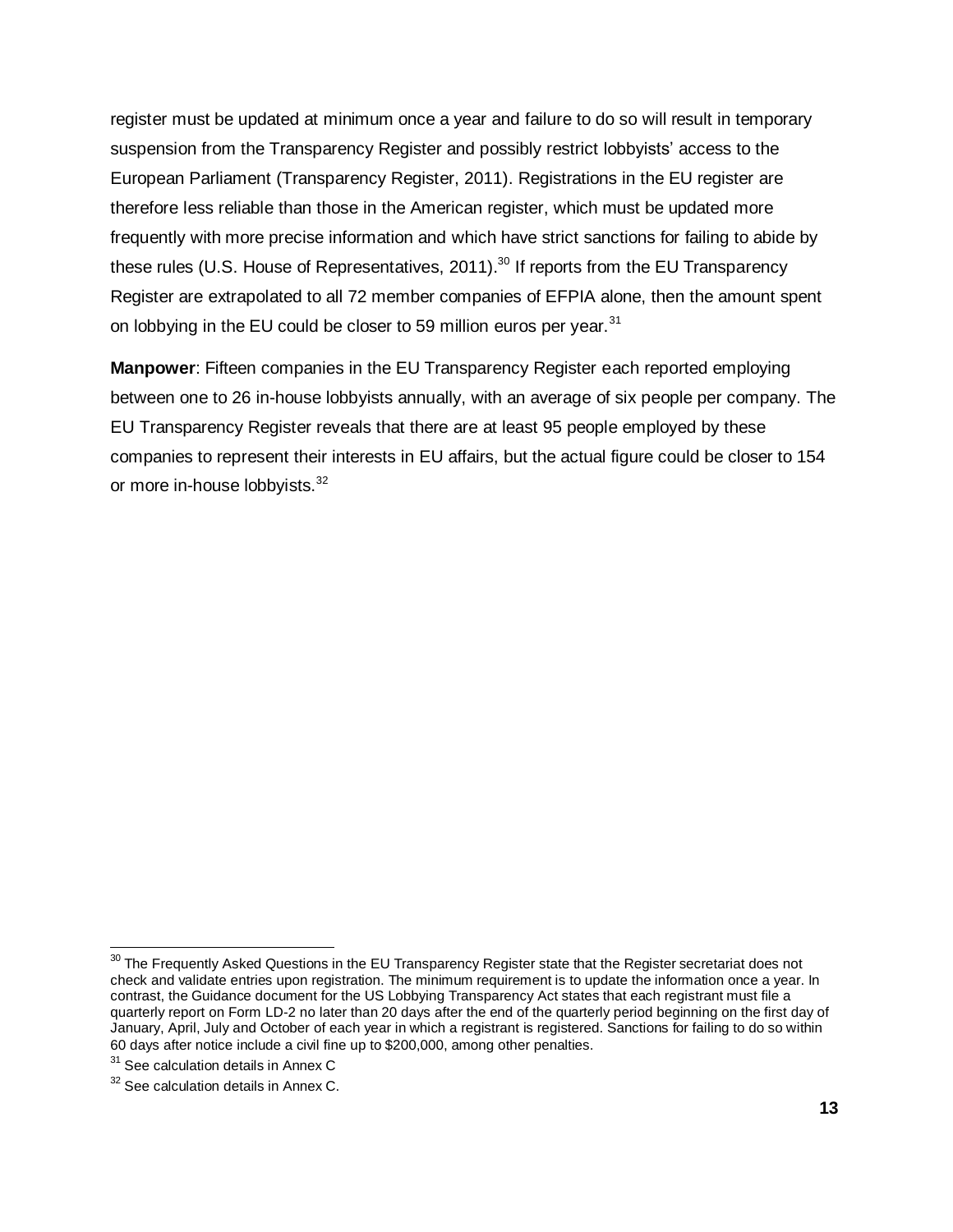## **Pharmaceutical industry trade associations**

Pharmaceutical industry associations and related trade associations have been described as "richly funded and with skilled authorities on a topic, with ample time to help out in drafting legislation or the specifics of a regulation" (Adamini, Maarse, Versluis, and Light, 2009). These associations represent the interests of their members, who range from pharmaceutical companies to other industry associations.

**Number:** Twenty-two pharmaceutical trade associations have entries in the EU Transparency Register. The eight European associations reported to spend the most in the lobby register are reported in the figure below (see Figure 2).

The United States' largest industry body, Pharmaceutical Research and Manufacturers of America (PhRMA), was absent from the EU lobby database despite representing several companies involved in EU affairs. Records from Wikileaks (2009, 2010) reveal that PhRMA also acts as an informant to the US government, monitoring EU governments' protection of intellectual property rights (IPRs) and reporting on how European policies affect the interests of US pharmaceutical firms.

**Value**: The 22 pharmaceutical trade associations claim to spend a total of 2.3 million euros on representing their members, who range from pharmaceutical companies to other pharmaceutical industry associations.

EFPIA, Europe's main pharmaceutical industry association, reported an investment of less than 50,000 euros for interest representation in 2010.<sup>33</sup> For activities in 2011, that figure jumps to 571,900 euros.<sup>34</sup> Considering that EFPIA consistently reports employing 10 staff members whose work falls under the scope of the Transparency Register, their 2010 claim could be a sign of underreporting. EFPIA's reported spending pales in comparison to its US counterpart, PhRMA, which spent over 18 times more – 10.5 million euros - to influence the US government in 2011.<sup>35</sup>

 $35$  Calculated from the lobbying expenditure attributed to PhRMA in 2011 on <http://www.opensecrets.org/lobby/clientsum.php?id=D000000504&year=2011> Accessed on 15 Jan 2012. Currency conversion calculated using the exchange rate on 1 Dec 2011 of 0.74840 EURO = 1 USD [\(www.oanda.org\)](http://www.oanda.org/).

 $\overline{a}$  $33$  As reported by EFPIA for the year 2010 in the EU Transparency Register, accessed by report authors on 29 January 2012. URL[: http://haieurope.org/wp-content/uploads/2012/03/TR-2010-EFPIA.pdf](http://haieurope.org/wp-content/uploads/2012/03/TR-2010-EFPIA.pdf)

<sup>&</sup>lt;sup>34</sup> As reported by EFPIA for the year 2011 in the EU Transparency Register, updated by EFPIA on 4 March 2012, accessed by report authors on 27 March 2012. URL[: http://haieurope.org/wp-content/uploads/2012/03/TR-2011-](http://haieurope.org/wp-content/uploads/2012/03/TR-2011-EFPIA.pdf) [EFPIA.pdf](http://haieurope.org/wp-content/uploads/2012/03/TR-2011-EFPIA.pdf)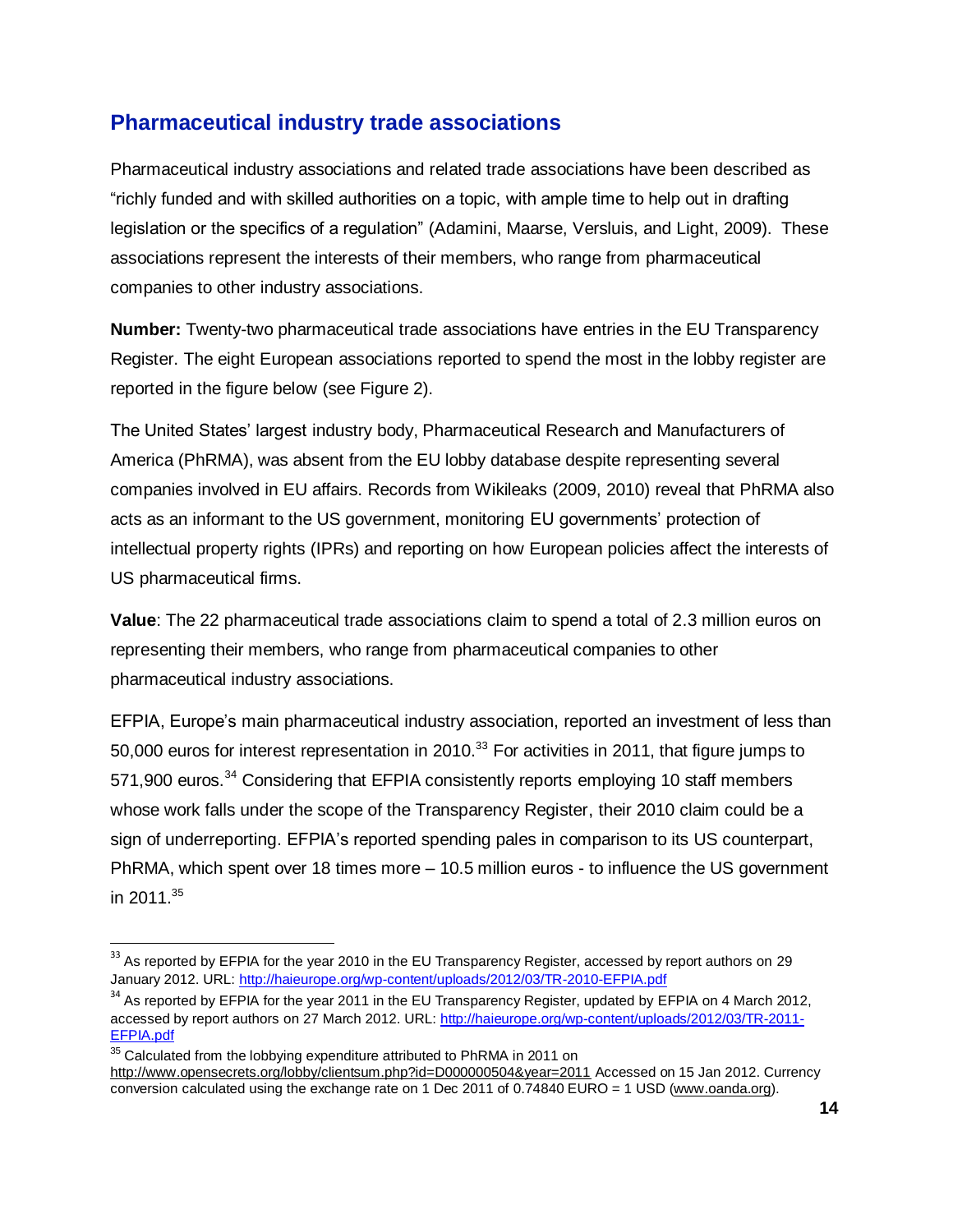**Figure 2. Top European Trade Association Spenders**

| <b>Company Name</b>                                                  | Amount reported in the EU<br>Transparency Register <sup>36</sup> |
|----------------------------------------------------------------------|------------------------------------------------------------------|
| European Federation of Pharmaceutical Industries and<br>Associations | € 571900                                                         |
| Association of the European Self-Medication Industry                 | € 150000                                                         |
| European Vaccine Manufacturers                                       | € 150000                                                         |
| <b>European Biopharmaceutical Enterprises</b>                        | € 150000                                                         |
| European Generic Medicines Association                               | € 100000                                                         |
| European Alliance for Cost Efficiency in Healthcare                  | € 100000                                                         |
| European Confederation of Pharmaceutical Entrepreneurs               | € 100000                                                         |
| Plasma Protein Therapeutics Association                              | € 50000                                                          |
| <b>TOTAL</b>                                                         | € 921,900                                                        |

*Figures reportedly spent by European trade associations in a 12-month period on representing the pharmaceutical industry, according to the Transparency Register. Based on information retrieved from the EU Transparency Register between 15-31 January 2012.<sup>37</sup>*

**Manpower**: Eight associations in the EU Transparency Register each reported employing between one to 25 lobbyists, with an average of six EU affairs representatives per association. Fourteen associations did not indicate how many lobbyists they employ.<sup>38</sup>

Assuming that the other 14 associations employ at least one person to represent their interests to the EU, European trade associations are estimated to employ a total of 62 or more pharmaceutical lobbyists.<sup>39</sup>

Figures from 2010: Association of the European Self-Medication Industry, European Vaccine Manufacturers, European Biopharmaceutical Enterprises, European Alliance for Cost Efficiency in Healthcare

Figures from 2009: European Generic Medicines Association

 $\overline{\phantom{a}}$  $36$  Figures from 2011: European Confederation of Pharmaceutical Entrepreneurs, European Federation of Pharmaceutical Industries and Associations, Plasma Protein Therapeutics

 $37$  Figure for EFPIA is updated to reflect their declared spending in 2011, accessed by report authors on 27 March 2012. URL:<http://haieurope.org/wp-content/uploads/2012/03/TR-2011-EFPIA.pdf>

<sup>&</sup>lt;sup>38</sup> Based on information retrieved from the EU Transparency Register between 15-31 January 2012.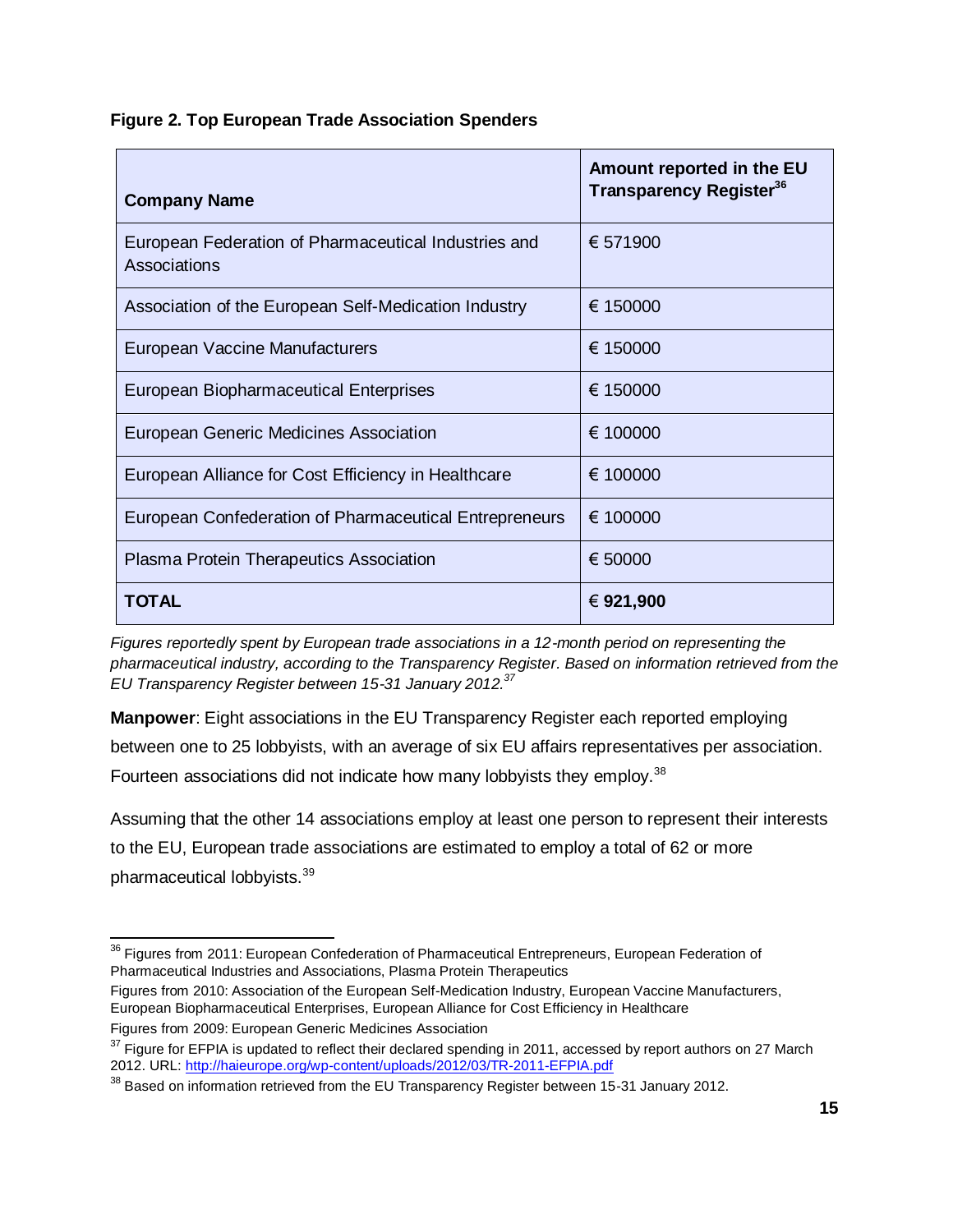### **National trade associations**

National trade associations have a vested interest in influencing EU law, yet national trade groups representing research-based pharmaceutical companies were nearly entirely absent from the EU register. Six associations from Germany, Belgium, Ireland and France submitted written responses to the EU's public consultation on a review of the Clinical Trials Directive in 2011, yet only three of those associations could be traced in the EU Transparency Register (European Commission, 2012).

## **Association of British Pharmaceutical Industries (ABPI)**

The ABPI was also curiously absent from the EU lobby register despite having a lobby footprint in Brussels dating back to 2000 (Corporate Watch, 2003). With member companies who supply 90 % of all medicines used by the National Health System (NHS) in the United Kingdom (Association of British Pharmaceutical Industries), ABPI has a keen interest in influencing policies in Brussels that could affect that market. ABPI has been a long-time player working to loosen the EU's ban on medicines advertising. Studies tell us that increased medicines promotion is usually associated with increased sales (WHO, 2004). In 2000, ABPI outlined its "battle plan" to introduce direct-to-consumer-advertising in a briefing to the Pharmaceuticals Marketing Society:

"to deploy ground troops in the form of patient support groups, sympathetic medical opinion and healthcare professionals [..]. which will lead the debate on the informed patient issue. This will have the effect of weakening political, ideological and professional defences [...]. Then the ABPI will follow through with high-level precision strikes on specific regulatory enclaves in both Whitehall and Brussels [...]." (Corporate watch, 2003)

ABPI does not maintain an entry in the EU Transparency Register despite its recent submission to the European Commission's public consultation on the Clinical Trials Directive in 2011. Participating in Commission consultations is not dependent on being entered in the EU Transparency Register.

 $\overline{\phantom{a}}$  $39$  See calculation details in Annex C.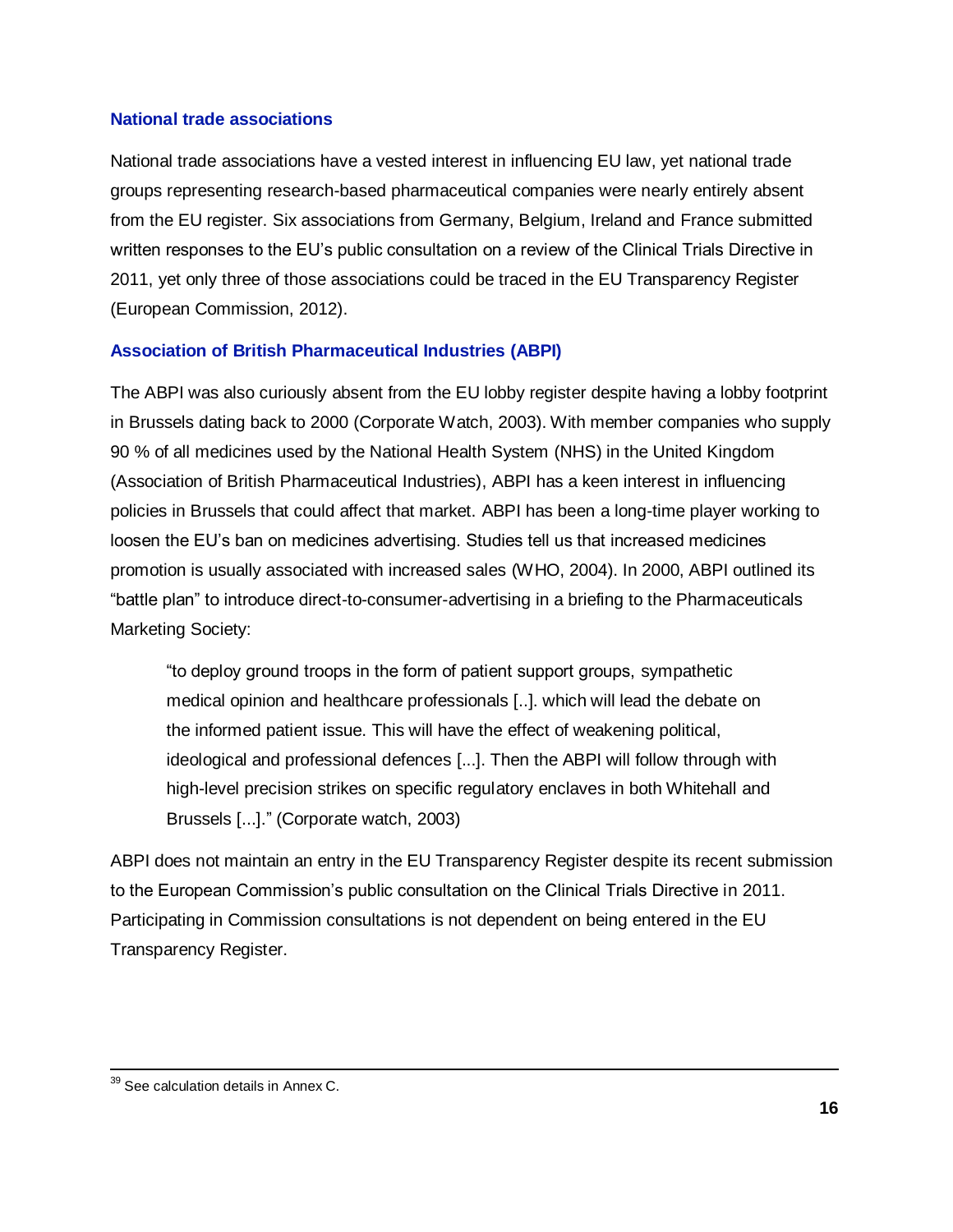#### **American business associations in Europe**

Given the sheer size of the US pharmaceutical industry, it is no surprise that companies also engage American business associations, such as the American Chamber of Commerce to the European Union, the Trans-Atlantic Business Dialogue, and the European-American Business Council (EABC), to vie for their interests in the EU.

According to EABC, it hosts multiple members-only roundtable discussions with senior US & EU officials each year (EABC, 2008). In 2010, the EABC boasted two private events involving member pharmaceutical companies: the Life Sciences Dinner with selected Members of the European Parliament (MEPs), European Parliament Staff, Commission Officials and Bayer; and the TEC & Trans-Atlantic Innovation Dialogue, with member company Lilly (EABC, 2008a). By comparison, public interest organisations can face difficulty reaching EU officials. At the annual Brussels meeting of the Trans-Atlantic Consumer Dialogue (TACD) in June 2011, the European Commission did not send an official to join the access to medicines discussion with consumer organisations from across the EU and US, despite repeated invitations.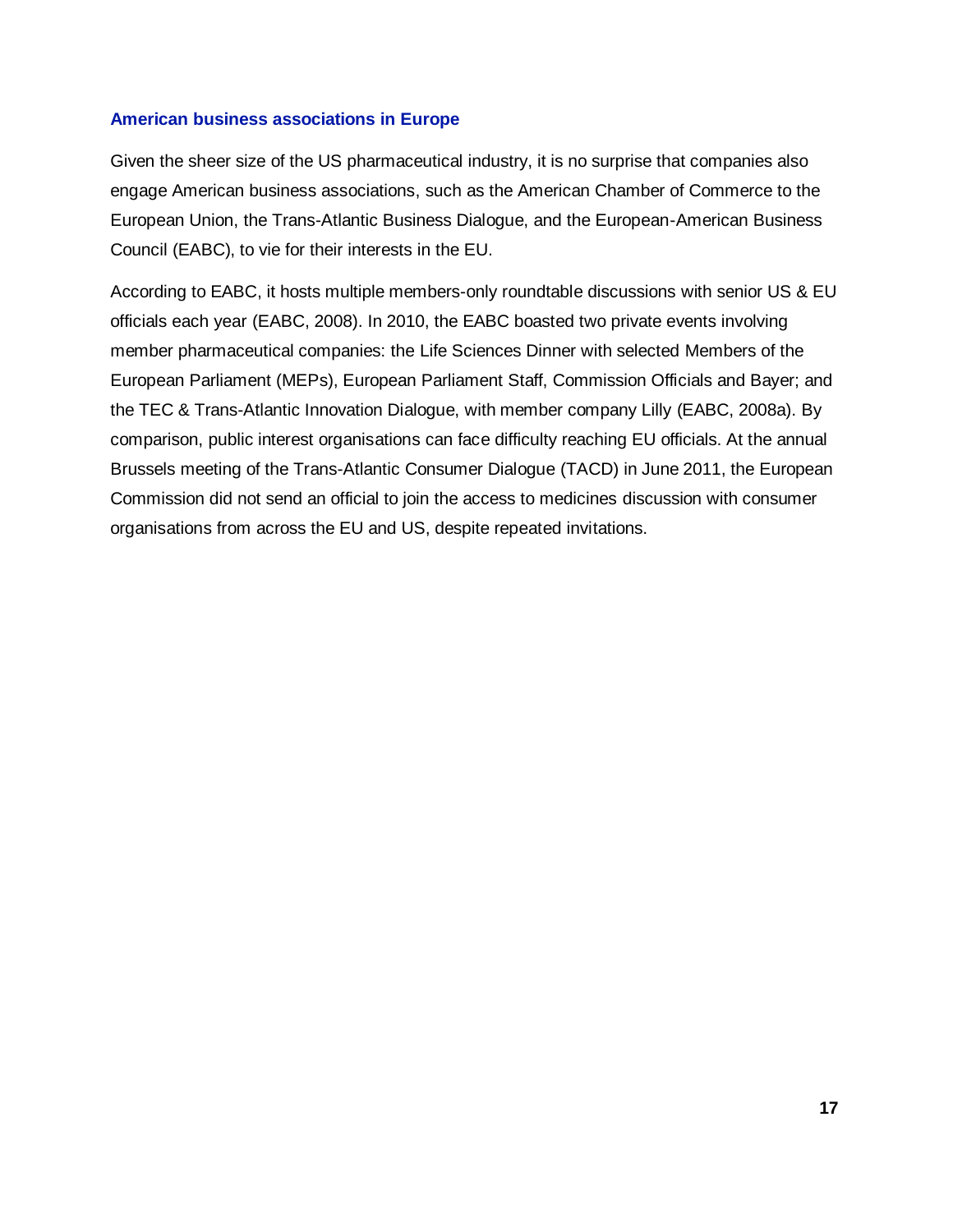## **Consultancies hired by the pharmaceutical industry**

**Number**: The EU Transparency Register revealed that at least 24 consultancies provide lobby services to the pharmaceutical industry.<sup>40</sup> Several consultancies may be employed by the same company, as is the case of Johnson & Johnson which employed at least five different consultancies in the same year to represent its interests (see Figure 3).<sup>41</sup>

**Value**: Consultancies spent an estimated total of 19.2 million euros representing clients in the pharmaceutical industry, according to reports in the EU Transparency Register. Figure 3 shows the top 10 lobby consultancies that reported spending the most money for their drug industry clients.

The entries in the lobby register, however, are far from precise, as consultancies need only report income from each client in ranges of €50,000, € 100,000 or €250,000 wide, depending on the size of the contracts. The above estimate is based on the average amounts declared. If we consider the maximum spending declared, consultancies could have spent as much as 30.1 million Euros in total representing pharmaceutical industry clients.<sup>42</sup>

| <b>Company Name</b>      | <b>Ratio of</b><br>pharmaceutical<br>industry<br>clients to all<br>clients | <b>Estimated total</b><br>amount spent on<br>representing<br>pharmaceutical<br>industry clients <sup>43</sup> | <b>Pharmaceutical industry client</b><br>list reported on EU<br><b>Transparency Register</b> |
|--------------------------|----------------------------------------------------------------------------|---------------------------------------------------------------------------------------------------------------|----------------------------------------------------------------------------------------------|
| <b>Burson-Marsteller</b> | 7:44                                                                       | € 1,675,000                                                                                                   | Bayer Schering Pharma<br>Pfizer<br>Johnson & Johnson<br><b>Novartis</b>                      |

## **Figure 3. Top 10 highest lobby consultancy spending for pharmaceutical industry clients**

 $\overline{a}$  $40$  Sum of consultancies representing pharmaceutical industry clients in 2009, 2010 or 2011

 $41$  Based on information retrieved from the EU Transparency Register on 15 January 2012.

 $42$  See calculation details in Annex C. Calculations were made using data retrieved between 15-31 January 2012.

<sup>&</sup>lt;sup>43</sup> Figures from 2011 entries: Hill & Knowlton International Belgium, Cabinet DN Consulting

Figures from 06/2010 – 06/2011: Edelman Public Relations Worldwide

Figures from 2010 entries: Burson-Marsteller, Fleishman-Hillard, Rohde Public Policy, FIPRA International Ltd., APCO Worldwide, Weber Shandwick, G Plus Ltd.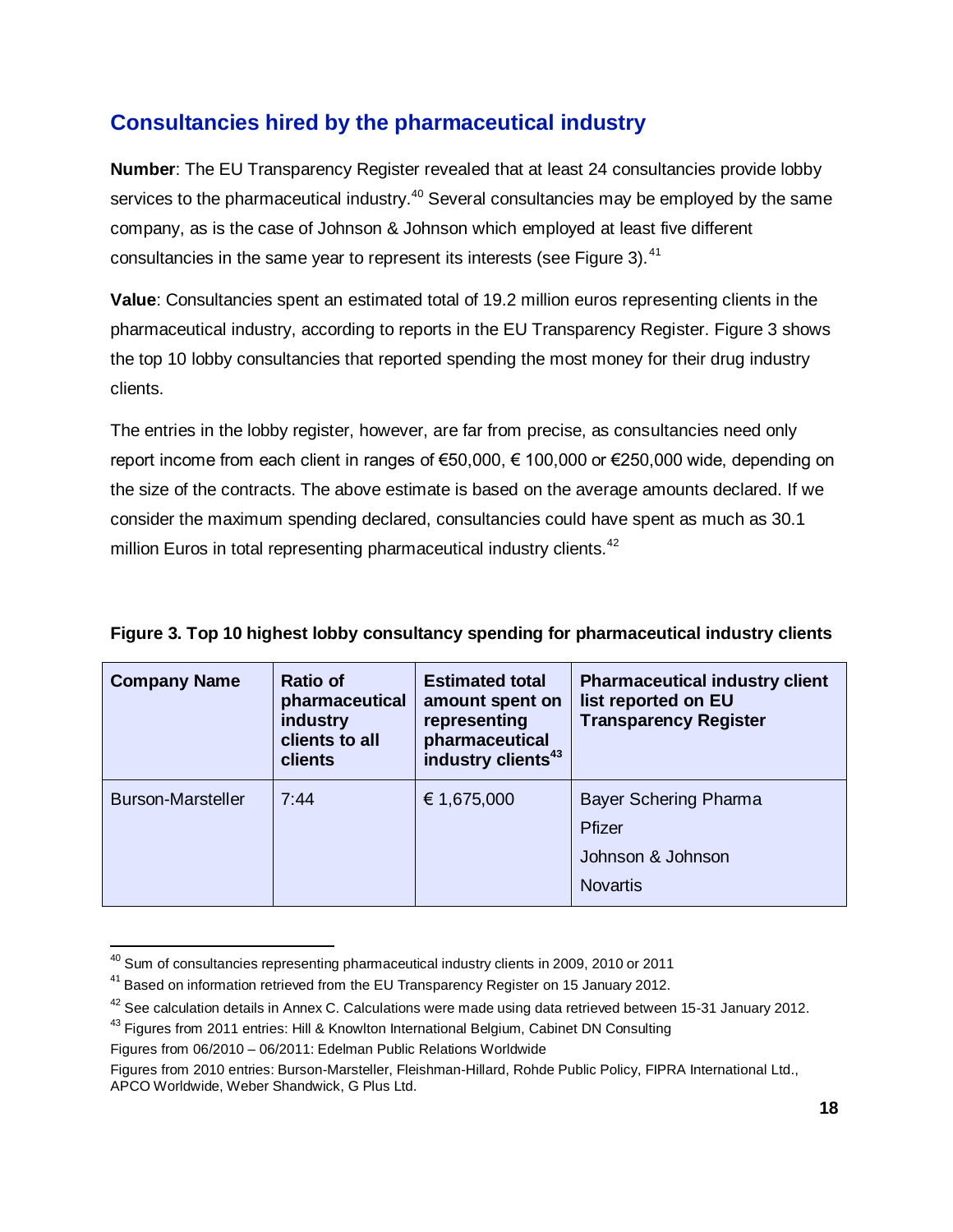|                                        |      |             | Eli Lilly                                  |
|----------------------------------------|------|-------------|--------------------------------------------|
|                                        |      |             | Celgene                                    |
|                                        |      |             | NovoNordisk                                |
|                                        |      |             | AstraZeneca                                |
|                                        |      |             | Amgen                                      |
|                                        |      |             | LeoPharma                                  |
|                                        |      |             | <b>Bristol-Myers Squibb</b>                |
|                                        |      |             | European Vaccine Manufacturers             |
|                                        |      |             | Genzyme                                    |
| <b>Hill &amp; Knowlton</b>             | 6:23 | € 1,365,000 | Johnson & Johnson                          |
| <b>International</b><br><b>Belgium</b> |      |             | <b>Novartis</b>                            |
|                                        |      |             | AstraZeneca                                |
|                                        |      |             | <b>Bristol-Myers Squibb</b>                |
|                                        |      |             | Amgen                                      |
|                                        |      |             | Lundbeck                                   |
| <b>Fleishman-Hillard</b>               | 3:65 | € 1,068,173 | Johnson & Johnson                          |
|                                        |      |             | <b>Merck Serono</b>                        |
|                                        |      |             | Pfizer                                     |
| <b>Rohde Public</b>                    | 6:11 | € 900,000   | Abbott                                     |
| <b>Policy</b>                          |      |             | <b>Baxter</b>                              |
|                                        |      |             | Boehringer Ingelheim                       |
|                                        |      |             | <b>Essex</b>                               |
|                                        |      |             | Gilead                                     |
|                                        |      |             | <b>Merck Serono</b>                        |
|                                        |      |             | Merck Sharp & Dohme                        |
|                                        |      |             | ViiV Healthcare                            |
|                                        |      |             | European Biopharmaceutical<br>Enterprises  |
|                                        |      |             | <b>Bristol-Myers Squibb</b>                |
|                                        |      |             | Protein Plasma Therapeutics<br>Association |
|                                        |      |             | <b>Alexion Pharma</b>                      |
| <b>FIPRA</b>                           | 3:22 | € 700,000   | <b>GSK</b>                                 |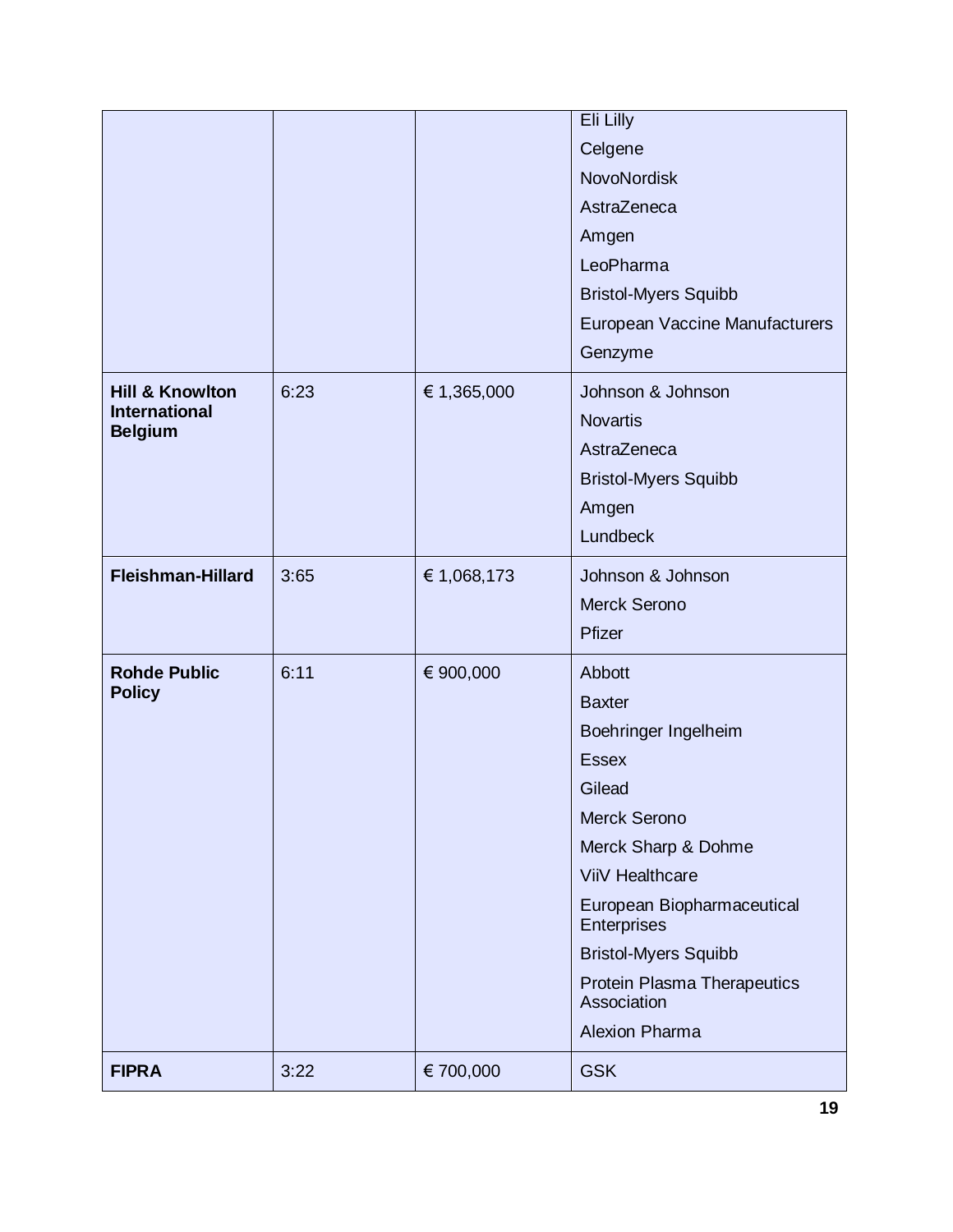| <b>International</b><br><b>Limited</b>                               |      |             | <b>Lilly Europe</b><br><b>Novartis</b><br>Pfizer<br><b>AMD</b><br>Gilead                              |
|----------------------------------------------------------------------|------|-------------|-------------------------------------------------------------------------------------------------------|
| <b>Edelman Public</b><br><b>Relations</b><br>Worldwide <sup>44</sup> | 7:54 | € 525,000   | AstraZeneca<br><b>Baxter</b><br><b>GSK</b><br>Pfizer<br>Johnson & Johnson<br><b>Novartis</b><br>Roche |
| <b>APCO Worldwide</b>                                                | 5:41 | € 325,000   | <b>Shire</b><br>Johnson & Johnson<br><b>EFPIA</b><br><b>Novartis</b><br>Hoffmann-LaRoche              |
| <b>Cabinet DN</b><br><b>Consulting</b>                               | 1:21 | € 300,000   | Amgen<br>LFB (Biotechnologies)                                                                        |
| <b>Weber Shandwick</b>                                               | 3:37 | € 275,000   | Merck Serono<br>Celgene<br><b>Abbott Laboratories</b>                                                 |
| <b>G Plus Ltd.</b>                                                   | 1:12 | € 175,000   | <b>Baxter</b><br><b>GSK</b><br>Boehringer Ingelheim                                                   |
| <b>Total</b>                                                         |      | € 7,308,173 |                                                                                                       |

*Estimated average reportedly spent in a 12-month period by consultancies representing pharmaceutical industry clients, according to the EU Transparency Register. Based on information retrieved from the EU Transparency Register on 15 January 2012 unless otherwise indicated.*

Curiously, nine pharmaceutical companies hired consultancies while the drug companies themselves do not have an entry in the lobby register. Boehringer Ingelheim is the most striking

 $\overline{a}$  $^{44}$  Based on data retrieved from the EU Transparency Register on 30 January 2012.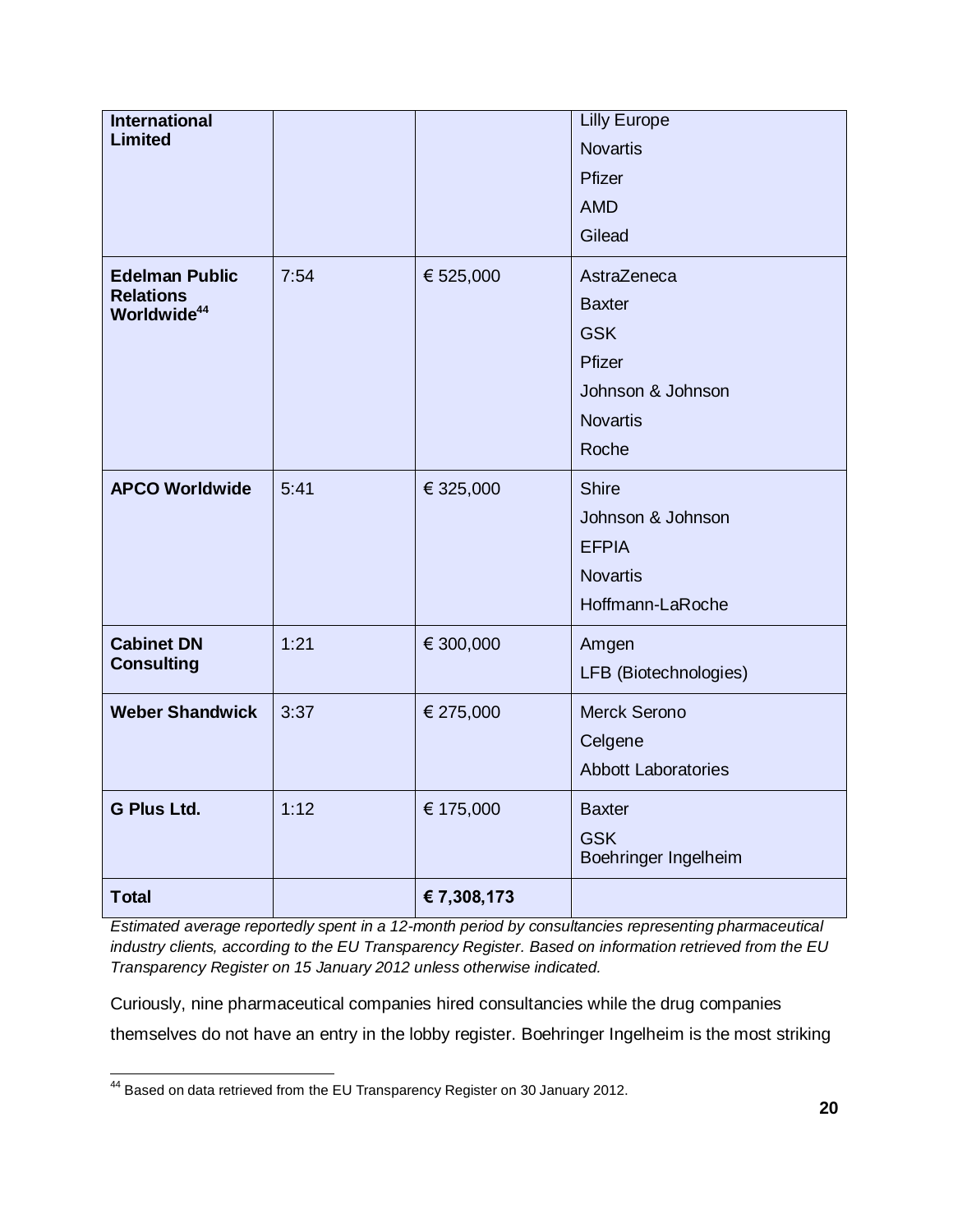example of a company as it remains undocumented in the EU Transparency Register despite engaging five consulting firms over the period of two years, suggesting that the company has an interest in influencing these policy debates.<sup>45</sup>

**Manpower**: Based on the number of staff members and clients declared in the EU Transparency Register, consultancies are estimated to employ at least 66 lobbyists to represent pharma industry clients exclusively.<sup>46</sup> This figure could be higher depending on the distribution of working hours between staff members and taking into account that some client accounts are bigger than others. This estimate does not include short-term agreements with outside consultants who are not reported in the EU Transparency Register.

<sup>&</sup>lt;sup>45</sup> This information was retrieved on 15 January 2012.

<sup>46</sup> See calculation details in Annex C.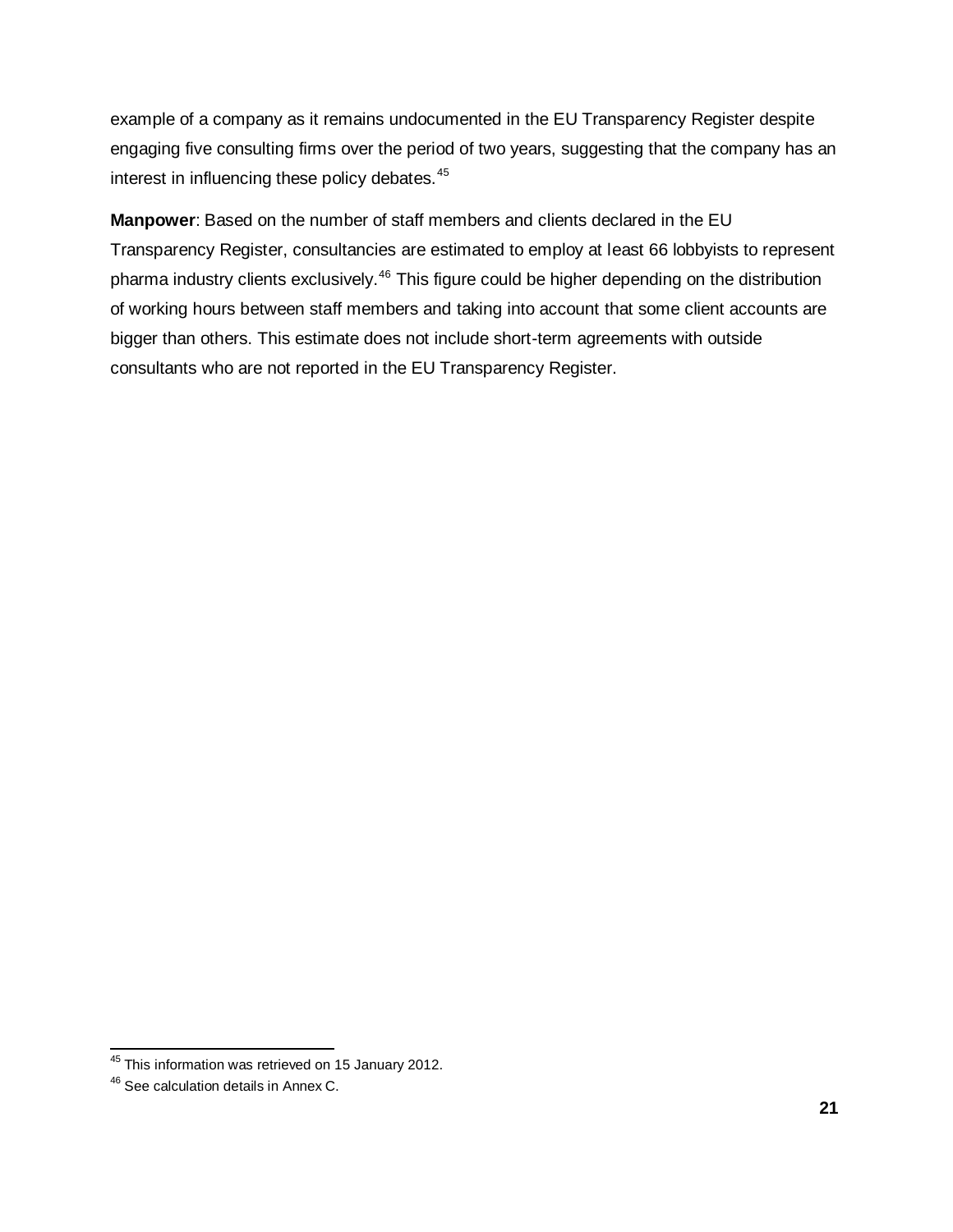## **Persistent flaws in the EU Transparency Register**

**Organisations engaged in lobbying fail to sign-up to the register:** At least six pharmaceutical companies engaged with the Directorate General for Health and Consumer Affairs (DG SANCO) in 2011 but do not maintain an entry in the Transparency Register. Neither do an additional six companies who hired various lobby firms to represent their interests to the EU.<sup>47</sup> These 12 companies represent half of those companies who have entries in the lobby register.

**Under-reporting still plagues entries in the register:** EFPIA, reported an investment of 50,000 euros in EU interest representation in 2010, despite claiming to employ 10 staff members whose work falls under the scope of the Transparency Register.<sup>48</sup> Declared lobby spending that is insufficient to support the reported number of staff could be a sign of underreporting.

**The financial information in the lobby register is far from precise:** Consultancies, companies and trade or professional associations can choose to report their lobby spending in ranges of €50,000, € 100,000 or €250,000 wide, depending on their total lobbying turnover. Moreover, consultancies need only report income from each client in similar ranges of different size depending on the size of the contract.

**Recording the number of lobbyists continues to be optional.** Nearly 65% of trade associations representing the pharmaceutical industry failed to record the number of lobbyists they employ.<sup>49</sup>

**Legislative proposals and debates lobbied on are not disclosed**. While registrants are invited to list their lobby activities in the register, it is not possible to know which pieces of legislation lobbyists are working on unless it is voluntarily disclosed. More precise information, such as which meetings were held with which EU officials and for which clients in the pharmaceutical industry, is virtually impossible to determine from the lobby register.

 $47$  Based on information retrieved from the EU Transparency Register between 15-31 January 2012.

<sup>&</sup>lt;sup>48</sup> Based on information retrieved from the EU Transparency Register on 29 January 2012.

 $49$  Eight of the 22 trade associations identified in this study.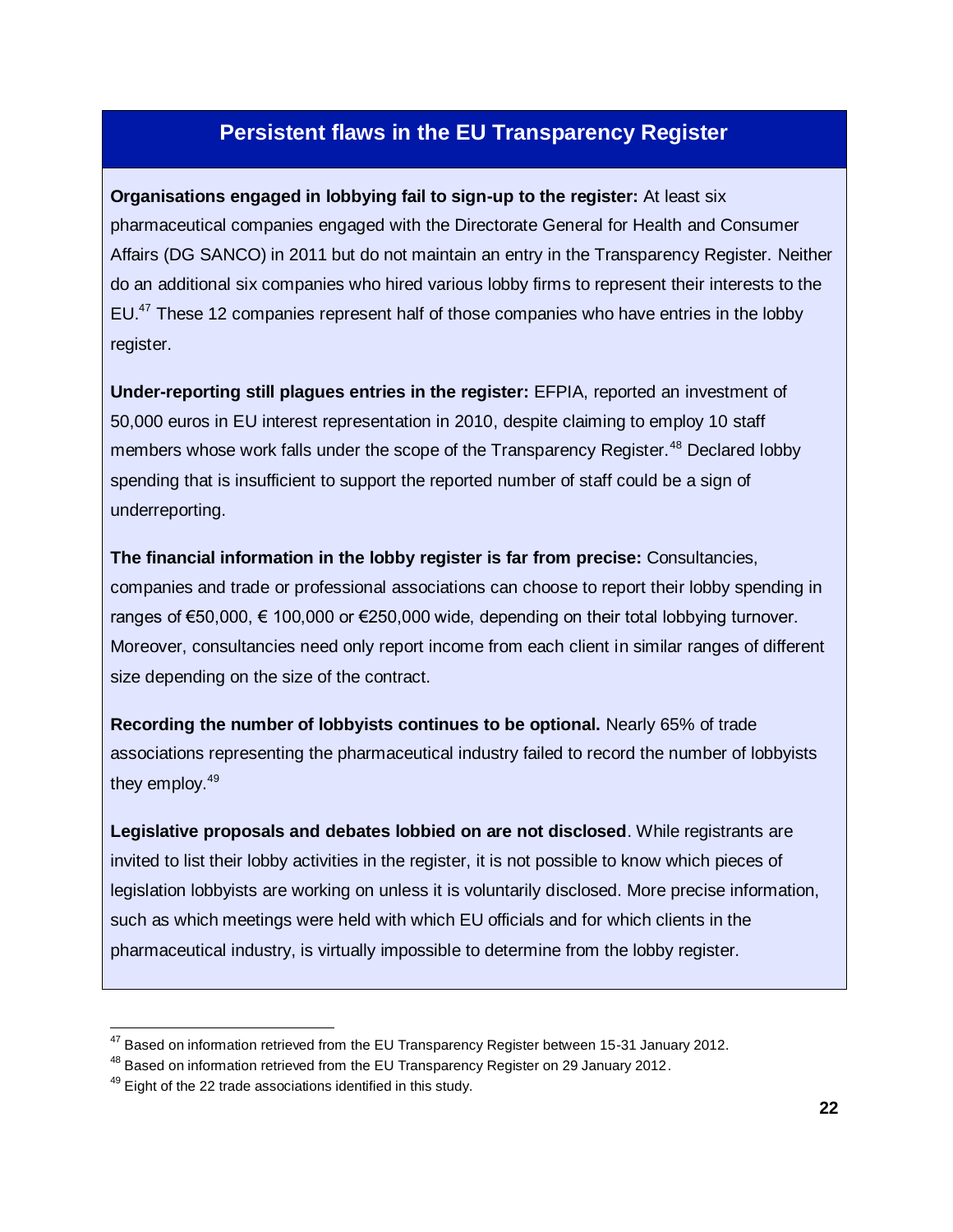## **Influence strategies: Behind the price tag**

The pharmaceutical industry follows a lobby pattern. Lobbyists first make contact with politicians on general health matters or "soft" issues. Perhaps it is an invitation to ad hoc breakfast briefings at the EFPIA offices in Brussels. Or perhaps it is one of the many industry-sponsored events in the European Parliament that facilitate that initial communication between politician and lobbyist. Then, as specific legislative opportunities arise, lobbyists make use of their established network to diffuse their messages to targeted politicians on "hard" issues.<sup>50</sup>

Pharma lobbyists do not have to do much traditional pavement-pounding nor do they need to go door-to-door, canvassing politicians like traveling salespeople. The pharmaceutical industry has good contacts with key people in populous political groups. The job of the industry lobbyist is to maintain these relationships.<sup>51</sup>

The cases below are examples of these strategies in action.

 $50$  This information was reported in anonymous interviews.

<sup>&</sup>lt;sup>51</sup> This information was reported in anonymous interviews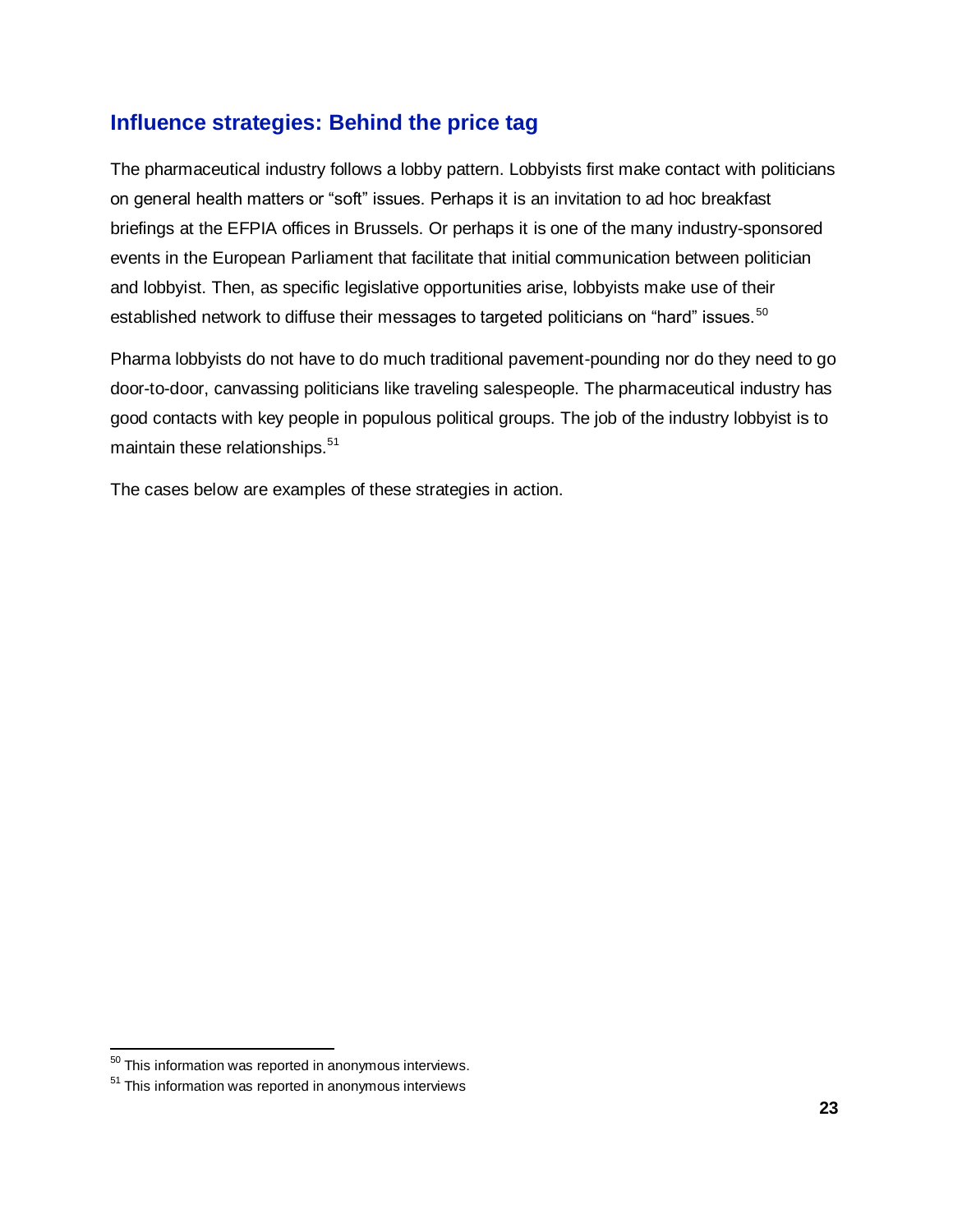## **Thank you for smoking**

### **Figure 5. Pfizer publication from Portugal**



 $\overline{a}$ 

*Pfizer publication from Portugal (2007) reads "More than 6 weeks without smoking and no arguments yet. Stop smoking without dramas. Visit your doctor."* 

According to the EU Transparency Register, Pfizer hired corporate consultancy Edelman The Center to represent its interests between 2010-2011.<sup>52</sup> Edelman has employed Nick Fahy, former Head of Unit for Health Information in DG SANCO, who describes his work at Edelman as "explaining how the EU works to pharmaceutical companies" (DG SANCO, 2011). This revolving door case sees a seasoned EU official with over 10 years of experience in DG SANCO<sup>53</sup> move to provide services for the pharmaceutical industry within months of leaving his public post. Revolving doors carry the risk that personal contacts and inside knowledge acquired while in the public service could be used to benefit private companies. In e-mail correspondence with his former boss, Fahy notes that he is conscious of avoiding conflicts of interest by not using information that is only available within the European Commission (DG SANCO, 2011).

 $^{52}$  Based on a report from Edelman Public Relations Worldwide in the EU Transparency Register for 7/2010 – 6/2011, retrieved on 30 January 2012.

<sup>53</sup> Nick Fahy CV. Available at[:http://www.nickfahyconsulting.eu/Nick\\_Fahy\\_CV.pdf](http://www.nickfahyconsulting.eu/Nick_Fahy_CV.pdf) [Accessed 31 January 2012]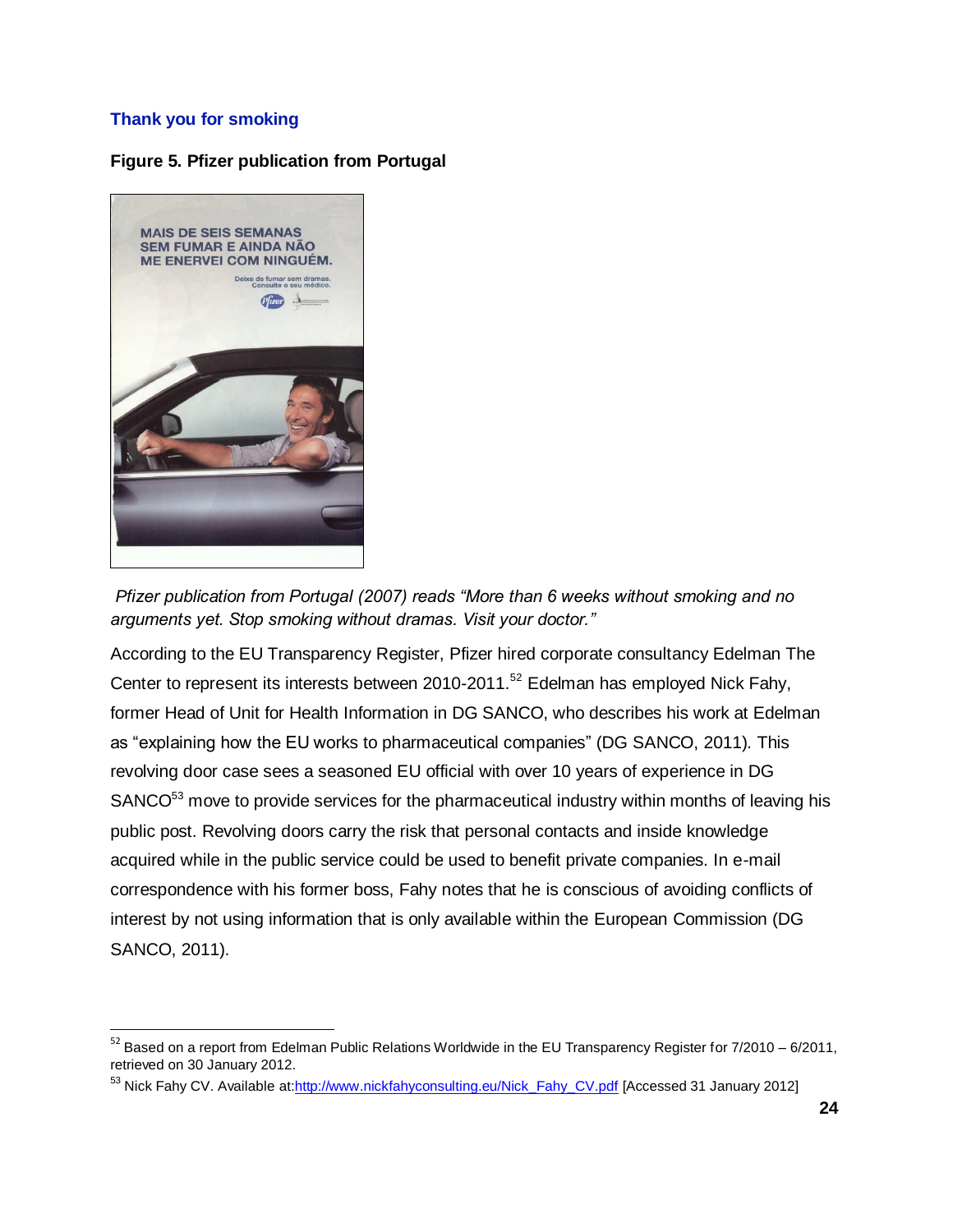Staff from Edelman The Center contacted DG SANCO in 2010 concerning a forthcoming tender for the "organisation of a communication campaign aimed at encouraging smoking cessation" (Edelman, 2010). Although smoking may seem unrelated to medicines, Edelman's client, Pfizer, has an interest in people "kicking the habit". Why? Pfizer sells a product to help people quit smoking.

Pfizer ran a campaign in Portugal announcing "Stop smoking without dramas". This 2007 publication flirts with the edges of the EU-wide ban on medicines advertising because Pfizer, whose logo is visible in the full-page publication, also sells a smoking cessation product available on prescription only (see Figure 5).

Pfizer has since joined forces with GSK, Boehringer Ingelheim and the European Respiratory Society to found the European COPD Coalition (ECC). Chronic obstructive pulmonary disease (COPD) is a condition caused by two co-existing lung diseases, bronchitis and emphysema, that cause a narrowing of the airways. ECC describes itself as an alliance of stakeholders involved in preventing and treating COPD, and caring for COPD patients (ECC, 2012). The Coalition is reaching out to Parliamentarians and MEP Glennis Willmott is on board, reporting on her website, "I have been getting involved with the newly formed European COPD Coalition as we look towards revising the Tobacco Products Directive next year" (Willmott, 2011). Stricter legislation on tobacco products is a reasonable objective, yet it would be more transparent for Ms. Willmott to make it publicly clear that she is consulting with an organisation representing several pharmaceutical companies, including Pfizer which produces a medicine to aid smoking cessation.

#### **Debate with the Dinosaurs**

Novartis opted for a novel destination for its EU policy discussion on antibiotic innovation: Museum des Sciences Naturelles, commonly known as the 'Dinosaur Museum' in Brussels. Invitations were reportedly sent to a host of EU institutions that yielded a mix of Council and Commission officials, staff from the European Parliament and Permanent Representations as well as NGOs for a lunch seminar. Networking at this event was sure to be memorable, taking place in the Whales Room among "a truly huge group of sea mammals: dolphins, bottlenose dolphins, sperm whales, baleen whales, walruses, manatees" (Museum, 2012).

Several institutions are needed to adopt new legislation, from the European Commission which drafts proposals, to staff from the Permanent Representations who negotiate on behalf of their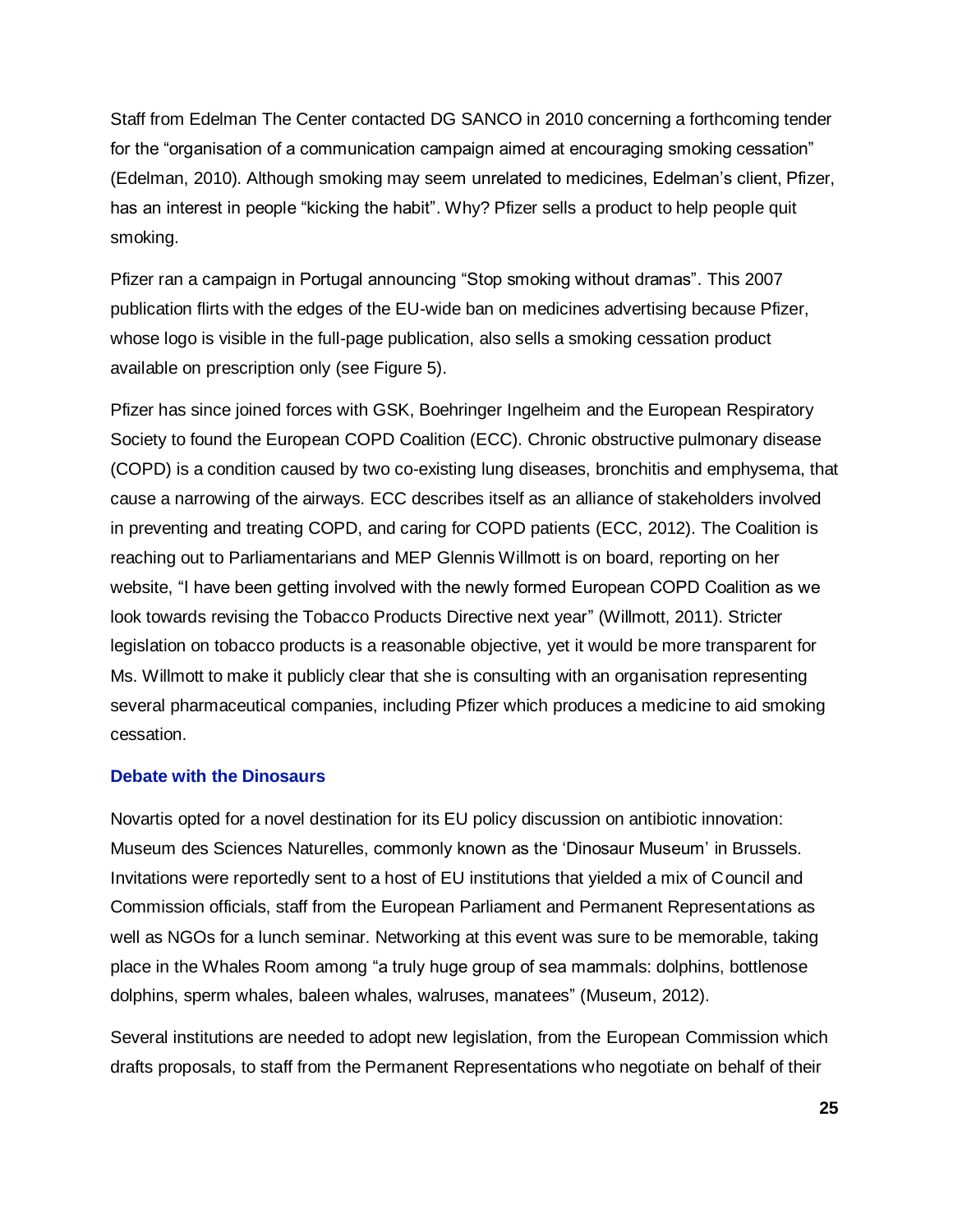governments, to MEPs and their teams. Pharmaceutical industry lobbyists need to target both member states in the Council, as well as members of the European Parliament, as both institutions decide on legislation.

## **EFPIA's privileged access to EU trade officials & access to medicines in developing countries**

EFPIA stays in close contact with trade officials at the European Commission on IP issues that could affect profits from medicines. In September 2009, Europe's pharmaceutical companies had just cause to be concerned: the EU had dropped their demand for an extended data exclusivity period towards the end of week-long trade negotiations with Peru and Colombia (HAI Europe, 2011).

Data exclusivity is a form of data protection that prevents competitors from launching their cheaper generic medicines on the market. In a global comparison, Peru is among the countries with low medicine prices and those that spend the least on pharmaceuticals per person<sup>54</sup>. A trade agreement that limits the competition of medicines could drive prices in Peru up, securing greater profits for drug companies at the expense of widespread access.

A few weeks later, EFPIA sounded the alarm following media reports that the European Commission could be willing to make more concessions on IPRs in its negotiations with the Community of Andean Nations (Bruce, 2009). According to e-mail correspondence, EFPIA contacted DG Enterprise to drum up extra support for their position within the European Commission, possibly seeking to exert pressure on DG Trade from within (DG Enterprise, 2009).

DG Enterprise officials were less receptive to the concerns of civil society. While they did host stakeholder consultations and accept invitations to panel discussions, DG Enterprise "mostly dismissed our concerns for health and development, arguing for the competitive edge of European business and the need for jobs in Europe. Officials denied the impact that these trade deals could have on access to medicines in Peru and Colombia in spite of evidence from impact studies," explains Sophie Bloemen, trade campaigner at Health Action International (HAI) Europe. In the end, Peru and Colombia did sign the free trade agreement with the EU, although the most harmful provisions were scaled back in the final text.

 $\overline{a}$ <sup>54</sup> based on their per capita income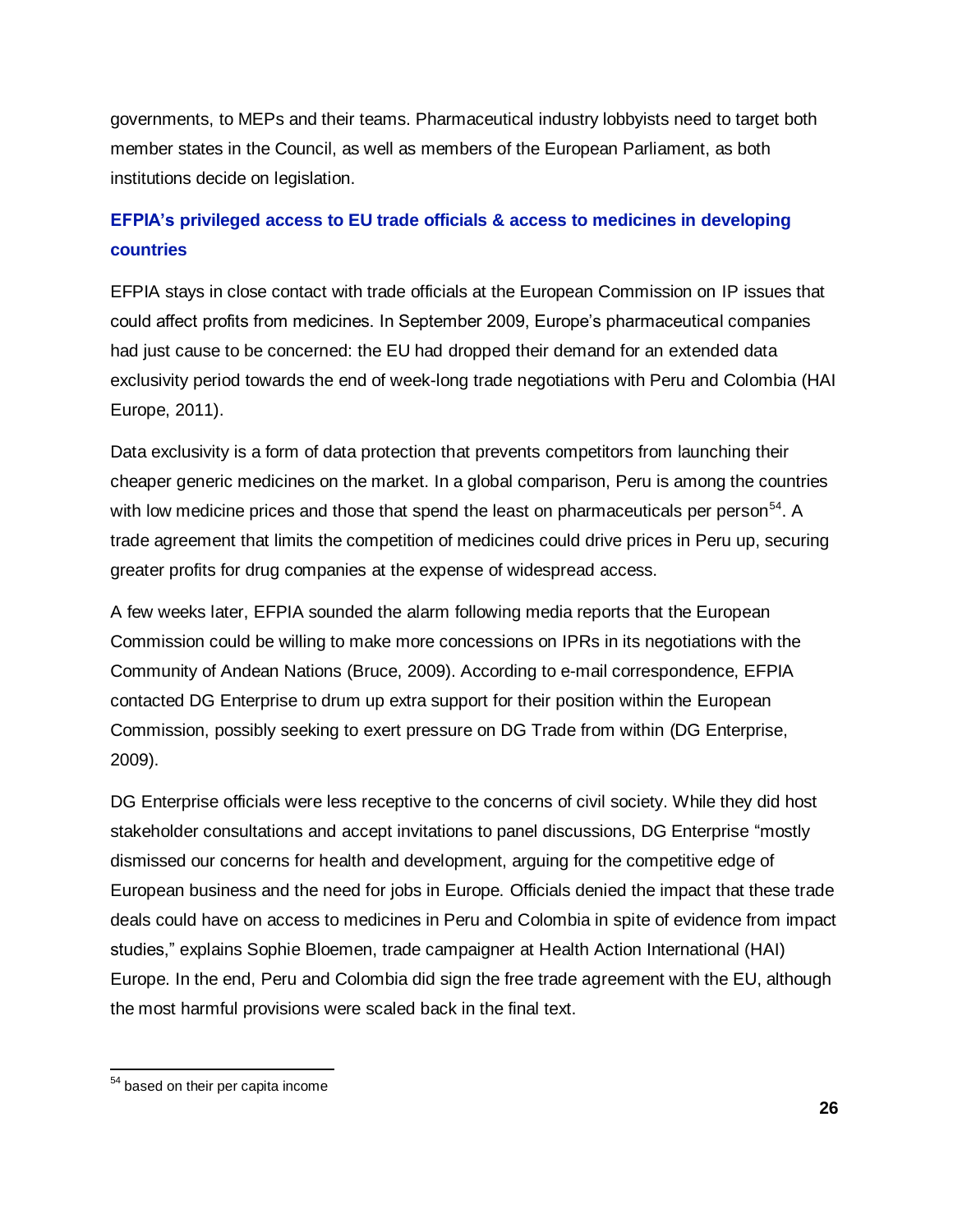## **Allegations of "powerful" industry influence over EU decision makers linked to decisions that threaten the affordability of medicines in Europe**

Before the "Big Bang" accession of mainly central and eastern European countries to the EU in 2004, Europe witnessed the hasty revision of legislation on data exclusivity that postponed generic medicines competition in the EU. Such a move threatened medicines affordability in Europe, particularly for the accession countries in Central and Eastern Europe where national laws provided for shorter periods of data protection or none at all. Europe's pharmaceutical industry had an interest in securing monopolies for its products in these unprotected markets.

The political powers at play have been studied by researchers from Maastricht University and Duke University who interviewed civil servants, lobbyists and public health advocates to understand how industry interests shaped this legislative review. The results, summarised below, can be accessed in the article "Policy Making on Data Exclusivity in the European Union: From Industrial Interests to Legal Realities" (Adamini, Maarse, Versluis and Light, 2009).

As the European Commission holds the power to propose legislation, a Danish civil servant reported that industry was "quite naturally […] keen to aid and abet the Commission, hoping thereby to promote its own points of view" at the onset of the revision (Adamini et al., p 994). The Commission's relationship with research-based pharmaceutical industry had already been labeled "clientilistic," suggesting this EU institution has a service provider-client relationship with the private pharmaceutical sector (Adamini et al., p 994). During the drafting process, it was reported that there was constant contact between DG Enterprise and EFPIA, although this was stated as completely normal: "Of course we [the Commission] have many direct contacts with the industry […] they are supposed to produce the medicines. They know best in the end" (Adamini et al., p 995). The authors note that the proposal adopted by the Commission was in line with what EFPIA requested in its 1999 policy paper, despite alternatives proposed by the European Generic Medicines Association (Adamini et al., p 994).

Where were public interest advocates throughout this process? The European Public Health Alliance (EPHA) reportedly had 3.5 full time employees at the time to tackle "the entire public health agenda" - data exclusivity being a very small sub-set of the pharmaceuticals portfolio (Adamini et al., p 996). HAI remarked that it was "doing the best it can with painfully limited resources" (Adamini et al., p 995). A collective of consumer, patient and insurance organisations, the Medicines in Europe Forum (MiEF) entered the lobby arena in 2002, claiming that this review did not account for the public health perspective (Adamini et al., p 999). With the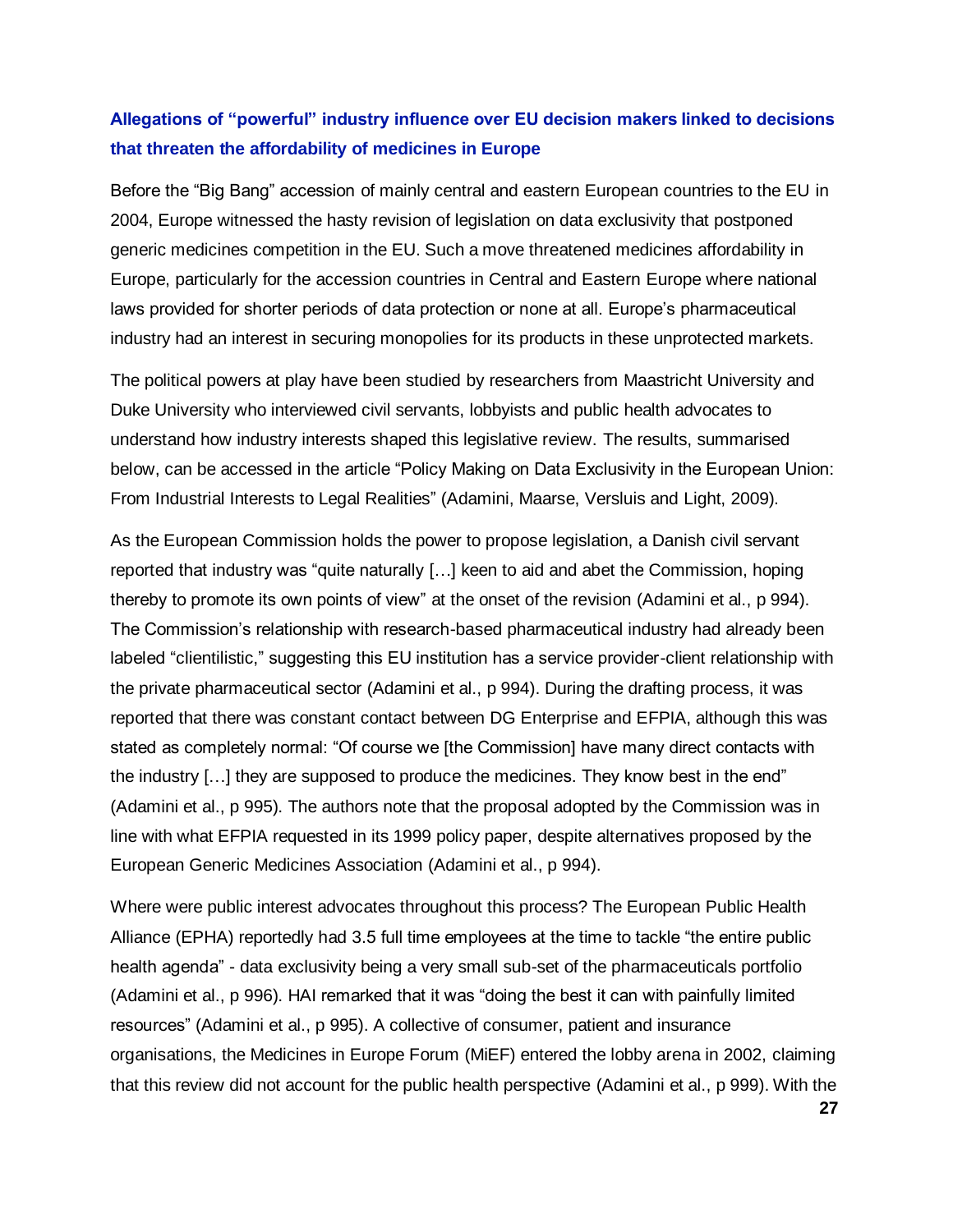European Commission's proposal already on the table, MiEF focused its efforts on the European Parliament, albeit without overwhelming success. Accounts from a Danish civil servant point out that, "the influence of the industry on various MEPs was to a large degree obvious from the language of many amendments" (Adamini et al., p 999).

In summary, a public health lobbyist interviewed by the study authors describes this legislative review as:

*"The most appalling example of mis-governance, because the extension of data exclusivity was pushed through and the pharmaceutical review was fast-tracked before enlargement [the accession countries] were totally ignored. Frankly, the interests of the industry were largely based in countries like France, the United Kingdom, and Germany, prevailed over the wider solidarity issue or even the general health issues."* (Adamini et al., p 1001)

### **Behind the patient group campaign calling for 'patents for life'**

The Genetic Interest Group (GIG), representing patients with genetic diseases, had been profiled as long-time opponents of attempts in the EU to patent genes. Curiosity sparked in July 1997 when wheelchair-bound protesters organized by GIG's Director greeted MEPs arriving at the European Parliament to vote on the so-called Life Patent Directive, legislation that would patent genes, cells, plants, animals, human body parts and genetically modified or cloned human embryos – something GIG had previously opposed (Lobbywatch.org). Protesters called on MEPs to vote to pass the proposal into law. Pamphlets reportedly handed to MEPs asking "how it was that you had the opportunity to create significant progress in the search for cures, but you chose not to take that step?" have been labeled as nothing short of "emotional blackmail" (Lobbywatch.org). The lobbying is said to have been a decisive factor in the European Parliament's approval of the Directive, which MEPs had vetoed just two years earlier. The plot thickens as the Chair of GIG is reported to have issued a letter following the wheelchair stunt, restating that the group was against gene patents (Balanyá et al., 2000). 55

GIG's impressionable political agenda has been linked to its sponsorship<sup>56</sup> by pharmaceutical company SmithKline Beecham, which was said to be lobbying aggressively for the Patent Life

 $\overline{a}$ <sup>55</sup> This case is mentioned in a chapter in *Europe Inc.; Regional & Global Restructuring and the Rise of Corporate Power* Written by: Belén Balanyá, Ann Doherty, Olivier Hoedeman, Adam Ma'anit and Erik Wesselius. London: Pluto Press, January 2000.

<sup>&</sup>lt;sup>56</sup> Sponsorship is reported to include receiving expenses and 'gifts in kind'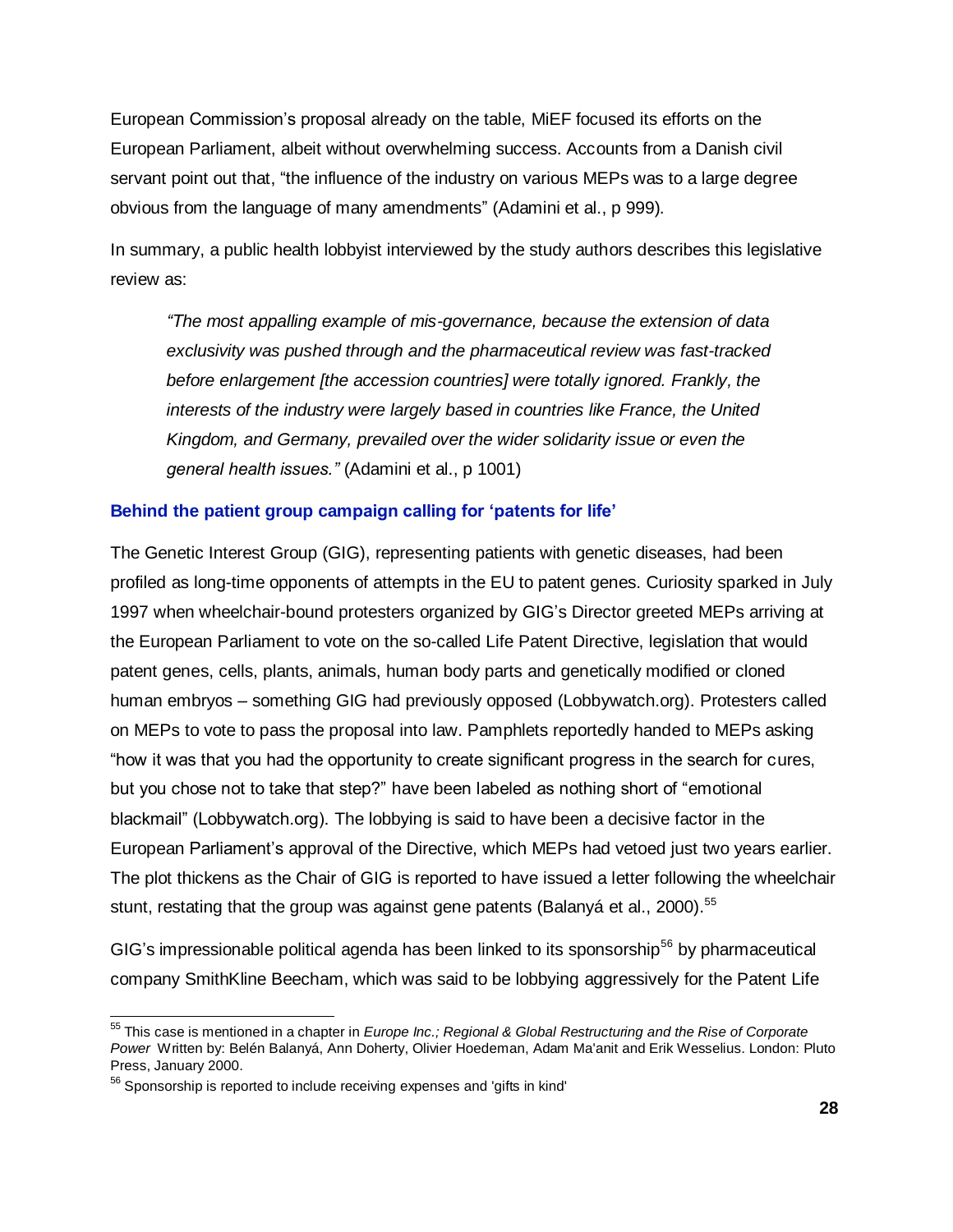Directive. SmithKline Beecham's support for GIG was also reported to include the hiring of the lobby firm GPC Market Access, which later joined the Fleishman-Hillard consultancy family (Power Base, 2010).

## **For hire: Brussels-bubble print media**

**Figure 6. Cover of The Parliament Magazine summer 2009 supplement titled** *Fake Medicines***, sponsored by American pharmaceutical giant Lilly**.



The Parliament Magazine ran a supplement on Fake Medicines in summer 2009 amid the EUwide debate about falsified medicines, considered to be medicines containing the wrong active ingredient or an active ingredient in the wrong quantity<sup>57</sup>. Brussels-bubble print media like The Parliament Magazine is based on editorial and advertorial contributions from a variety of politicians and interest groups, offering lobbyists the opportunity to present their messages in a magazine that is reported to reach everyone from European Commission staff to high level policy makers (Wikipedia 2011). More importantly, the industry lobby can take advantage of the opportunity to show broad support through a variety of editorials written by different stakeholders.

Eli Lilly sponsored the supplement of The Parliament Magazine which focused on key issues in the falsified medicines debate. Although each editorial emphasizes different priorities in the

 $\overline{a}$  $^{57}$  For more information, see DG SANCO webpage on Falsified Medicines: http://ec.europa.eu/health/humanuse/falsified\_medicines/index\_en.htm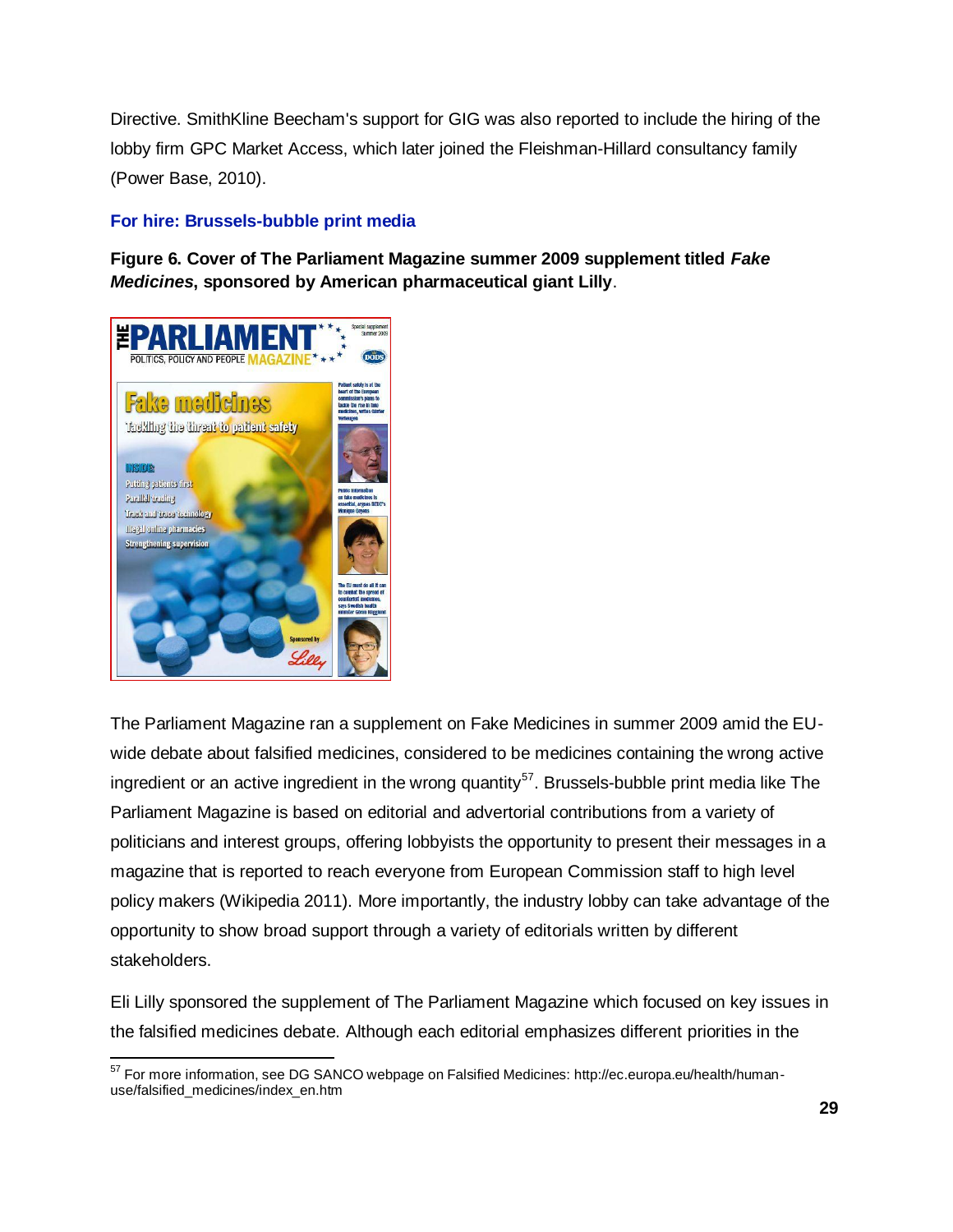counterfeits debate, Eli Lilly's spokesperson draws attention to stakeholders' unified concern to eliminate the threat of counterfeit drugs without divulging the company's specific position on the proposal nor the company's products that would be affected by future legislation. Collective, multi-stakeholder support corroborates Eli Lilly's political agenda to reduce threats to its top products that are targeted by counterfeiters: medicines to treat schizophrenia and bipolar disorder (Press Association, 2010), and erectile dysfunction (EurActiv, 2010).

Curiously, Eli Lilly's technical position paper on the European Commission's counterfeit medicines proposal remains inaccessible. The company requested that their submission to the Commission's public consultation on the Falsified Medicines Directive in 2008 remain confidential. Consequently, it is not published on DG SANCO's webpage together with the 125 other responses from European patient and consumer groups, individuals, healthcare professional groups, pharmaceutical companies and industry associations.<sup>1</sup> This marked absence raises questions about the company's true views on the Falsified Medicines Directive and why they cannot be shared publicly alongside other stakeholders' submissions.

### **Clinical Trials**

2011 was an active year in the run-up to a new proposal expected from the European Commission in 2012 to amend the Clinical Trials Directive. Sanofi-Aventis, a French drug company, sponsored a lunch debate in the Parliament in March 2011 (Groupe PPE, 2011). The company later hosted a field visit to its clinical research premises in France and arranged for a delegation of EU officials to gain a deeper understanding of issues affecting clinical trials. Later in the year, EuropaBio, the trade association for bio-industries, hosted a Parliamentary Workshop on the "Benefits of a simplified and coherent clinical trials framework in Europe" (Juvin, 2011). These events are opportunities to communicate key messages and to make crucial contacts before the European Commission's draft proposal is expected to reach the European Parliament and Council in 2012.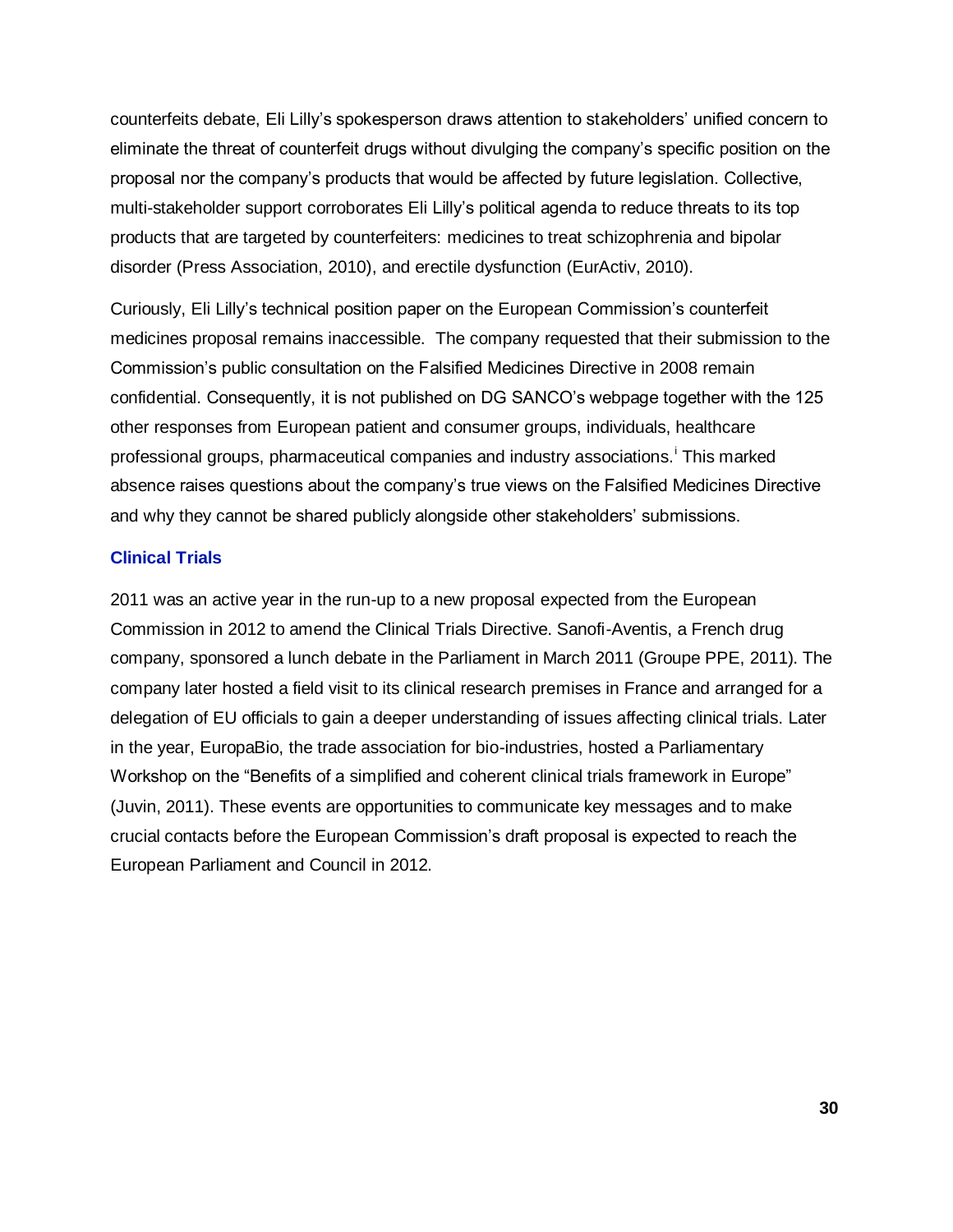## **Just the tip of the iceberg?**

 $\overline{a}$ 

Conservative estimates suggest that the entire pharmaceutical industry lobby is spending 40 million euros to influence EU affairs annually.<sup>58</sup> This report demonstrates that that figure could be as high as 91 million euros after considering the underreporting stemming from imprecise, nontransparent and even absent declarations in the EU Transparency Register.<sup>59</sup> Companies and industry associations have failed to join the voluntary register in spite of their documented efforts to influence EU medicines policy. This estimate is comparable to pharma's lobby footprint in the United States, where the pharmaceutical manufacturing sector has reportedly spent about 85,5 million euros (115,571,832 USD) in lobbying the American government in 2011 (Love, 2011).

About 220 lobbyists are estimated to be active in the EU on behalf of the pharmaceutical industry, based on the sum of the figures in this report. This number pales in comparison to the 1498 pharmaceutical industry lobbyists documented in the United States in 2011 $^{60}$  (Center for Responsive Politics, 2011). Clear and enforced reporting rules in the United States yield a more accurate picture of pharma's lobby contingent in America as compared to the EU.

On the other hand, nine civil society groups active on EU medicines issues spent a meager 3.4 million euros per year on advocacy in EU affairs.<sup>61</sup> The most affluent of these organisations tackle a range of issues, from the entire public health agenda in the case of the EPHA, to the diversity of consumer issues for the European Consumers Organisation and Which?. The AGE Platform promotes the interests of senior citizens in the EU, addressing health and long term care alongside issues of gender equality, employment and tackling the digital divide. Even when considering the possibility of underreporting, civil society's resources do not hold a candle to the Pharma industry's lobbying affluence.

The need to re-centre EU decision-making around broader societal interests is at the heart of the move for greater lobby transparency. Citizens should have the right and the opportunity to participate in decisions that will affect their health and well-being. As described above, past

 $^{58}$  This figure is valid on 31 January 2012. It does not reflect subsequent changes in the EU Transparency Register.

<sup>&</sup>lt;sup>59</sup> This figure is valid on 31 January 2012. It does not reflect subsequent changes as the EU Transparency Register.

 $60$  This figure includes all interest representatives from the sector (i.e. in-house representatives, lobbyists for industry associations and lobbyists from law firms or pr firms hired be clients)

 $61$  This is the sum of the maximum reported spending on interest representation activities in the EU Transparency Register for a 12-month period by nine civil society groups. See Annex B for inclusion criteria and Annex C for the calculation method.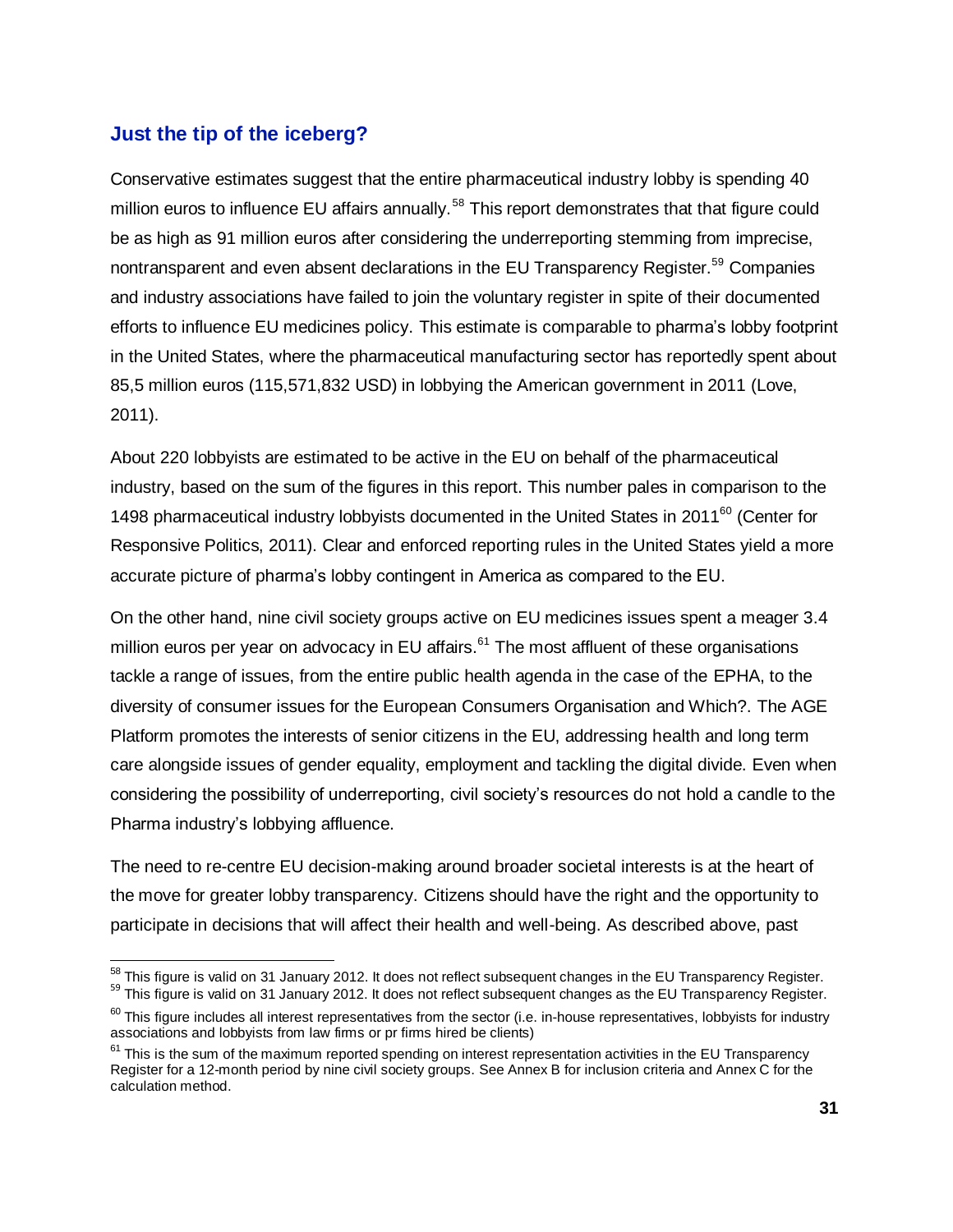examples have linked the industrial lobby to EU policy decisions that have a negative impact on access to affordable and safe medicines. Without a clear view of the lobby resources and manpower wielded in Brussels, it is impossible to understand the powers at play behind these and other EU decisions. In the words of Siim Kallas, former Commissioner for Administrative Affairs, Audit and Anti-Fraud: "Nobody would pay real money for lobby without expecting 'something' in return and that 'something' is influence!" (Kallas, 2007). It becomes even more difficult to level the policy playing field considering the immense disparity between the affluence of public interest groups and corporate lobbyists.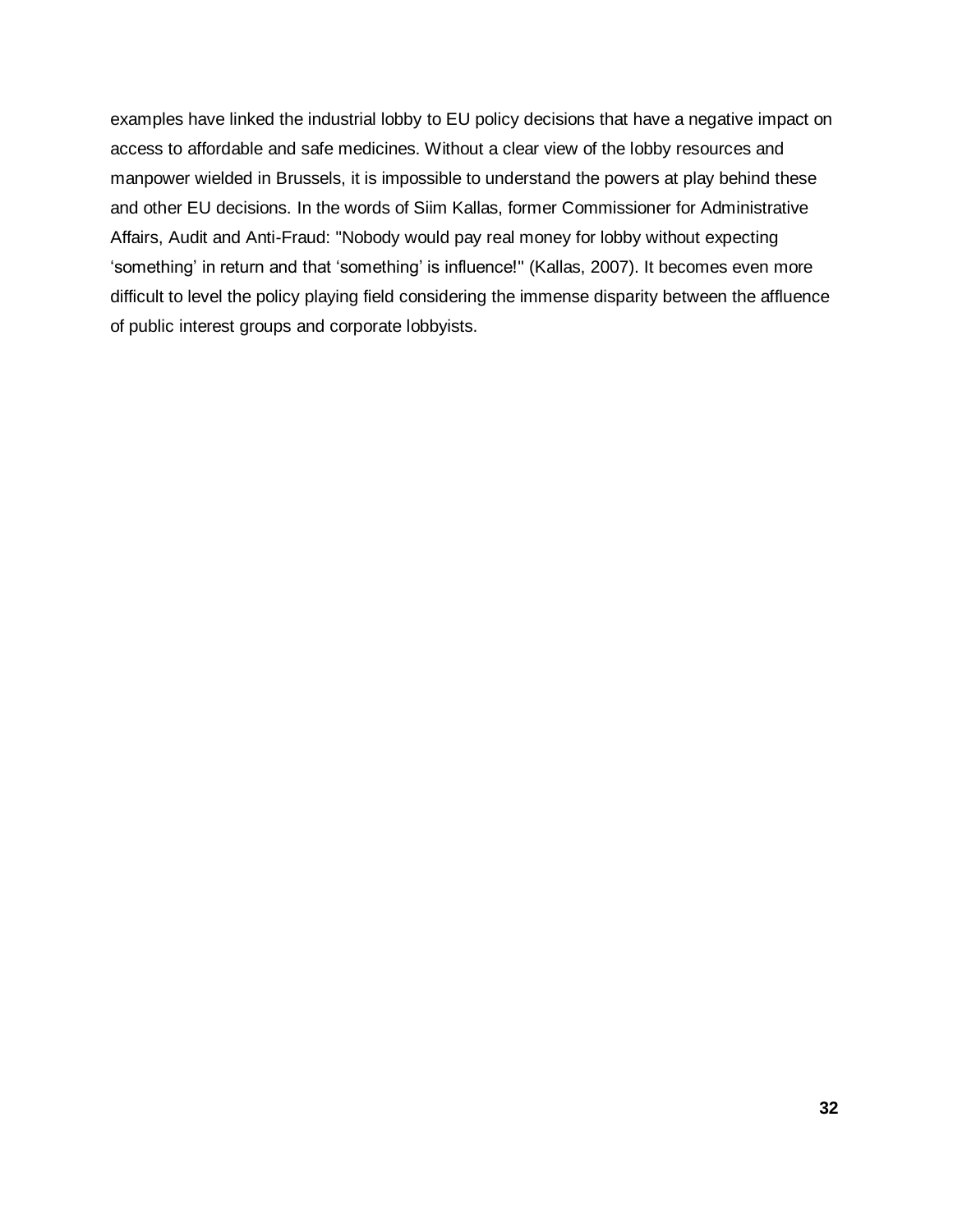## **Annex A: Inclusion criteria for corporate lobbyists**

The list of pharmaceutical industry lobbyists was developed by:

1. Identifying the representatives of the pharmaceutical industry lobby who responded to the public consultations hosted by the European Commission on the Information to Patients Directive (European Commission, 2008) and the Clinical Trials Directive (2010) (European Commission, 2012), including those respondents whose contributions were kept confidential. These respondents were included in the list of lobbyists.

In the case of the Clinical Trials Directive, included respondents were: pharmaceutical companies, trade associations representing the pharmaceutical industry, regulatory affairs consultancies. Excluded respondents were: individuals, universities, research institutes, insurance associations, patient organisations, healthcare professionals, medical societies, contract research organisations, statutory bodies, regulatory authorities, ethics commissions.<sup>62</sup>

2. Retrieving the list of members of any European membership-based associations that responded to either of the above public consultations.

European membership-based associations included on the list of lobbyists were those with more than 50% of their members being from the pharmaceutical industry, namely: Association of International Pharmaceutical Research Group, Association of the European Self-Medication Industry, European Federation of Pharmaceutical Industries and Associations (EFPIA) including the European Biopharmaceutical Enterprises and the European Vaccine Manufacturers, European Generic Medicines Association, European Confederation of Pharmaceutical Entrepreneurs (EUCOPE), European Medicines Group, Plasma Protein Therapeutics Association (PPTA).<sup>63</sup> For this reason, associations such as EuropaBio and the Nanotechnology Industries Association were excluded.

3. Searching for the companies and associations identified above by name in the EU Transparency Register, using the function 'search by word or expression'. Identify any consulting firms that list the company or association as a client and add those firms to the list of lobbyists. Law firms were excluded from the list of lobbyists.

 $\overline{a}$  $62$  Although these organisations were not included in the list of lobbyists, some of these groups may be funded by the pharmaceutical industry.

<sup>&</sup>lt;sup>63</sup> Including PPTA's global, European and North America members. Excluding source and affiliate members. <http://www.pptaglobal.org/member/default.aspx>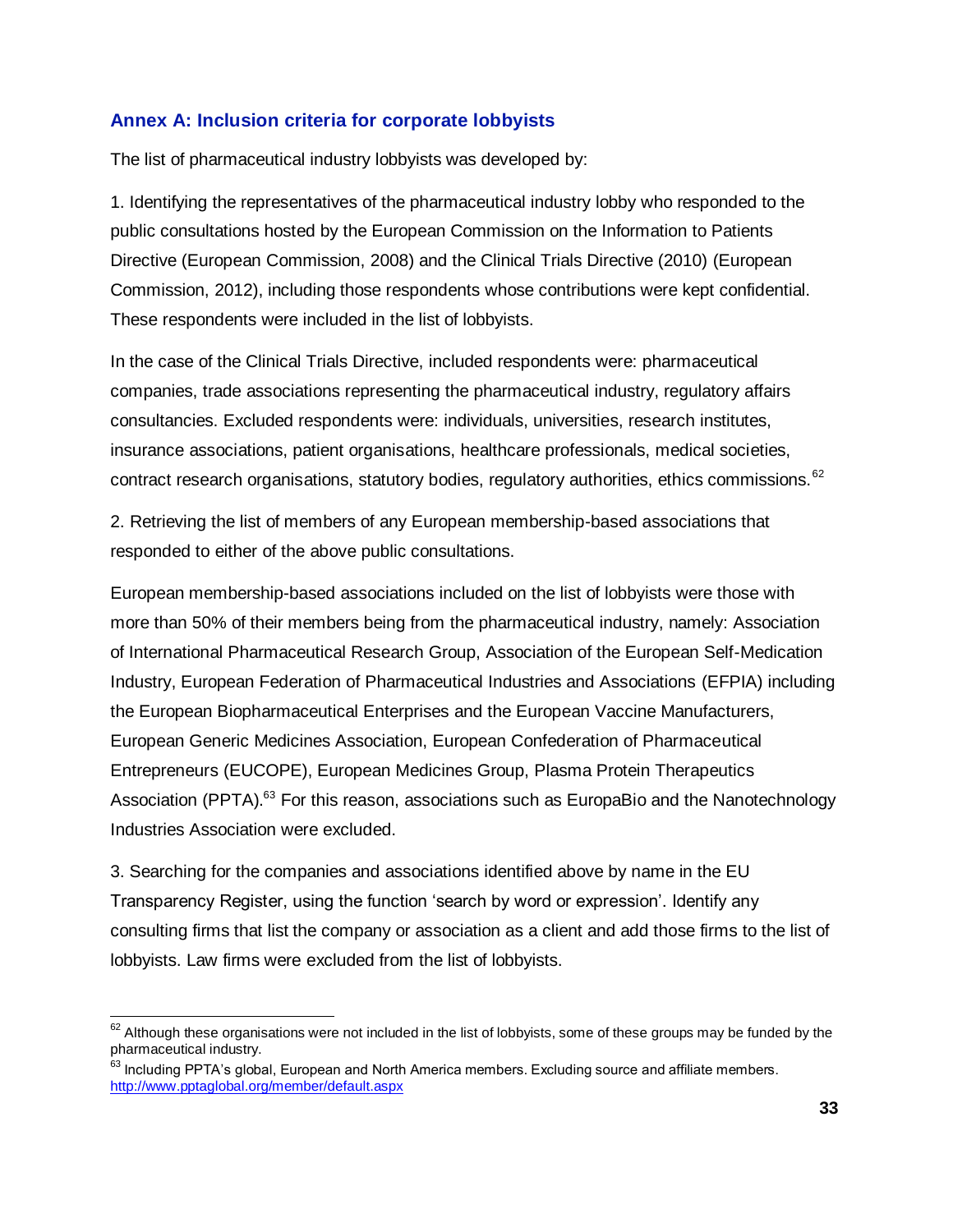## **Annex B: Inclusion criteria for civil society advocates**

#### **Inclusion criteria:**

- Organisation is independent of funding from the pharmaceutical industry
- Organisation maintains an entry in EU Transparency Register

The list of civil society organisations active on EU medicines issues was further refined to those:

- who responded to either of the public consultations on the clinical trials directive or to the information to patients directive, or
- whose entry in the EU Transparency Register was found by searching for the term 'pharmaceutical,' or
- who are members of the European Medicines Agency Patients and Consumers Working Party.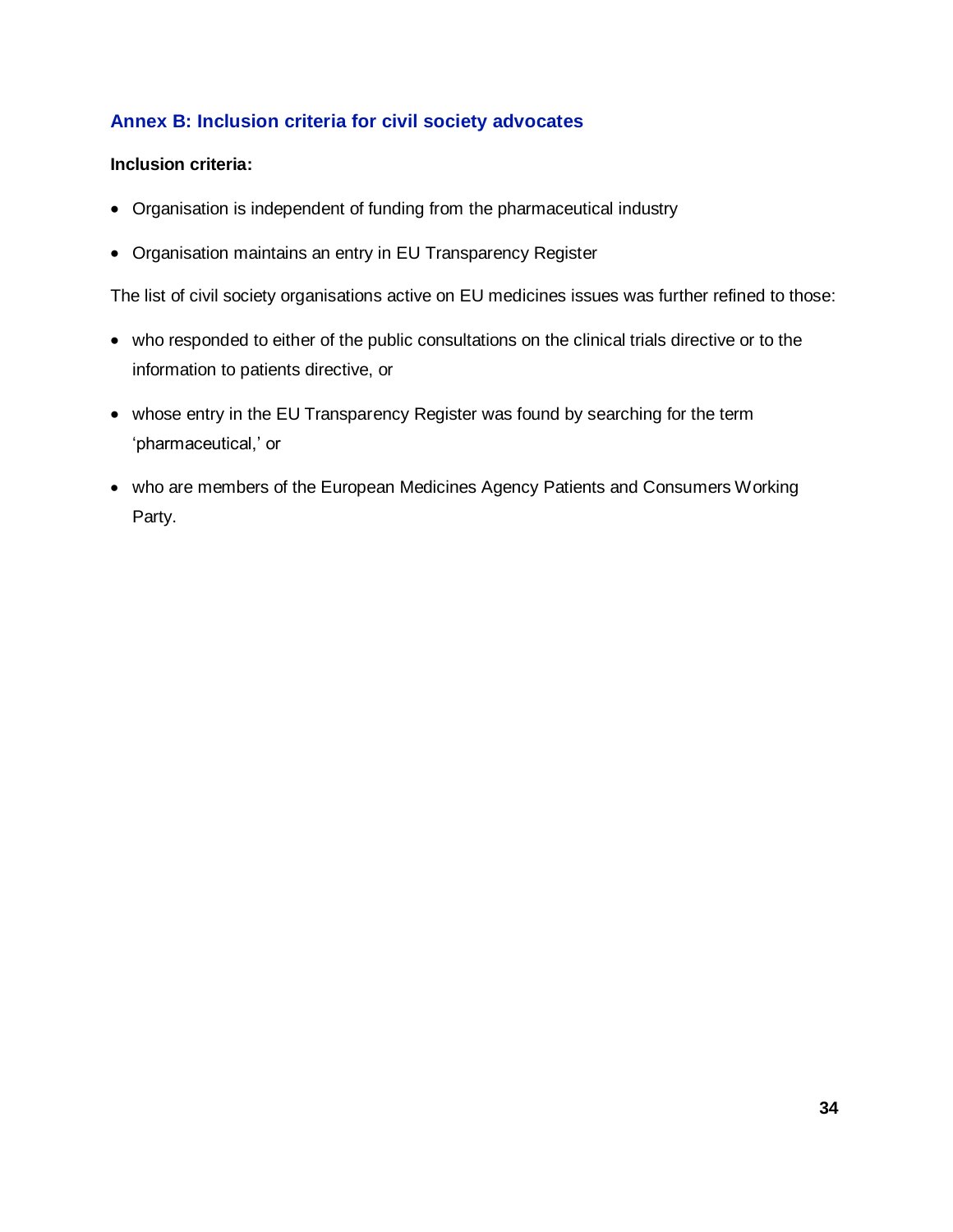## **Annex C: Method used to calculate lobbying expenditure**

All information from the EU Transparency Register was retrieved between 15-31 January 2012, unless otherwise indicated.

#### **Pharmaceutical companies**

**Number**: 133 companies were identified according to the inclusion criteria and included in the search of the EU Transparency Register, including member companies of European Federation of Pharmaceutical Industries and Associations, European Generic Medicines Association, European Confederation of Pharmaceutical Entrepreneurs, and European Medicines Group. Only the entries of 23 companies could be located on 30 January 2012.

**Value**: 18.9 million euros represents the sum of the maximum amounts spent on activities related to the EU Transparency Register reported by 23 companies.<sup>64</sup> According to this data retrieved and computed on 31 January 2012, the average investment per company is 820,000 euros in a 12-month period. $65$ 

If a lobby investment of 820,000 euros were attributed to each of the 72 EFPIA member companies, then the amount spent by this group of companies on lobbying in the EU could be closer to 59 million euros per year.<sup>66</sup>

**Manpower**: 15 companies reported employed a total of 95 people to work in EU affairs in the EU Transparency Register. Thirteen of those companies are members of EFPIA. The remaining 59 EFPIA member companies could have at least one employee working in EU affairs, yielding a total of 154 people employed as in-house representation.

## **Trade associations**

 $\overline{a}$ 

**Number**: 90 trade associations were identified according to the inclusion criteria and included in the search of the EU Transparency Register. This number included the national association members of Association of the European Self-Medication Industry, EFPIA, European Generic Medicines Association, and European Confederation of Pharmaceutical Entrepreneurs. Only the

 $^{64}$  This figure is valid on 31 January 2012. It does not reflect subsequent changes to the EU Transparency Register.

<sup>&</sup>lt;sup>65</sup> This figure is valid on 31 January 2012. It does not reflect subsequent changes as the EU Transparency Register.

<sup>&</sup>lt;sup>66</sup> This figure is calculated based on data valid on 31 January 2012. It does not reflect subsequent changes to the EU Transparency Register.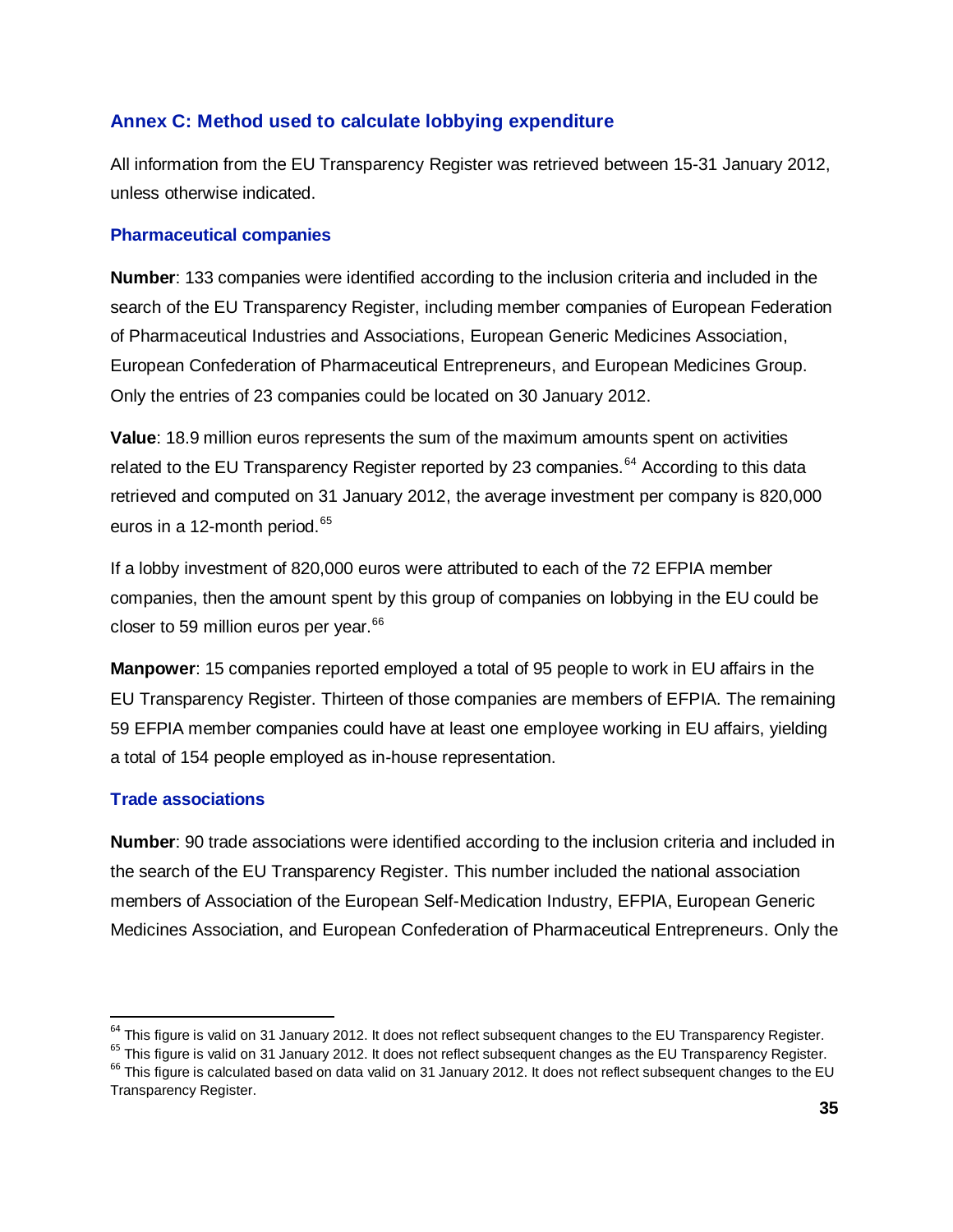entries of 22 trade associations could be located in the register: eight European associations (see Figure 2) and 14 national associations active at the EU level. $67$ 

**Value**: 2.3 million euros is the sum of the maximum amount reportedly spent on activities related to the EU Transparency Register by the 22 pharmaceutical trade associations in a 12 month period.<sup>68</sup>

**Manpower:** Eight associations reported employing a total of 48 people to work in EU affairs. <sup>69</sup> The remaining 14 associations in the EU Transparency Register are estimated to employ at least one lobbyist, yielding a total of 62 people employed as lobbyists for trade associations.<sup>70</sup>

### **Consultancies**

 $\overline{a}$ 

**Number**: 24 consulting firms were identified in the search of the EU Transparency Register on 30 January 2012.

**Value**: Consulting firms indicated in the EU Transparency Register which clients generated turnover within a range of +/- 50,000 euros. Typical increments were: less than 50,000 euros; 50,000-100,000 euros; 100,000 – 150,000 euros, etc.

In few cases, firms indicated that clients generated a percentage of their turnover, rather than a range of +/- 50,000 euros. For the purposes of estimation, when the firm's turnover was not declared in the EU Transparency Register, it was assumed to be the maximum amount the consultancy declared spending on EU representation activities.

The estimated total value of representation by all consultancies in the EU Transparency Register is 19.2 million euros.<sup>71</sup> To illustrate the calculation method, consider a consultancy serving:

- Three pharmaceutical companies reported to generate between 0 and 50,000 euros, and,
- One pharmaceutical company reported to generate between 50,000 euros and 100,000 euros.

 $^{67}$  This figure is valid on 31 January 2012. It does not reflect subsequent changes to the EU Transparency Register.  $68$  This figure was calculated based on data retrieved between 15-31 January 2012. The calculation was updated to include EFPIA's updated figures in the EU Transparency Register on 4 March 2012.

This figure is valid on 31 January 2012. It does not reflect subsequent changes to the EU Transparency Register.

<sup>&</sup>lt;sup>70</sup> This figure is valid on 31 January 2012. It does not reflect subsequent changes to the EU Transparency Register.

 $71$  This figure is valid on 31 January 2012. It does not reflect subsequent changes to the EU Transparency Register.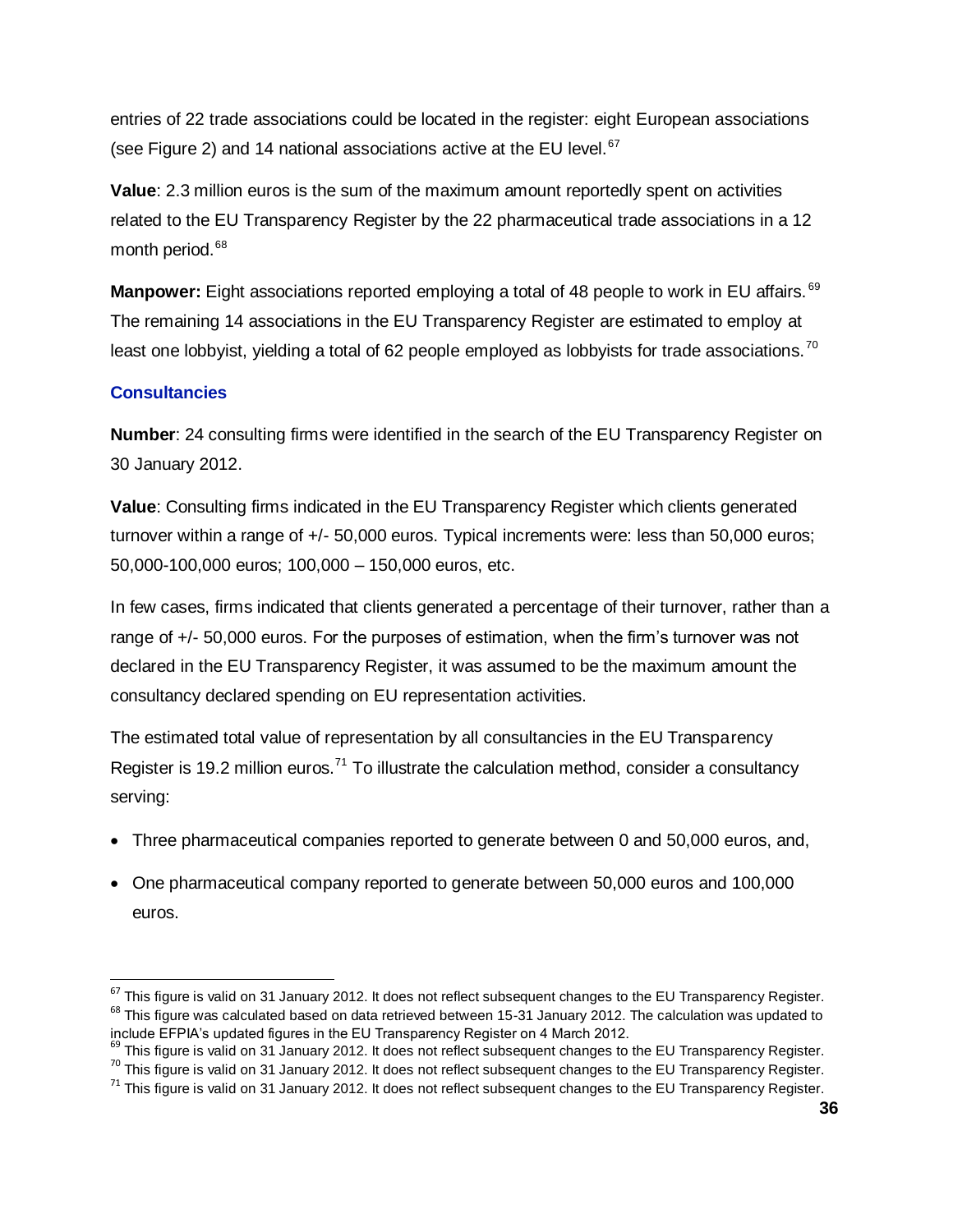The total value of the services provided by this consultancy to clients in the pharmaceutical industry was calculated to be:

[3 companies x 25,000 euros] + [ 1 company x 75,000 euros] = 150,000 euros turnover

The turnover from pharmaceutical industry clients for each of the 24 consulting firms totals 19.2 million euros.

The estimated maximum value of the services provided by consulting firms to clients in the pharmaceutical industry is 30.1 million euros.<sup>72</sup> To illustrate the calculation method, consider the above example of the consulting firm. The maximum value of the services it provided to the pharmaceutical industry is:

[3 companies x 49,000 euros] + [ 1 company x 99,000 euros] = 246,000 euros turnover

The maximum turnover generated by pharmaceutical industry clients for each of the 24 consulting firms totals 30.1 million euros.<sup>73</sup>

**Manpower**: The number of hired consultants working for pharmaceutical industry clients was estimated by first assuming that the staff reported by a consulting firm in EU Transparency Register work an equal number of hours for each client.

Then the number of staff per firm who are dedicated to representing pharmaceutical industry clients was calculated using this formula:

(# of pharmaceutical industry clients declared in the EU Register)  $X$  total # of staff declared # of clients the firm declared in the EU Register in the EU Register

Finally, the estimated number of consultants serving pharmaceutical industry clients per firm was summed to arrive at an estimated total number of hired lobbyists representing the pharmaceutical industry in EU affairs.

## **Civil society organisations**

 $\overline{a}$ 

**Number**: Nine civil society organisations were including according to the selection criteria in Annex A.

 $72$  This calculation is based on data that is valid on 31 January 2012. It does not reflect subsequent changes to the EU Transparency Register.

 $73$  This figure is valid on 31 January 2012. It does not reflect subsequent changes to the EU Transparency Register.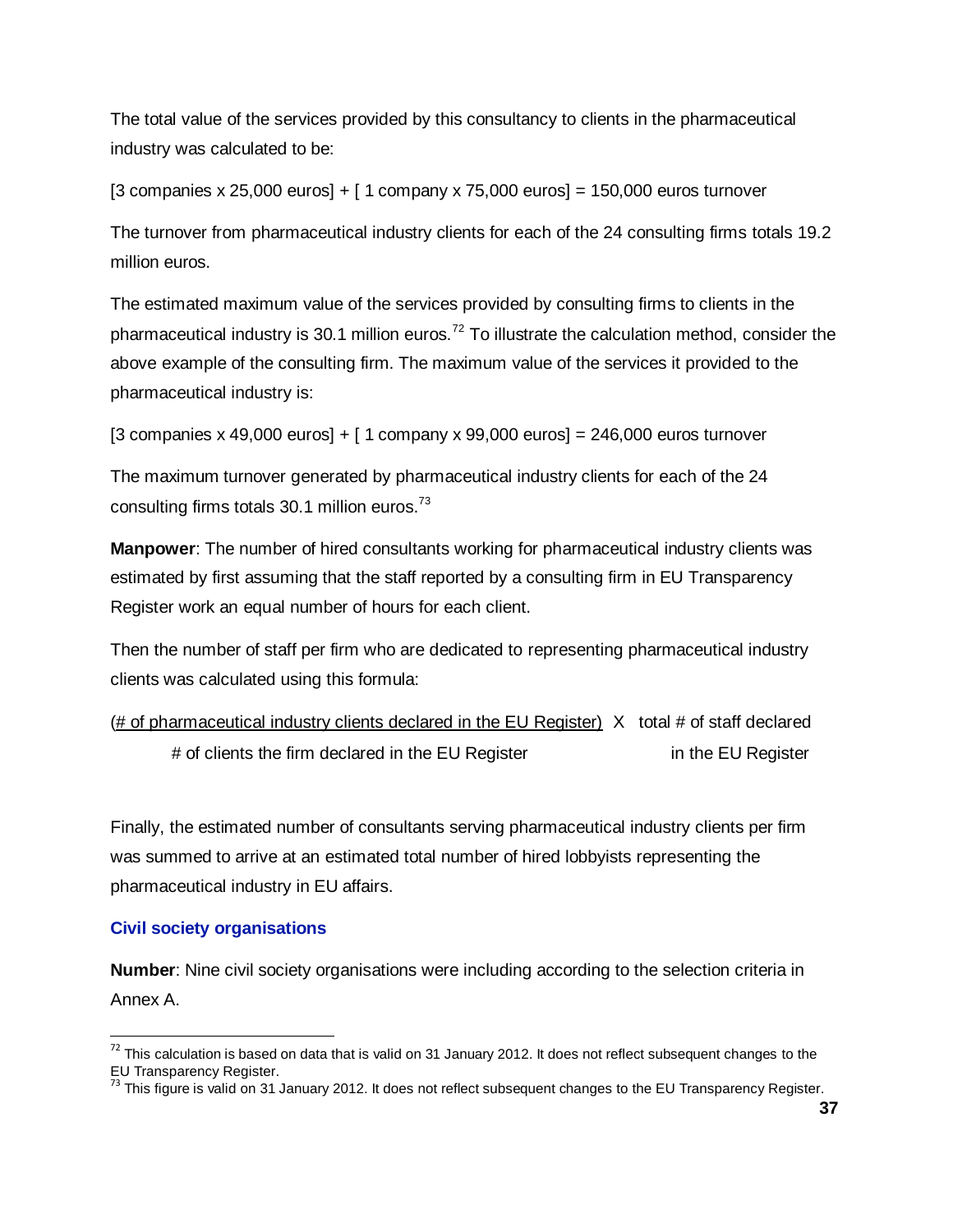**Value**: Sum of amounts spent on interest representation by each of the nine organisations.

**Manpower**: Not possible to determine.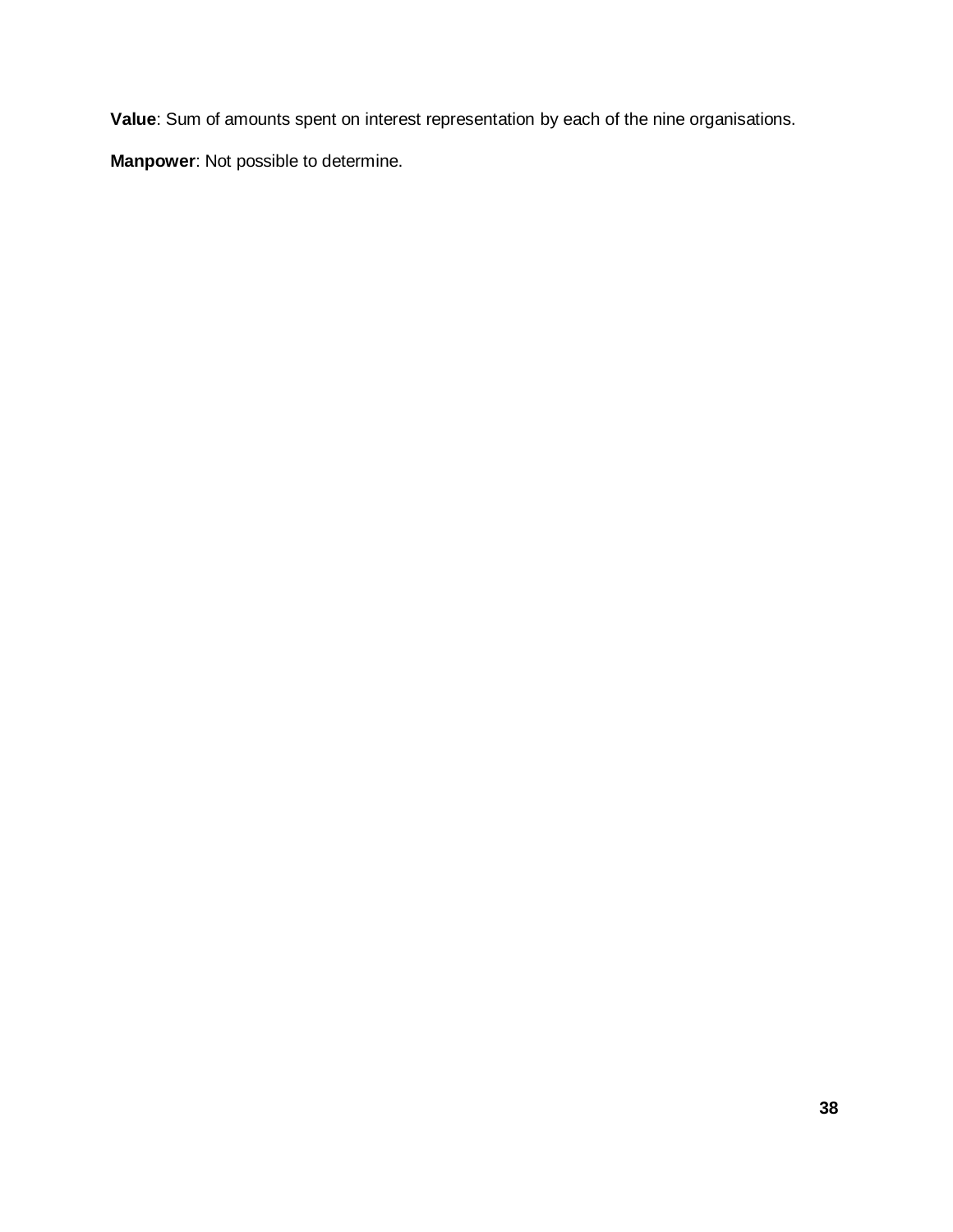## **Bibliography**

Adamini, S., Maarse, H., Versluis, E. and Light D.,W., 2009. Policy Making on Data Exclusivity in the European Union: From Industrial Interests to Legal Realities. *Journal of Health Politics, Policy and Law*. 34(6), pp. 979-1010

Association of British Pharmaceutical Industries. Available at: [<http://www.abpi.org.uk/Pages/default.aspx>](http://www.abpi.org.uk/Pages/default.aspx) [Accessed 16 January 2012]

Balanyá et al., 2000. Europe Inc.; Regional & Global Restructuring and the Rise of Corporate Power. London: Pluto Press,

Bruce, F., 2009. EU could soften further on IP rights in Andean free trade talks. 14 October. *SCRIP Intelligence*.

Center for Responsive Politics, 2011. *Pharm/Health Prod*. OpenSecret.org [online] Available at: [<http://www.opensecrets.org/lobby/indusclient\\_lobs.php?id=H04&year=2011>](http://www.opensecrets.org/lobby/indusclient_lobs.php?id=H04&year=2011) [Accessed 15 January 2012]

Center for Responsive Politics, 2012. *Pharmaceutical manufacturing*. OpenSecret.org [online]. Available at: [<http://www.opensecrets.org/lobby/induscode.php?id=H4300&year=2011>](http://www.opensecrets.org/lobby/induscode.php?id=H4300&year=2011)[ Accessed on 14 Jan 2012].

Corporate Watch, 2003. *The Association of the British Pharmaceutical Industry (ABPI) A Corporate Profile*. September [online] Available at: [<http://www.corporatewatch.org/?lid=332.](http://www.corporatewatch.org/?lid=332)>

DG Enterprise, 2009. E-mail correspondance. 14 October. Obtained by Corporate Europe Observatory through access to documents request.

DG SANCO, 2011. E-mail correspondence with N.Fahy. May. Obtained by Corporate Europe Observatory through access to documents request.

EABC, 2008c. *Forums: Brussels* [online] Available at: [<http://www.eabc.org/brussels.html>](http://www.eabc.org/brussels.html)

EABC, 2008b. *Forums: One table - one conversation* [online] Available at: [<http://www.eabc.org/forums.html>](http://www.eabc.org/forums.html) [Accessed 15 January 2012.]

ECC, 2012. *Who we* are [online] Available at: [http://www.copdcoalition.eu/who\\_we\\_are/membership](http://www.copdcoalition.eu/who_we_are/membership)

Edelman The Center, 2010. E-mail correspondence. October. Obtained by Corporate Europe Observatory through access to documents request.

EFPIA, 2012a. The voice of pharmaceutical industry in Europe. EFPIA. Available at: [<http://www.efpia.eu/Content/Default.asp?PageID=559&DocID=11780>](http://www.efpia.eu/Content/Default.asp?PageID=559&DocID=11780). [Accessed 15 January 2012]

EFPIA, 2012b. *About EFPIA*. 26 March [online] Available at: [<http://www.efpia.org/Content/Default.asp?PageID=319>](http://www.efpia.org/Content/Default.asp?PageID=319) [Accessed 15 January 2012]

EurActiv, 2010. Counterfeit medicines: A growing health threat. 9 July. *EurActiv.org*. Available at: [<http://www.euractiv.com/health/counterfeit-medicines-growing-health-threat-linksdossier-496080>](http://www.euractiv.com/health/counterfeit-medicines-growing-health-threat-linksdossier-496080)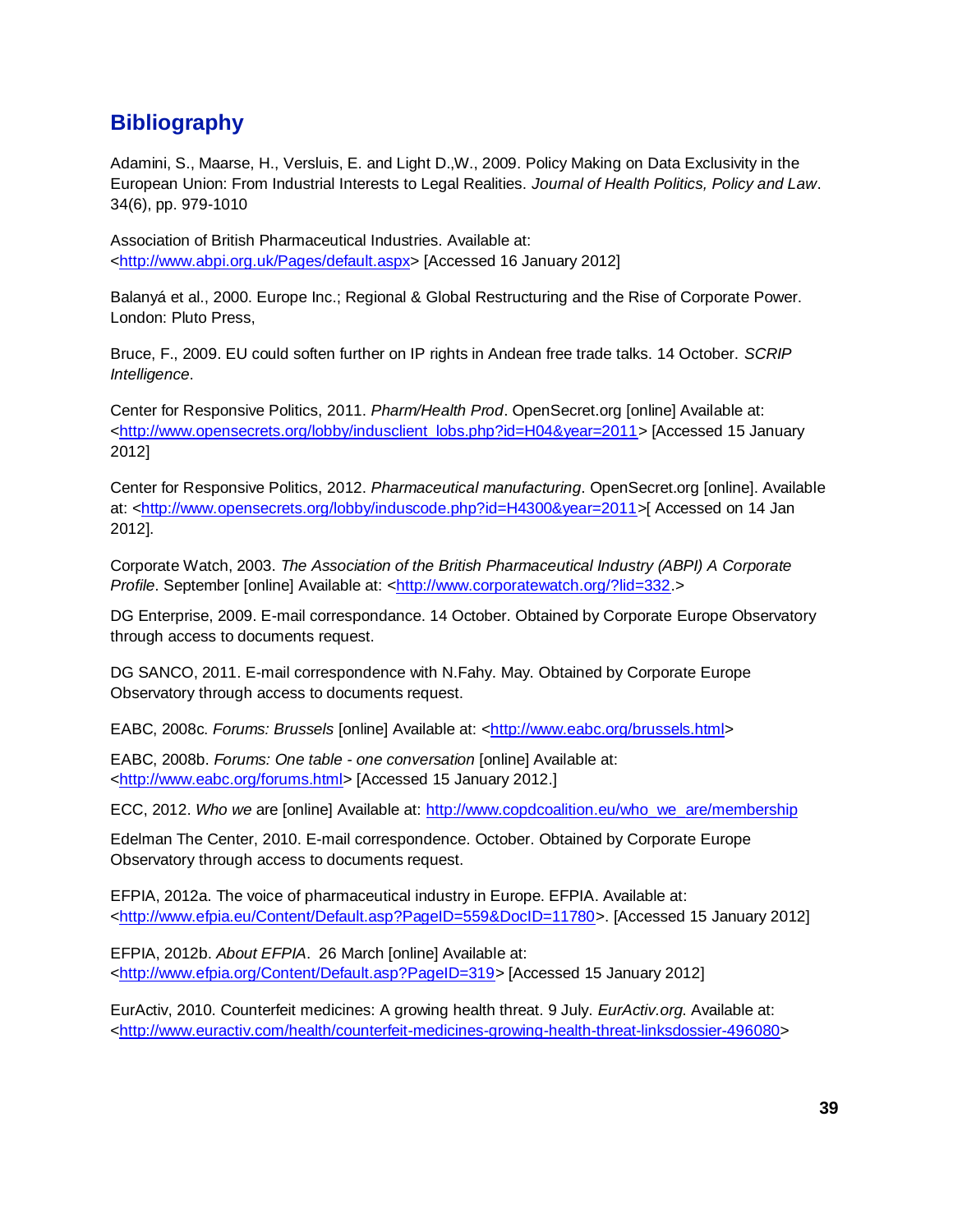European Commission, 2008. *Information to Patients - Responses to the Public consultation* [online] Available at: [<http://ec.europa.eu/health/human-use/information-to-patient/legislative](http://ec.europa.eu/health/human-use/information-to-patient/legislative-consultation_en.htm)[consultation\\_en.htm>](http://ec.europa.eu/health/human-use/information-to-patient/legislative-consultation_en.htm)

European Commission, 2012. *Responses to the Public consultation on the concept paper on the Revision of the 'Clinical Trials Directive' 2001/20/EC* [online] Available at: [<http://ec.europa.eu/health/human](http://ec.europa.eu/health/human-use/clinical-trials/developments/ct_public-consultation_2011_en.htm)[use/clinical-trials/developments/ct\\_public-consultation\\_2011\\_en.htm](http://ec.europa.eu/health/human-use/clinical-trials/developments/ct_public-consultation_2011_en.htm) > [Accessed on 16 Jan 2012.]

Fahy, N. CV. Available at: [<http://www.nickfahyconsulting.eu/Nick\\_Fahy\\_CV.pdf>](http://www.nickfahyconsulting.eu/Nick_Fahy_CV.pdf) [Accessed 31 January 2012]

Groupe PPE au Parlement européen, 2011. Programme. Clinical trials : Addressing the competitiveness of the medical European research. Available at: < [http://www.philippejuvin.fr/pdf/essais/7.pdf>](http://www.philippejuvin.fr/pdf/essais/7.pdf)

HAI Europe, 2011. European Union & Andean Community Trade Agreements, Intellectual Property & Public Health. Amsterdam: HAI Europe. Available at: [<http://haieurope.org/wp](http://haieurope.org/wp-content/uploads/2011/11/Sep-2011-European-Union-Andean-Community-Trade-Agreements-Intellectual-Property-Public-Health.pdf)[content/uploads/2011/11/Sep-2011-European-Union-Andean-Community-Trade-Agreements-Intellectual-](http://haieurope.org/wp-content/uploads/2011/11/Sep-2011-European-Union-Andean-Community-Trade-Agreements-Intellectual-Property-Public-Health.pdf)[Property-Public-Health.pdf>](http://haieurope.org/wp-content/uploads/2011/11/Sep-2011-European-Union-Andean-Community-Trade-Agreements-Intellectual-Property-Public-Health.pdf)

Jack, A., 2011. Pfizer gets \$800m boost for Lipitor. 10 July *The Financial Times.*. Available at: [<http://www.ft.com/cms/s/0/6892b926-aae3-11e0-b4d8-00144feabdc0.html#axzz1mdwtwufL>](http://www.ft.com/cms/s/0/6892b926-aae3-11e0-b4d8-00144feabdc0.html#axzz1mdwtwufL). [Accessed 17 February 2012]

Juvin, P., 2011. *Benefits of a simplified and coherent clinical trials framework in Europe Benefits of a*  simplified and coherent clinical trials framework in Europe [online] Available at: [<http://www.philippejuvin.fr/index.php/conference-le-1er-decembre-sur-les-essais-cliniques-au-parlement](http://www.philippejuvin.fr/index.php/conference-le-1er-decembre-sur-les-essais-cliniques-au-parlement-europeen/19-10-2011-affiche-conference-2/)[europeen/19-10-2011-affiche-conference-2/>](http://www.philippejuvin.fr/index.php/conference-le-1er-decembre-sur-les-essais-cliniques-au-parlement-europeen/19-10-2011-affiche-conference-2/)

Kallas, S., 2007. *Toespraak Kallas (eurocommissaris administratieve zaken en fraudebestrijding) voor EP commissie Transparantie*. 16 July. Europa Nu [online] Available at: [<http://www.europa](http://www.europa-nu.nl/id/vhmifol0wyyi/nieuws/toespraak_kallas_eurocommissaris?ctx=vgo02ttuyfzj&tab=1)[nu.nl/id/vhmifol0wyyi/nieuws/toespraak\\_kallas\\_eurocommissaris?ctx=vgo02ttuyfzj&tab=1>](http://www.europa-nu.nl/id/vhmifol0wyyi/nieuws/toespraak_kallas_eurocommissaris?ctx=vgo02ttuyfzj&tab=1)

Lobbywatch.org. *Genetic Interest Group Profile* [online] Available at: [<http://www.lobbywatch.org/profile1.asp?PrId=146>](http://www.lobbywatch.org/profile1.asp?PrId=146) [Accessed 17 Feb 2012]

Love, J., 2011. *Pharma company registered lobbying expenditures for USA*. 21 November. Knowledge Economy International [online] Available at: <http://keionline.org/node/1321>

McGreal, C., 2009. Revealed: millions spent by lobby firms fighting Obama health reforms. 1 October. *The Guardian*. Available at: [<http://www.guardian.co.uk/world/2009/oct/01/lobbyists-millions-obama](http://www.guardian.co.uk/world/2009/oct/01/lobbyists-millions-obama-healthcare-reform)[healthcare-reform>](http://www.guardian.co.uk/world/2009/oct/01/lobbyists-millions-obama-healthcare-reform)

Museum, 2012. *For your events* [online] Available at: [<http://www.naturalsciences.be/b2b/events/index\\_html>](http://www.naturalsciences.be/b2b/events/index_html) [Accessed 7 February 2012]

OpenSecrets.org, 2012. *Lobbying methodology* [online] Available at: [<http://www.opensecrets.org/lobby/methodology.php>](http://www.opensecrets.org/lobby/methodology.php) [Accessed 15 Jan 2012.]

Power Base, 2010. *GPC Market Access.* 22 September [online] Available at: [<http://www.powerbase.info/index.php/GPC\\_Market\\_Access>](http://www.powerbase.info/index.php/GPC_Market_Access) [Accessed 27 February 2012]